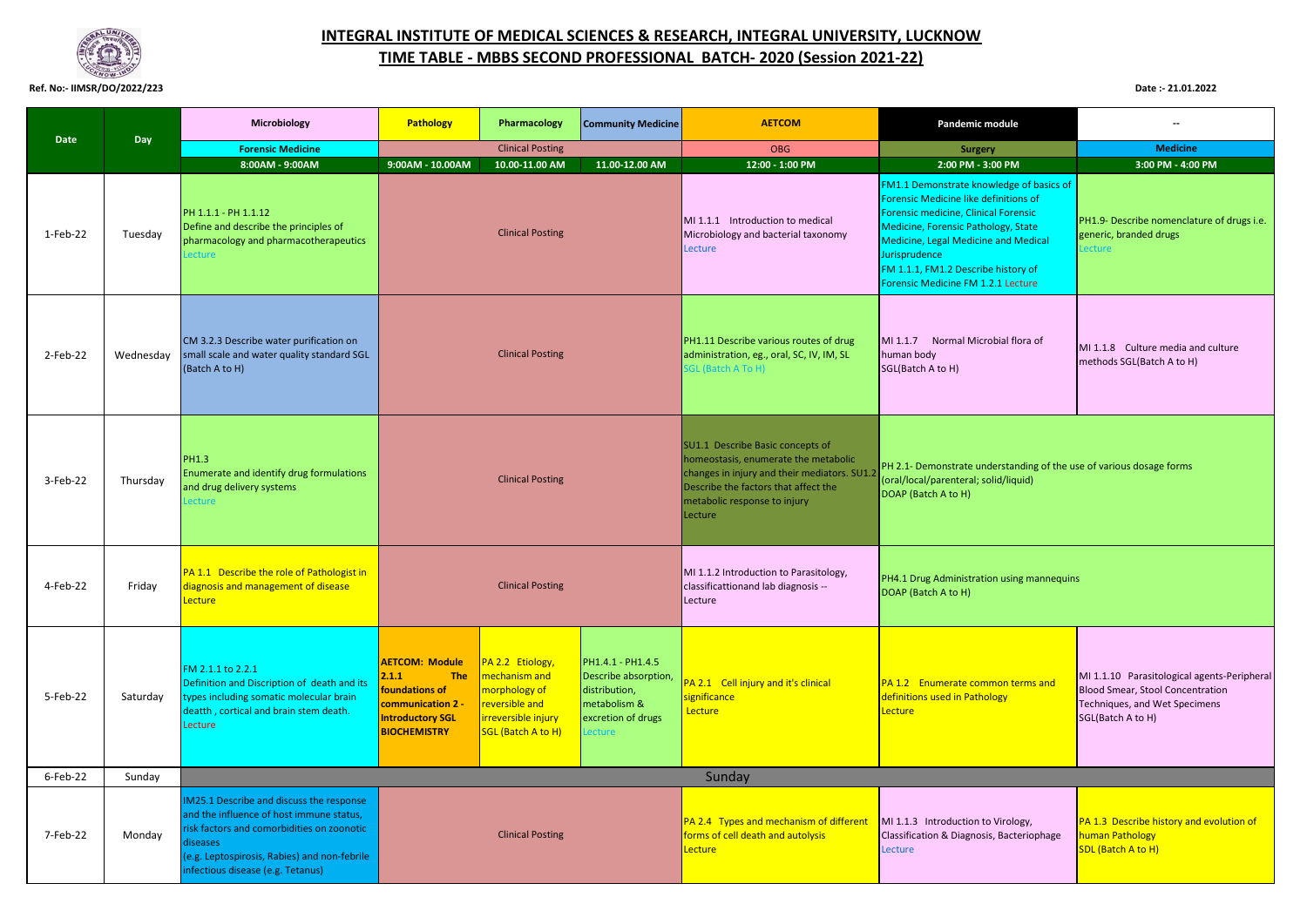| 8-Feb-22  | Tuesday   | FM 2.2.2 to 2.3 Nattural and Un-natural<br>and Sudden natural death<br>Lecture                             | <b>Clinical Posting</b>                                                                                                                                                                                                                       | FM 1.3.1-1.3.2, 1.4.1 & 1.4.2<br><b>CRPC, IPC, IEA, Inquest Different Ofences</b><br>and Court and their Power SGL                                                                           | MI 1.2.1 Perform and Identify the different causative agents of infectious diseases by<br>Gram stain<br>DOAP (Batch A to H) |                                                                                                                                           |
|-----------|-----------|------------------------------------------------------------------------------------------------------------|-----------------------------------------------------------------------------------------------------------------------------------------------------------------------------------------------------------------------------------------------|----------------------------------------------------------------------------------------------------------------------------------------------------------------------------------------------|-----------------------------------------------------------------------------------------------------------------------------|-------------------------------------------------------------------------------------------------------------------------------------------|
| 9-Feb-22  | Wednesdav | MI 1.1.5 Morphology and Physiology of<br>bacteria<br>Lecture                                               | <b>Clinical Posting</b>                                                                                                                                                                                                                       | MI 1.1.12 Viral Models, Rapid tests, ELISA<br>SGL (Batch A to H)                                                                                                                             | AETCOM Module 2.1.2 The foundations of communication 2 -<br><b>Focused small group session</b><br><b>PHYSIOLOGY</b>         |                                                                                                                                           |
| 10-Feb-22 | Thursday  | PH 1.4.6-1.4.10 Describe absorption,<br>distribution, metabolism & excretion of<br>drugs<br>ecture         | <b>Clinical Posting</b>                                                                                                                                                                                                                       | MI 1.1.4 Introduction to Mycology<br>classification and lab diagnosis<br>Lecture                                                                                                             | PA 2.3 Intracellular accumulation of fats,<br>proteins, carbohydrates and pigments<br>SGL (Batch A to H)                    | MI 1.1.9 Biochemicals<br>/Automation/Molecular methods<br>SGL(Batch A to H)                                                               |
| 11-Feb-22 | Friday    | PA 2.7 Mechanism of cellular aging and<br>apoptosis<br>Lecture                                             | <b>Clinical Posting</b>                                                                                                                                                                                                                       | PH 1.4.11-1.4.15 Describe absorption,<br>distribution, metabolism & excretion of<br>drugs<br>ecture                                                                                          | PA 2.5 Pathologic calcification and<br>gangrene<br><b>SGL (Batch A to H)</b>                                                | PH1.5.1-PH 1.5.6 Describe general<br>principles of mechanism of drug action<br>SGL(Batch A to H)                                          |
| 12-Feb-22 | Saturday  | OG 5.1.1 Describe, discuss and identify pre-<br>existing medical disorders and discuss their<br>management | MI 1.1.11 Mycology   PA 2.8 Demonstration of manifestation and<br>consequences of various forms of cell<br>agents-KOH mount,<br>injuries in gross and microscopic specimens<br>LCB mount and SDA<br>DOAP (Batch A to H)<br>SGL (Batch A to H) | MI 1.1.6 Bacterial genetics<br>Lecture                                                                                                                                                       | PA 2.6 Cellular adaptations - Atrophy,<br>hypertrophy, hyperplasia, metaplasia and<br>dysplasia<br>Lecture                  | FM 1.5.1 to FM 1.5.2<br>Summons,<br><b>Conduct Money, Witness</b><br><b>SGL</b>                                                           |
| 13-Feb-22 | Sunday    |                                                                                                            |                                                                                                                                                                                                                                               | Sunday                                                                                                                                                                                       |                                                                                                                             |                                                                                                                                           |
| 14-Feb-22 | Monday    | PA 3.1 Pathology of amyloidosis<br><b>Lecture</b>                                                          | <b>Clinical Posting</b>                                                                                                                                                                                                                       | PH1.5.7-PH1.5.12 Describe general<br>principles of mechanism of drug action<br>SGL(Batch A to H)                                                                                             | MI1.6.2 Methods of Antimicrobial<br>Susceptibility Testing<br>SGL (Batch A to H)                                            | PH1.5.13-PH1.5.18 Describe general<br>principles of mechanism of drug action<br>SGL(Batch A to H)                                         |
| 15-Feb-22 | Tuesday   | SU1.3 Describe basic concepts of<br>perioperative care.<br>Lecture                                         | <b>Clinical Posting</b>                                                                                                                                                                                                                       | PH1.5.19-PH1.5.24 Describe general<br>principles of mechanism of drug action<br>SGL(Batch A to H)                                                                                            | MI1.2.3 Perform and Identify the different causative agents of infectious diseases by<br>Stool routine microscopy- Protozoa | DOAP (Batch A to H)                                                                                                                       |
| 16-Feb-22 | Wednesday | PH 1.4.16-1.4.20 Describe absorption,<br>distribution, metabolism & excretion of<br>drugs<br>ecture        | <b>Clinical Posting</b>                                                                                                                                                                                                                       | CM 3.2.2 Describe water<br>purification on large scale<br>SGL (Batch A to H)                                                                                                                 | MI1.4.1 Classify and describe the different<br>methods of Sterilization<br>Lecture                                          | PA 3.2 Demonstration of amyloidosis in<br><b>Dathology specimens</b><br><b>OAP</b>                                                        |
| 17-Feb-22 | Thursday  | MI1.4.2 Classify and describe the different<br>methods of Disinfection Lecture                             | <b>Clinical Posting</b>                                                                                                                                                                                                                       | PA 4.1 General features of acute and<br>chronic inflammation including vascular and MI1.6.3 Discuss the monitoring of<br>cellular events<br>Lecture<br><b>VI - General Surgery (nesting)</b> | antimicrobial therapy -MIC/MBC<br>SGL (Batch A to H)                                                                        | FM1.5.3 to 1.5.4<br><b>Recording of</b><br>Evidence, Oath, Affirmation, Examinattion<br>in-chief, Cross and Re-examinations<br><b>SGL</b> |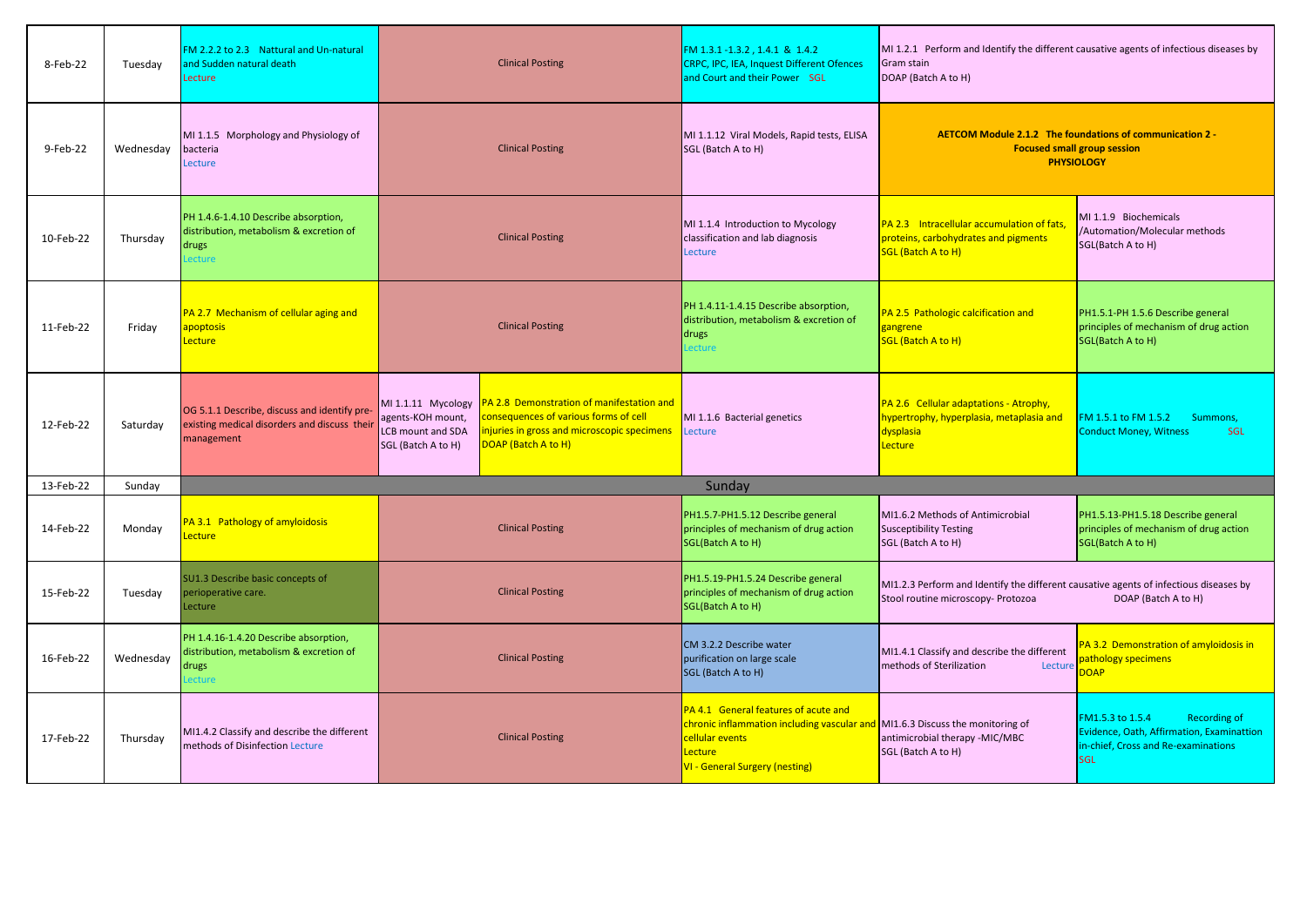| 18-Feb-22 | Friday    | PH1.5.25-PH1.5.26 Describe general<br>principles of mechanism of drug action<br>ecture                        | <b>Clinical Posting</b>                                                                                                              | PH1.16-Describe mechanism/s of action,<br>types, doses, side effects,<br>indications and contraindications of the<br>drugs which act by<br>modulating autacoids, including: anti-<br>histaminics, 5-HT modulating<br>drugs, NSAIDs, drugs for gout, anti-<br>rheumatic drugs, drugs for<br>migraine. Histamine & Antihistamincs SGL<br>(Batch A to H) | PA 4.3 Chronic inflammation - non-specifi<br>and granulomatous<br>Lecture                                                                                                                                                                                                                                                                           | MI1.4.3 - MI1.5.1 Choose the appropriate<br>methods of Sterilization used in laboratory,<br>clinical and surgical practice SGL (Batch A to<br>VI General<br>H)<br>Surgery (nesting) |
|-----------|-----------|---------------------------------------------------------------------------------------------------------------|--------------------------------------------------------------------------------------------------------------------------------------|-------------------------------------------------------------------------------------------------------------------------------------------------------------------------------------------------------------------------------------------------------------------------------------------------------------------------------------------------------|-----------------------------------------------------------------------------------------------------------------------------------------------------------------------------------------------------------------------------------------------------------------------------------------------------------------------------------------------------|-------------------------------------------------------------------------------------------------------------------------------------------------------------------------------------|
| 19-Feb-22 | Saturday  | PA 4.2 Chemical mediators of acute<br><b>Inflammation</b><br>Lecture<br><b>VI - General Surgery (nesting)</b> | Pandemic Module 2.1.1 to 2.1.4 Infection Conttrol:part-II Air borne precautions, contact precaution, infecttion control committtee-4 |                                                                                                                                                                                                                                                                                                                                                       |                                                                                                                                                                                                                                                                                                                                                     | <b>AETCOM Module 2.1.3</b><br><b>Skill lab sessions</b><br><b>ANATOMY</b>                                                                                                           |
| 20-Feb-22 | Sunday    |                                                                                                               |                                                                                                                                      | Sunday                                                                                                                                                                                                                                                                                                                                                |                                                                                                                                                                                                                                                                                                                                                     |                                                                                                                                                                                     |
| 21-Feb-22 | Monday    | PH 1.4.21-1.4.26 Describe absorption,<br>distribution, metabolism & excretion of<br>drugs<br>ecture           | <b>Clinical Posting</b>                                                                                                              | PH1.16-<br>Describe<br>mechanism/s of action, types, doses, side<br>effects,<br>indications and contraindications of the<br>drugs which act by<br>modulating autacoids, including: anti-<br>histaminics, 5-HT modulating<br>drugs, NSAIDs, drugs for gout, anti-<br>rheumatic drugs, drugs for migraine.<br>Prostaglandins<br>SGL (Batch A to H)      | PH1.16-<br><b>Describe</b><br>mechanism/s of action, types, doses, side<br>effects,<br>indications and contraindications of the<br>drugs which act by<br>modulating autacoids, including: anti-<br>histaminics, 5-HT modulating<br>drugs, NSAIDs, drugs for gout, anti-<br>rheumatic drugs, drugs for<br>migraine. NSAIDs (1)<br>SGL (Batch A to H) | MI1.4.4 - MI1.5.2 Choose the appropriate<br>methods of Disinfection used in laboratory,<br>clinical and surgical practice SGL (Batch A to<br>VI General<br>H)<br>Surgery (nesting)  |
| 22-Feb-22 | Tuesday   | PA 5.1 Repair and regeneration including<br>wound healing<br>Lecture<br>/I - General Surgery (nesting)        | <b>Clinical Posting</b>                                                                                                              | PH1.16-Describe mechanism/s of action,<br>types, doses, side effects,<br>indications and contraindications of the<br>drugs which act by<br>modulating autacoids, including: anti-<br>histaminics, 5-HT modulating<br>drugs, NSAIDs, drugs for gout, anti-<br>rheumatic drugs, drugs for<br>migraine. NSAIDs (2)<br>SGL (Batch A to H)                 | <b>PA 4.4</b><br>Demonstration of acute and chronic<br>inflammation in gross and microscopic<br><b>DOAP</b><br>specimens<br>(Batch A to H)                                                                                                                                                                                                          | <b>AETCOM</b> Module 2.1.4 Discussion and<br>closure<br><b>MICROBIOLOGY</b>                                                                                                         |
| 23-Feb-22 | Wednesday | PA 6.3 Pathogenesis of shock and its<br>clinical stages<br>ecture.<br>VI - General Surgery (nesting)          | <b>Clinical Posting</b>                                                                                                              | PH1.13.1-PH1.13.6 Describe mechanism of<br>action, types, doses, side effects,<br>indications and contraindications of<br>adrenergic and anti-adrenergic<br>drugs. Adrenergic System (1)<br>SGL (Batch A to H)                                                                                                                                        | PA 6.1 Pathological aspects of edema with<br>clinical correlation<br>Lecture<br><b>VI - General Medicine (nesting)</b>                                                                                                                                                                                                                              | MI1.3 Describe the epidemiological basis of<br>common infectious diseases -Bioterrorism<br>Lecture<br><b>HI Community Medicine (nesting)</b>                                        |
| 24-Feb-22 | Thursday  | MI1.6.1 Describe the mechanisms of Drug<br>resistance<br>Lecture<br><b>HI Pharmacology (nesting)</b>          | <b>Clinical Posting</b>                                                                                                              | PH1.13.1-PH1.13.6 Describe mechanism of<br>action, types, doses, side effects,<br>indications and contraindications of<br>adrenergic and anti-adrenergic<br>drugs. Adrenergic System (2)<br>SGL (Batch A to H)                                                                                                                                        | PH1.13.7-PH1.13.18 Describe mechanism of<br>action, types, doses, side effects,<br>indications and contraindications of<br>adrenergic and anti-adrenergic<br>drugs. Adrenergic System (3)<br>SGL (Batch A to H)                                                                                                                                     | IM15.12 Enumerate the indications for<br>whole blood, component and platelet<br>transfusion and describe the clinical<br>features and management of a<br>mismatched transfusion     |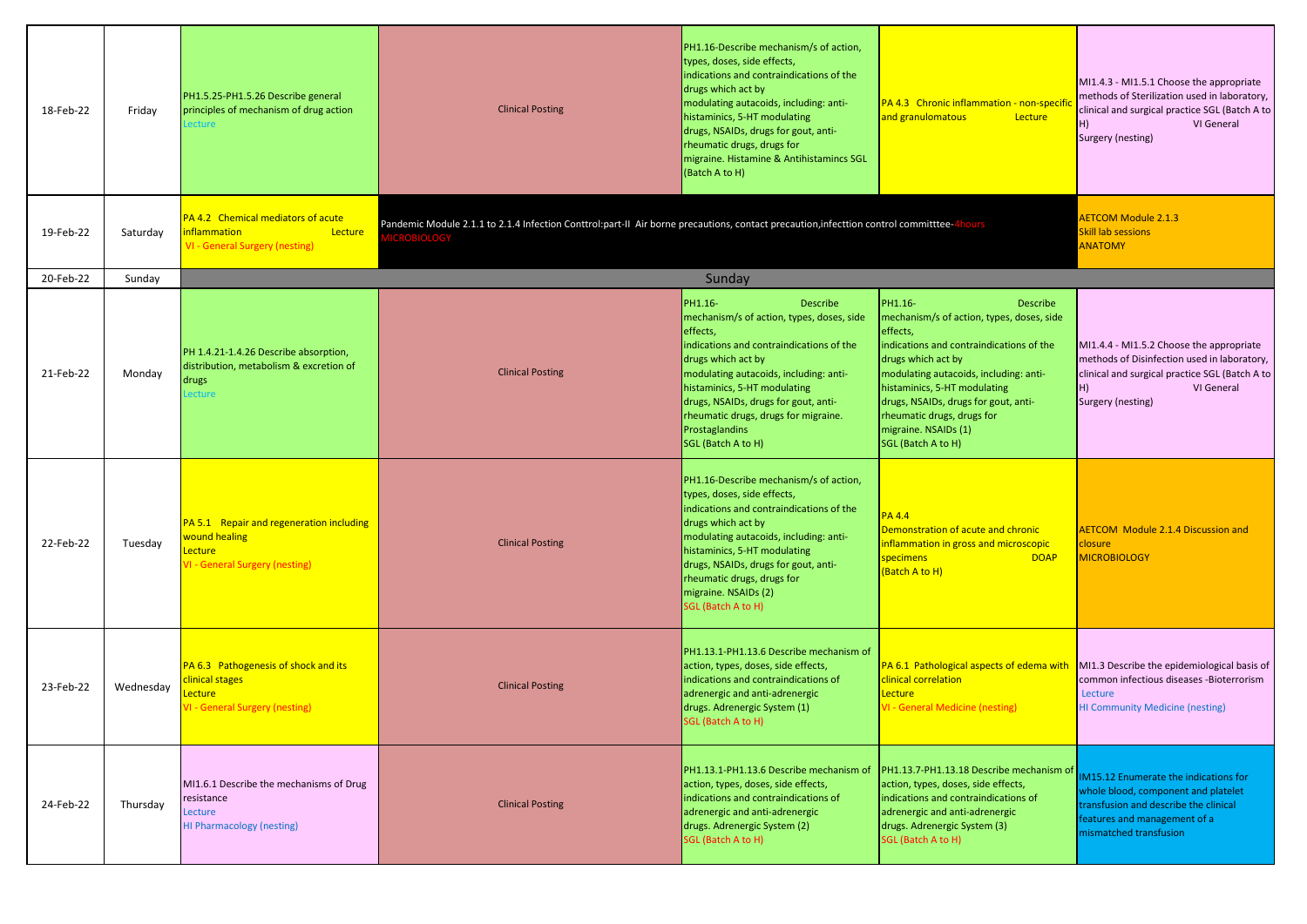| 25-Feb-22 | Friday    | PA 6.2<br>Pathological aspects of hyperemia,<br>congestion and hemorrhage<br><b>Lecture</b>                                                                           | <b>Clinical Posting</b>                                                                          |                                                                                                                                                                                                                                                                                                  | PH 1.25.1- PH1.25.6 Describe the<br>mechanism/s of action, types, doses, side<br>effects,<br>indications and contraindications of the<br>drugs acting on blood, like<br>anticoagulants, antiplatelets, fibrinolytics,<br>plasma expanders (1)<br>Lecture<br>VI - Phy/Gen.med | MI1.2.3 Perform and Identify the different causative agents of infectious diseases by<br>Stool routine microscopy-Helminths<br><b>DOAP</b><br>(Batch A to H)                                                       |                                                                                                                                           |                                                                                                                                                                                                                                                                                           |
|-----------|-----------|-----------------------------------------------------------------------------------------------------------------------------------------------------------------------|--------------------------------------------------------------------------------------------------|--------------------------------------------------------------------------------------------------------------------------------------------------------------------------------------------------------------------------------------------------------------------------------------------------|------------------------------------------------------------------------------------------------------------------------------------------------------------------------------------------------------------------------------------------------------------------------------|--------------------------------------------------------------------------------------------------------------------------------------------------------------------------------------------------------------------|-------------------------------------------------------------------------------------------------------------------------------------------|-------------------------------------------------------------------------------------------------------------------------------------------------------------------------------------------------------------------------------------------------------------------------------------------|
| 26-Feb-22 | Saturday  | OG5.1.2 Discuss evidence-based<br>ntrapartum<br>care                                                                                                                  | <b>PA 6.4</b><br><b>Normal haemostas</b><br>and pathological<br>aspects of thrombosis<br>Lecture | PH 1.25.7- PH1.25.12<br>Describe the<br>mechanism/s of<br>action, types, doses,<br>side effects,<br>indications and<br>contraindications of<br>the drugs acting on<br>blood, like<br>anticoagulants,<br>antiplatelets,<br>fibrinolytics, plasma<br>expanders ((2)<br>Lecture<br>VI - Phy/Gen.med | PH1.13.19-PH1.13.30<br>Describe mechanism<br>of action, types,<br>doses, side effects,<br>indications and<br>contraindications of<br>adrenergic and anti-<br>adrenergic<br>drugs. Anti<br>Adrenergic System<br>SGL (Batch A to H)                                            | FM 1.5.5, 1.6.1 & 1.6.2<br><b>Conduct of Doctor in Witness Box and</b><br><b>Perjury and Court Strictures</b><br>56L                                                                                               | MI4.1.1 Anaerobes- Clostridium<br>perfringens and other gas gangrene causing  PA 6.5<br>Clostridium<br>Lecture<br><b>General Medicine</b> | Pathological aspects of embolism<br>VI SGL                                                                                                                                                                                                                                                |
| 27-Feb-22 | Sunday    |                                                                                                                                                                       |                                                                                                  |                                                                                                                                                                                                                                                                                                  |                                                                                                                                                                                                                                                                              | Sunday                                                                                                                                                                                                             |                                                                                                                                           |                                                                                                                                                                                                                                                                                           |
| 28-Feb-22 | Monday    | FM 1.7.1 to 1.7.2<br><b>Discription and Differences about Dying</b><br>declaration and Dying deposition<br>Lecture                                                    |                                                                                                  | <b>Clinical Posting</b>                                                                                                                                                                                                                                                                          |                                                                                                                                                                                                                                                                              | PH1.13.31-PH1.13.33 Describe mechanism<br>of action, types, doses, side effects,<br>indications and contraindications of<br>adrenergic and anti-adrenergic<br>drugs. Antti Adrenergic System<br>SGL (Batch A to H) | <b>PA 6.6</b><br>Pathological aspects of ischaemia and<br>infarction along with its clinical effects<br>SGL (Batch A to H)                | PH 1.25.7- PH1.25.12 Describe the<br>mechanism/s of action, types, doses, side<br>effects,<br>indications and contraindications of the<br>drugs acting on blood, like<br>anticoagulants, antiplatelets, fibrinolytics,<br>plasma expanders. Fibrinolytics (3)<br>Lecture VI - Phy/Gen.med |
| 1-Mar-22  | Tuesday   |                                                                                                                                                                       |                                                                                                  |                                                                                                                                                                                                                                                                                                  |                                                                                                                                                                                                                                                                              | <b>HOLIDAY</b>                                                                                                                                                                                                     |                                                                                                                                           |                                                                                                                                                                                                                                                                                           |
| 2-Mar-22  | Wednesday | PH1.13 Describe mechanism of action,<br>types, doses, side effects,<br>indications and contraindications of<br>adrenergic and anti-adrenergic<br>drugs.<br><b>SDL</b> |                                                                                                  | <b>Clinical Posting</b>                                                                                                                                                                                                                                                                          |                                                                                                                                                                                                                                                                              | <b>PA 6.7</b><br>Demonstration of gross and microscopic<br>features of infarction in a pathologic<br>specimen<br>DOAP (Batch A to H)                                                                               | MI1.7.1 Antigen<br>Lecture<br><b>HI Pathology</b>                                                                                         | <b>PA7.1</b><br>Neoplasia - Definition, classification and<br>general characteristics<br>Lecture                                                                                                                                                                                          |
| 3-Mar-22  | Thursdav  | PH1.6 Describe principles of<br>Pharmacovigilance & ADR reporting<br>systems<br><b>Lecture</b>                                                                        | <b>Clinical Posting</b>                                                                          |                                                                                                                                                                                                                                                                                                  | SU3.1 Describe the Indications and<br>appropriate use of blood and blood<br>products and complications of blood<br>transfusion.<br>Lecture                                                                                                                                   | <b>AETCOM Module 2.2.1 Foundation of bioethics</b><br>group session 1<br><b>PHARMACOLOGY</b>                                                                                                                       | <b>Large</b>                                                                                                                              |                                                                                                                                                                                                                                                                                           |
| 4-Mar-22  | Friday    | MI8.3 Describe the role of Oncogenic<br>viruses in the evolution of virus associated<br>Lecture<br>malignancy<br>VI General Medicine HI Pathology                     |                                                                                                  | <b>Clinical Posting</b>                                                                                                                                                                                                                                                                          |                                                                                                                                                                                                                                                                              | CM 3.2.3 Describe water purification on<br>small scale and water quality standard SGL<br>(Batch A to H)                                                                                                            | PH1.7 Define, identify and describe the<br>management of adverse drug<br>reactions (ADR)<br>Lecture                                       | IM 13.3 Describe the relationship between<br>infection and cancers                                                                                                                                                                                                                        |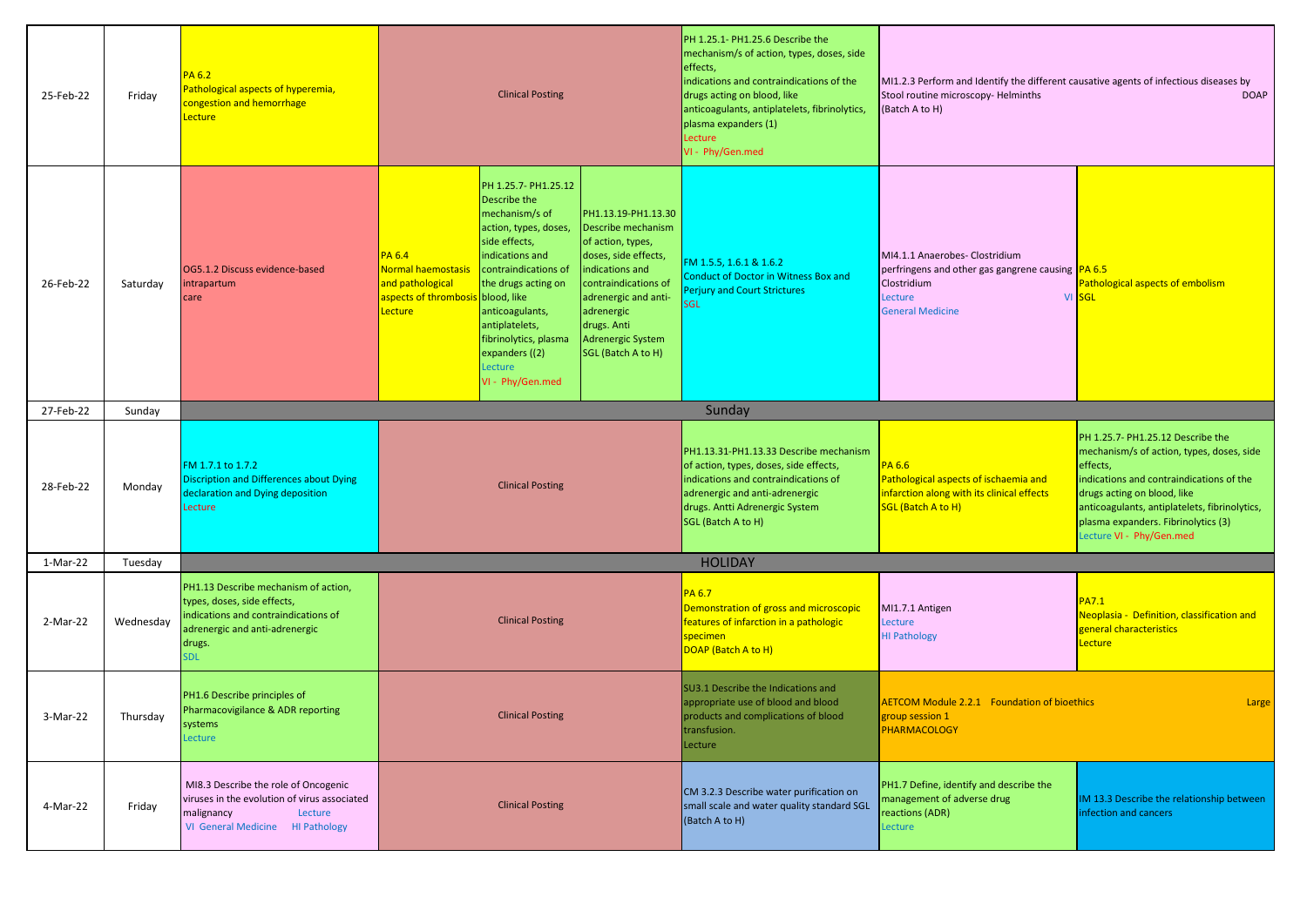| 5-Mar-22  | Saturday  | <b>PA 7.3</b><br><b>Discussion on</b><br>he process of carcinogenesis<br>ecture                                                                                                                   | MI4.1.3 Clostridium<br>difficileand non-<br>sporing anaerobes.<br>Lecture<br><b>VI General Medicine</b>                                                     | <b>PA 7.2</b><br>Molecular basis of<br>cancer<br>ecture.                               | FM 1.8.1 to 1.8.2<br>Latest decisions/<br>notification/ circulers<br>related to the<br>medicolegal practice<br>ssued by the court.<br>SDL                                                                         | MI1.7.2 Antibody Lecture<br><b>HI Pathology</b>                                                                                                                                                     | <b>PA 7.4 Describe the effects of tumor on</b><br>the host including para-neoplastic<br>syndrome<br>SGL (Batch A to H)                                 | FM 3.1.1 to 3.1.7 Identificaion Part-I<br><b>SGL</b>                                                                                  |
|-----------|-----------|---------------------------------------------------------------------------------------------------------------------------------------------------------------------------------------------------|-------------------------------------------------------------------------------------------------------------------------------------------------------------|----------------------------------------------------------------------------------------|-------------------------------------------------------------------------------------------------------------------------------------------------------------------------------------------------------------------|-----------------------------------------------------------------------------------------------------------------------------------------------------------------------------------------------------|--------------------------------------------------------------------------------------------------------------------------------------------------------|---------------------------------------------------------------------------------------------------------------------------------------|
| 6-Mar-22  | Sunday    |                                                                                                                                                                                                   |                                                                                                                                                             |                                                                                        |                                                                                                                                                                                                                   | Sunday                                                                                                                                                                                              |                                                                                                                                                        |                                                                                                                                       |
| 7-Mar-22  | Monday    | PH1.49 Describe mechanism of action,<br>classes, side effects, indications<br>and contraindications of anticancer drugs(1)<br>Lecture                                                             | <b>Clinical Posting</b>                                                                                                                                     |                                                                                        |                                                                                                                                                                                                                   | MI1.8.2 Infecion<br>Lecture<br>VI Paediatrics HI Pathology                                                                                                                                          | PA 7.5 Immunology and immune response<br>to cancer<br><b>SGL</b><br><b>HI - Microbiology (sharing)</b><br><b>VI - Physiology (nesting)</b>             | PH1.49 Describe mechanism of action,<br>classes, side effects, indications<br>and contraindications of anticancer drugs(3)<br>Lecture |
| 8-Mar-22  | Tuesday   | MI1.8.3 Describe the host Immune<br>response<br>Lecture<br><b>VI Paediatrics</b><br><b>HI Pathology</b>                                                                                           |                                                                                                                                                             | <b>Clinical Posting</b>                                                                |                                                                                                                                                                                                                   | PH1.52 Describe management of common<br>poisoning, insecticides,<br>common sting and bites<br>Lecture VI Gen Med                                                                                    | PA 8.2 Exfoliative cytology - Technique &<br>stains used<br>SGL (Batch A to H)<br><b>VI - Surgery</b>                                                  | PH 1.2. Describe the basis of Evidence<br>based medicine and Therapeutic<br>drug monitoring<br>SGL(Batch A to H)                      |
| 9-Mar-22  | Wednesday | OG 5.2 Determine maternal high risk factors<br>and verify immunization status                                                                                                                     | <b>Clinical Posting</b>                                                                                                                                     |                                                                                        |                                                                                                                                                                                                                   | PA 8.1 Diagnostic role of cytology and its<br>application in clinical care<br>Lecture<br><b>VI - General Surgery (nesting)</b>                                                                      | PA 8.3 Demonstration of a cytology slide, its staining process and its interpretation<br>DOAP (Batch A to H)                                           |                                                                                                                                       |
| 10-Mar-22 | Thursday  | MI1.7.5 Complement system<br>Lecture<br><b>HI Pathology</b>                                                                                                                                       | <b>Clinical Posting</b>                                                                                                                                     |                                                                                        |                                                                                                                                                                                                                   | MI1.8.1 Mechanism of immunity<br>Lecture<br><b>VI Paediatrics</b><br><b>HI Pathology</b>                                                                                                            | PH3.4 To recognise and report an adverse drug reaction<br>DOAP (Batch A to H)                                                                          |                                                                                                                                       |
| 11-Mar-22 | Friday    | PH1.14.5 -- 1.14.8 Describe mechanism of<br>action, types, doses, side effects,<br>indications and contraindications of<br>cholinergic and anticholinergic<br>drugs. Cholinergic System<br>ecture |                                                                                                                                                             | <b>Clinical Posting</b>                                                                |                                                                                                                                                                                                                   | PA 9.1 Principles and mechanisms<br>involved in immunity<br>SGL<br>HI - Micro (sharing) VI - Pediatrics                                                                                             | MI1.10.1 Describe the Immunological<br>mechanism in Hypersensitivity and the lab<br>methods used in detection<br>Lecture<br><b>VI Paediatrics</b>      | PA 9.2 Hypersensitivity reactions and their<br>nechanism<br>Lecture<br>HI - Micro (sharing)                                           |
| 12-Mar-22 | Saturday  | PA 9.4 utoimmunity and autoimmune<br>disorders<br>Lecture                                                                                                                                         | CM 3.1 3.2 Describe<br>the health hazards of<br>water pollution and<br>describe the etiology<br>and basis of watter<br>borne diseases SGL<br>(Batch A to H) | MI 1.7.6 Structure<br>and function of<br>mmune system<br>ecture<br><b>HI Pathology</b> | PH1.14.1 -- 1.14.4<br>Describe mechanism<br>of action, types,<br>doses, side effects,<br>indications and<br>contraindications of<br>cholinergic and<br>anticholinergic<br>drugs. Cholinergic<br>System<br>Lecture | SU4.2 Describe Clinical features, Diagnose<br>type and extent of burns and<br>plan appropriate treatment. SU4.3 Discuss<br>the Medicolegal aspects in burn injuries<br><b>FMT</b> nesting<br>ecture | MI1.10.2 Describe the Immunological<br>mechanism in Auto-immune disorders and<br>the lab methods used in detection<br>Lecture<br><b>VI Paediatrics</b> | Pandemic Module 2.2.1 exploratory and<br>interactive theory session<br>community medicine)                                            |
| 13-Mar-22 | Sunday    |                                                                                                                                                                                                   |                                                                                                                                                             |                                                                                        |                                                                                                                                                                                                                   | Sunday                                                                                                                                                                                              |                                                                                                                                                        |                                                                                                                                       |
| 14-Mar-22 | Monday    | IM13.4 Describe the natural history,<br>oresentation, course, complications<br>and cause of death for common cancers                                                                              | <b>Clinical Posting</b>                                                                                                                                     |                                                                                        | PH1.50 Describe mechanisms of action,<br>types, doses, side effects,<br>indications and contraindications of<br>immunomodulators and<br>management of organ transplant rejection<br>SGL (Batch A to H)            | MI1.11 Describe the Immunological<br>mechanisms of transplantation and tumour<br>Lecture<br>immunity                                                                                                | PA 9.3 HLA system and immune principles<br>nvolved in organ transplantation<br>ecture<br>HI - Micro (sharing)                                          |                                                                                                                                       |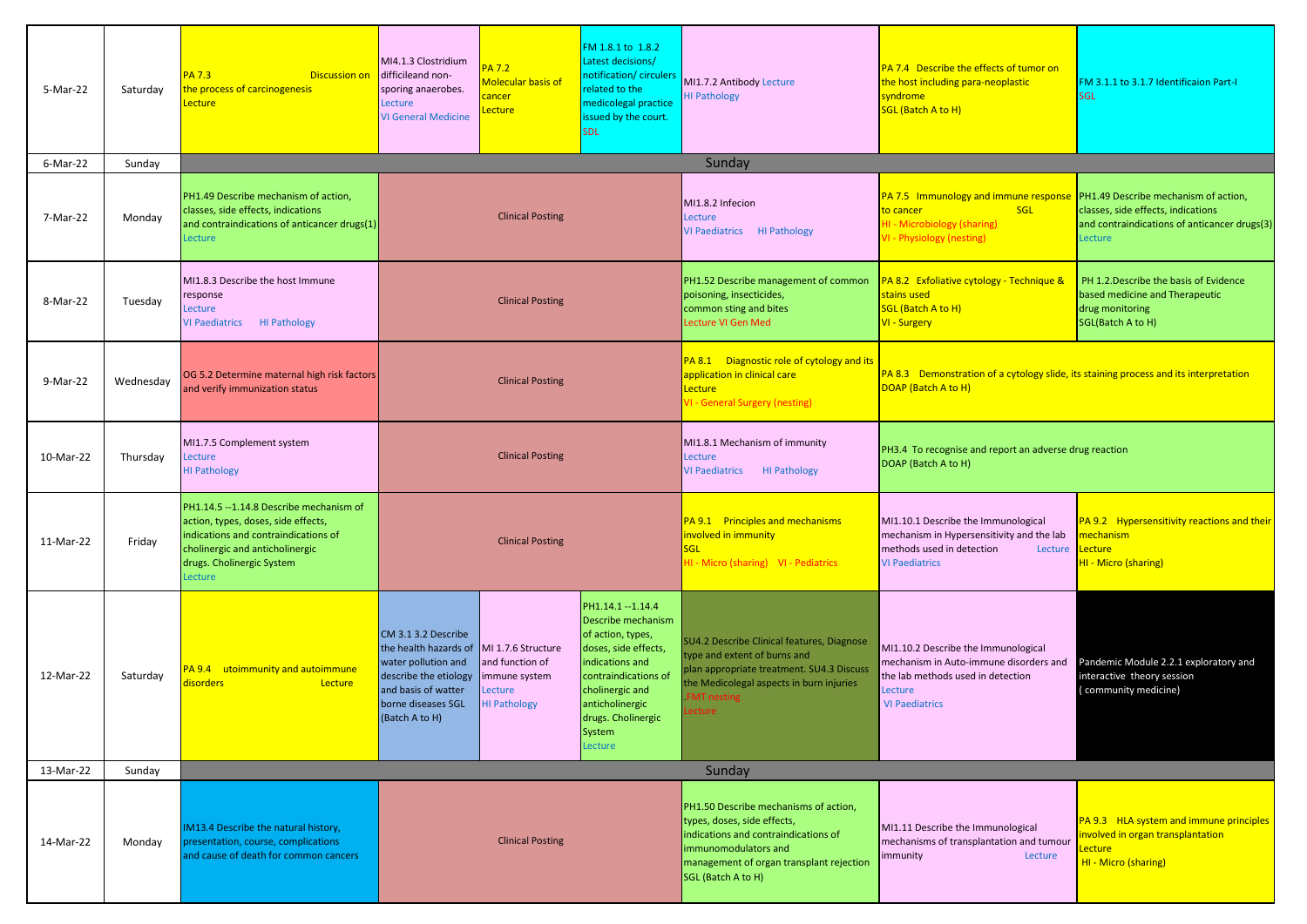| 15-Mar-22 | Tuesday   | MI 2.7.1 Describe the epidemiology,<br>etiology, evolution, complication and<br>opportunistic infecions in case of HIV<br>Lecture<br><b>HI Pathology</b><br><b>VI General Medicine</b>                                                                                                                                    | <b>Clinical Posting</b> | MI2.7.2 Discuss the lab diagnosis,<br>prevention and principle of management of<br>SGL<br><b>HIV</b><br>(Batch A to H)<br><b>HI Pathology</b><br>VI General Medicine | <b>PA 9.6</b><br>athogenesis and pathology of HIV and<br><b>NDS</b><br><b>Lecture</b><br>HI-Micro (sharing) VI-Medicine (nesting)                                                                                                                                                                                                          | PH1.48.16 to 1.48.20 Describe the<br>mechanisms of action, types, doses, side<br>effects, indications and contraindications of<br>the drugs used in UTI/ STD<br>and viral diseases including HIV. Anti HIV<br>drugs(1)<br>Lecture                                           |
|-----------|-----------|---------------------------------------------------------------------------------------------------------------------------------------------------------------------------------------------------------------------------------------------------------------------------------------------------------------------------|-------------------------|----------------------------------------------------------------------------------------------------------------------------------------------------------------------|--------------------------------------------------------------------------------------------------------------------------------------------------------------------------------------------------------------------------------------------------------------------------------------------------------------------------------------------|-----------------------------------------------------------------------------------------------------------------------------------------------------------------------------------------------------------------------------------------------------------------------------|
| 16-Mar-22 | Wednesday | OG 12.7 Describe and discuss screening, risk<br>factors, management of mother and<br>newborn with HIV                                                                                                                                                                                                                     | <b>Clinical Posting</b> | CM 7.2.1 & 8.1.1 AIDS- Epidemiology,<br><b>Prevention and Conrol</b><br>Lectture<br><b>VI General Medicine</b>                                                       | MI1.7.3 Antigen - Antibody reaction 1<br>Lecture<br><b>HI Pathology</b>                                                                                                                                                                                                                                                                    | PA 9.5 Define and describe the<br>pathogenesis of systemic Lupus<br><b>Erythematosus</b><br>SGL (Batch A to H)<br><b>VI - Medicine</b>                                                                                                                                      |
| 17-Mar-22 | Thursday  |                                                                                                                                                                                                                                                                                                                           |                         | <b>HOLIDAY</b>                                                                                                                                                       |                                                                                                                                                                                                                                                                                                                                            |                                                                                                                                                                                                                                                                             |
| 18-Mar-22 | Friday    |                                                                                                                                                                                                                                                                                                                           |                         | <b>HOLIDAY</b>                                                                                                                                                       |                                                                                                                                                                                                                                                                                                                                            |                                                                                                                                                                                                                                                                             |
| 19-Mar-22 | Saturday  |                                                                                                                                                                                                                                                                                                                           |                         | <b>HOLIDAY</b>                                                                                                                                                       |                                                                                                                                                                                                                                                                                                                                            |                                                                                                                                                                                                                                                                             |
| 20-Mar-22 | Sunday    |                                                                                                                                                                                                                                                                                                                           |                         | Sunday                                                                                                                                                               |                                                                                                                                                                                                                                                                                                                                            |                                                                                                                                                                                                                                                                             |
| 21-Mar-22 | Monday    | PH1.10 Describe parts of a correct,<br>complete and legible generic prescription.<br>Identify errors in prescription and correct<br>appropriately. Lecture                                                                                                                                                                | <b>Clinical Posting</b> | MI2.5.3 Describe the etiology and clinical<br>evolution of Malaria<br>Lecture<br>HI Pathology (sharing)<br><b>VI - General Medicine (nesting)</b>                    | MI2.6.1 Identify causative agents of malaria<br>DOAP (Batch A to H)<br><b>VI-General Medicine</b>                                                                                                                                                                                                                                          |                                                                                                                                                                                                                                                                             |
| 22-Mar-22 | Tuesday   | PA 9.7 Pathogenesis of common auto-<br>mmune disorders<br>Lecture<br>VI - Medicine                                                                                                                                                                                                                                        | <b>Clinical Posting</b> | PA 10.1 Pathological aspects of malaria<br><b>SGL</b><br>HI - Micro (sharing)<br>VI - Medicine (nesting)                                                             | MI2.5.4 Discuss the lab diagnosis of<br>Malaria<br>SGL (Batch A to H)<br><b>HI Pathology</b><br>VI - General Medicine (nesting)                                                                                                                                                                                                            | PH1.47.1-PH1.47.4 Describe the<br>mechanisms of action, types, doses, side<br>effects, indications and contraindications of<br>the drugs used in malaria,<br>KALA-AZAR, amebiasis and intestinal<br>helminthiasis. Antimalarial drugs (1) SGL<br>(Batch A to H) VI-Gen.Med. |
| 23-Mar-22 | Wednesday | IM 25. 2 Discuss and describe the common<br>causes, pathophysiology and manifestations<br>of these diseases                                                                                                                                                                                                               | <b>Clinical Posting</b> | MI1.10.3 Describe the Immunological<br>the lab methods used in detection<br>Lecture<br><b>VI Paediatrics</b>                                                         | PH1.47.5-PH1.47.9 Describe the<br>mechanisms of action, types, doses, side<br>mechanism in Immunodeficiency states and effects, indications and contraindications of AETCOM FM 4.1 and 4.2<br>the drugs used in malaria,<br>KALA-AZAR, amebiasis and intestinal<br>helminthiasis. Antimalarial drugs (2) SGL<br>(Batch A to H) VI-Gen.Med. | Medical Ethics and its historical emergance.<br>Lecure                                                                                                                                                                                                                      |
| 24-Mar-22 | Thursday  | PA 13.1 Hematopoiesis and extramedullary<br>nematopoiesis<br><b>SDL</b>                                                                                                                                                                                                                                                   | <b>Clinical Posting</b> | MI 1.9 Discuss the Immunological basis of<br>vaccines and describe the universal<br>immunisation schedule<br>Lecture<br>VI - Paediatrics (nesting)                   |                                                                                                                                                                                                                                                                                                                                            | Pandemic Module 2.2.2 small group asignment emerging and reemerging infectious<br>disease<br>(community medicine)                                                                                                                                                           |
| 25-Mar-22 | Friday    | PH1.16 Describe mechanism/s of action,<br>types, doses, side effects,<br>indications and contraindications of the<br>drugs which act by modulating autacoids,<br>including: anti-histaminics, 5-HT modulating<br>drugs, NSAIDs, drugs for gout, anti-<br>rheumatic drugs, drugs for<br>migraine<br>Lectture<br>VI Gen Med | <b>Clinical Posting</b> | PA 11.2<br>Pathology of tumor and tumour like<br>conditions of infancy and childhood<br><b>SGL (Batch A to H)</b><br><b>VI - Pediatrics (nesting)</b>                | <b>PA 11.3</b><br>Pathology<br>of common storage disorders of infancy and MI8.1.3 Zoonotic disease - Anthrax<br>childhood<br>SGL<br>(Batch A to H)<br><b>VI - Pediatrics (nesting)</b>                                                                                                                                                     | SGL (Batch A to H)<br>VI General Medicine                                                                                                                                                                                                                                   |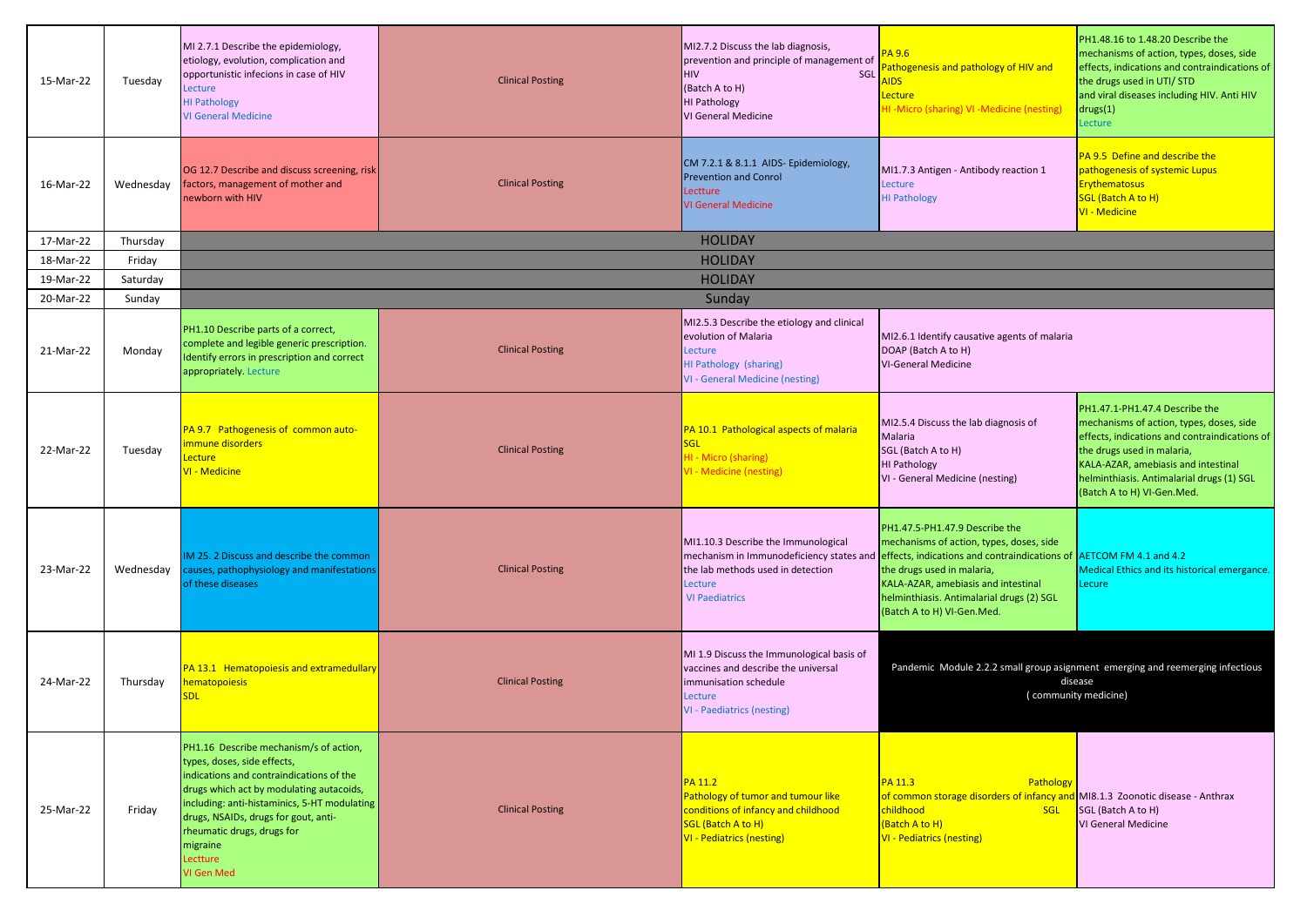| 26-Mar-22 | Saturday  | PA 11.1 Common cytogenetic and<br>nutational disorders of childhood<br>Lecture<br>/I - Pediatrics (nesting)                                                            | <b>AETCOM Module 2.2.2 Foundation of</b><br>bioethics<br><b>Pathology Formative Assessment Test 1</b><br>Large group session 2<br><b>FORENSIC MEDICINE</b>                                               |                                                                                                     |                                                                                                                                                                                                                                                                                                     | PH1.48.16 to 1.48.20 Describe the<br>mechanisms of action, types, doses, side<br>Inconsiderations and contraindications of <b>Formative Assessment -1 Pharmacology</b><br>the drugs used in UTI/STD<br>and viral diseases including HIV. Anti HIV<br>drugs(2) Lecture |                                                                                                 |
|-----------|-----------|------------------------------------------------------------------------------------------------------------------------------------------------------------------------|----------------------------------------------------------------------------------------------------------------------------------------------------------------------------------------------------------|-----------------------------------------------------------------------------------------------------|-----------------------------------------------------------------------------------------------------------------------------------------------------------------------------------------------------------------------------------------------------------------------------------------------------|-----------------------------------------------------------------------------------------------------------------------------------------------------------------------------------------------------------------------------------------------------------------------|-------------------------------------------------------------------------------------------------|
| 27-Mar-22 | Sunday    |                                                                                                                                                                        |                                                                                                                                                                                                          |                                                                                                     | Sunday                                                                                                                                                                                                                                                                                              |                                                                                                                                                                                                                                                                       |                                                                                                 |
| 28-Mar-22 | Monday    | OG 10.2 Enumerate the indications and<br>describe the appropriate use of blood and<br>blood products, their complications and<br>management VI PATHOLOGY               | <b>Clinical Posting</b>                                                                                                                                                                                  |                                                                                                     | MI8.8.1 Describe the mehods used and<br>significance of assessing the Microbial<br>contamination of food<br>SGL (Batch A to H)                                                                                                                                                                      | PA 12.1<br>Pathology of disorders caused by air<br>pollution, tobacco and alcohol<br><b>SGL</b><br><b>HI - Community Medicine (Nestiing)</b>                                                                                                                          | CM 3.4.1 concept of Solid<br>waste and<br>its management<br><b>LECTURE</b>                      |
| 29-Mar-22 | Tuesday   | PH1.15 Describe mechanism/s of action,<br>types, doses, side effects, indications and<br>contraindications of skeletal muscle<br>relaxants<br>Lecture<br>VI Anaes, Phy | <b>Clinical Posting</b>                                                                                                                                                                                  |                                                                                                     | SU7.1 Describe the Planning and conduct o<br>Surgical audit<br>Lecture                                                                                                                                                                                                                              | MI8.8.2 Describe the mehods used and<br>significance of assessing the Microbial<br>contamination of water<br>SGL (Batch A to H)                                                                                                                                       | <b>CM 8.3.1 NACP</b><br>Lecture<br><b>VI-GENERAL MEDICINE, PEDIATRICS</b>                       |
| 30-Mar-22 | Wednesday | <b>AETCOM FM 4.3 &amp; 4.4</b><br>MCI & SMCI function and role and indian<br>medical register.<br><b>SGL</b>                                                           | <b>Clinical Posting</b>                                                                                                                                                                                  |                                                                                                     | IM 15. 11 Develop, document and present a<br>treatment plan that includes fluid<br>resuscitation, blood and blood component<br>transfusion, and specific<br>therapy for arresting blood loss                                                                                                        | PH 4.2 Demonstrate the effects of drugs on blood pressure (vasopressor<br>and vaso-depressors with appropriate blockers) using computer<br>aided learning. (1) DOAP (Batch A to H)                                                                                    |                                                                                                 |
| 31-Mar-22 | Thursday  | MI 8.1.1 Zoonotic diseases - Plague Lecture<br><b>VI General Medicine</b>                                                                                              | <b>Clinical Posting</b>                                                                                                                                                                                  |                                                                                                     | PH 5.5 Demonstrate an understanding of<br>the caution in prescribing drugs<br>likely to produce dependence and<br>recommend the line of<br>management<br>PH 5.7 Demonstrate an understanding of<br>the legal and ethical aspects of<br>prescribing drugs<br>SGL (Batch A-H)<br><b>VI Psychiatry</b> | PA 34.4 Identify, distinguish and describe common tumors of the skin<br><b>DOAP</b>                                                                                                                                                                                   |                                                                                                 |
| 1-Apr-22  | Friday    | PH1.59 Describe and discuss the following:<br><b>Essential medicines, Fixed dose</b><br>combinations, Over the counter drugs,<br><b>Herbal medicines</b><br>ecture     | <b>Clinical Posting</b>                                                                                                                                                                                  |                                                                                                     | CM 7.2.2 & 8.1.2 Malaria epidemiology,<br>prevention, conttrol, treatment<br>SGL (Batch A to H)<br><b>VI General Medicine</b>                                                                                                                                                                       | PA 12.2 Pathology of protein calorie<br>malnutrition and starvation<br>SGL (Batch A to H)<br>VI - Biochemistry, Pediatric, Community<br><b>Medicine (nesting)</b>                                                                                                     | PH3.7 Prepare a list of essential medicines<br>for a healthcare facility<br>DOAP (Batch A to H) |
| 2-Apr-22  | Saturday  | Microbiology Formative Assesment-1                                                                                                                                     | CM 2.5 Describe<br>MI 1.7.4 Antigen -<br>poverty and social<br>security measures<br>antibody reaction 2<br>and its relationship<br>Lecture<br><b>HI Pathology</b><br>to health and disease<br><b>SDL</b> | PH 5.1Communicate<br>with the patient with<br>empathy and ethics<br>SGL (Batch A--H)<br>VI-Gen. Med | <b>Forensic Medicine</b><br>on all aspects of drug (Formative Assessment)                                                                                                                                                                                                                           |                                                                                                                                                                                                                                                                       |                                                                                                 |
| 3-Apr-22  | Sunday    |                                                                                                                                                                        |                                                                                                                                                                                                          |                                                                                                     | Sunday                                                                                                                                                                                                                                                                                              |                                                                                                                                                                                                                                                                       |                                                                                                 |
| 4-Apr-22  | Monday    | PA 22.1 Classification and description of<br>plood group systems<br>Lecture                                                                                            | <b>Clinical Posting</b>                                                                                                                                                                                  |                                                                                                     | PH1.61 Nutraceutical<br>SGL(Batch A to H)                                                                                                                                                                                                                                                           | PA 22.2 Blood compatibility testing -<br>Principles, indications and steps involved.<br>SGL (Batch A to H)<br>VI - Obs Gyn (nesting)                                                                                                                                  | <b>Pathology Formative assesment 1</b><br><b>Feedback</b>                                       |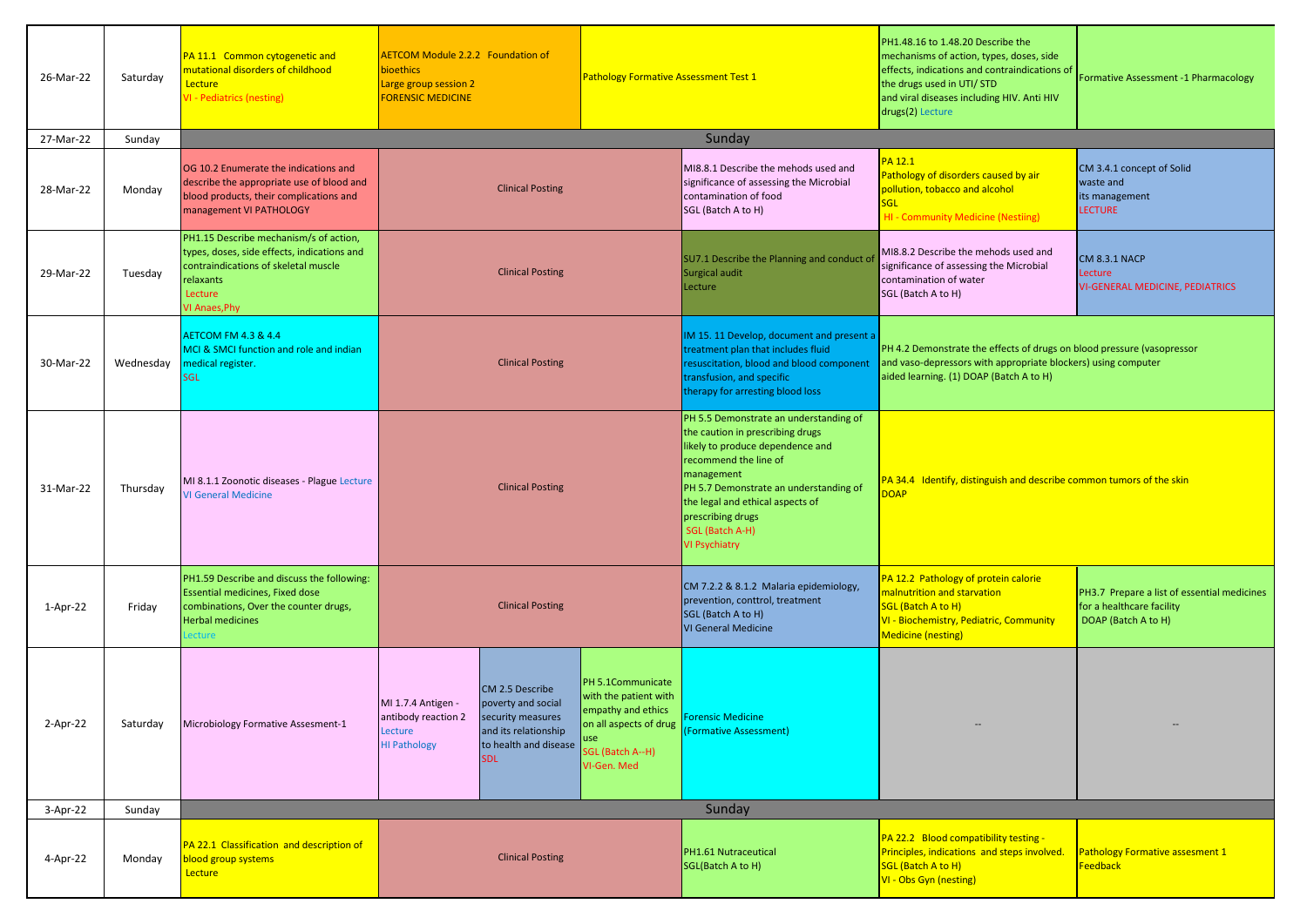| 5-Apr-22  | Tuesday   | OG 8.1 Enumerate, describe and discuss the<br>objectives of antenatal care, assessment of<br>period of gestation; screening for high-risk<br>factors.<br>VI Community medicine | <b>Clinical Posting</b>                                                                                                                                                                                                                                                                                                         | CM 10.5 UIP SGL                                                                                                                                                                                                                                                                                                   | PA 22.5 Blood transfusion reactions and<br>its lab investigation<br>SGL (Batch A to H)<br>VI - Medicine (nesting)                                                                                                                          | Microbiology formative assessment -1<br>feedback                                                                                                                                                                                                                                                               |
|-----------|-----------|--------------------------------------------------------------------------------------------------------------------------------------------------------------------------------|---------------------------------------------------------------------------------------------------------------------------------------------------------------------------------------------------------------------------------------------------------------------------------------------------------------------------------|-------------------------------------------------------------------------------------------------------------------------------------------------------------------------------------------------------------------------------------------------------------------------------------------------------------------|--------------------------------------------------------------------------------------------------------------------------------------------------------------------------------------------------------------------------------------------|----------------------------------------------------------------------------------------------------------------------------------------------------------------------------------------------------------------------------------------------------------------------------------------------------------------|
| 6-Apr-22  | Wednesday | PA 22.3 Blood components and their<br>clinical use<br>Lecture<br>/I - Surgery, Medicine (nesting)                                                                              | <b>Clinical Posting</b>                                                                                                                                                                                                                                                                                                         | MI 8.1.4 Zoonotic diseases-Tularemia,<br><b>KFD, Prions</b><br>SGL(Batch A to H)<br><b>VI General Medicine</b>                                                                                                                                                                                                    | PH2.4 Demonstrate the correct method of calculation of drug dosage in patients<br>including those used in special situations<br>DOAP (Batch A to H)                                                                                        |                                                                                                                                                                                                                                                                                                                |
| 7-Apr-22  | Thursday  | PH1.17 Describe the mechanism/s of<br>action, types, doses, side effects,<br>indications and contraindications of local<br>anesthetics.<br>VI-Anes.<br>Lecture                 | <b>Clinical Posting</b>                                                                                                                                                                                                                                                                                                         | PA 22.4 Infections transmitted by blood<br>transfusion<br>SGL (Batch A to H)<br>HI - Microbiology (sharing)                                                                                                                                                                                                       | MI 3.1.3 Enumerate and describe the<br>epidemiology, pathogenesis and clinical<br>feature of microbial agents causing<br><b>VI</b><br><b>Dysentery Lecture</b><br><b>General Medicine and Paediatrics</b><br><b>HI Pathology (Sharing)</b> | PH1.47 Describe the mechanisms of action,<br>types, doses, side effects, indications and<br>contraindications of the drugs used in<br>malaria, Kala azar, amebiasis and intestinal<br>helminthiasis. Anti Amoebic drugs<br>SGL (Batch A to H)                                                                  |
| 8-Apr-22  | Friday    | PA 12.3 Pathogenesis of obesity and its<br>consequences<br><b>SGL (Batch A to H)</b><br>VI - Medicine (nesting)                                                                | <b>Clinical Posting</b>                                                                                                                                                                                                                                                                                                         | MI8.1.2 Rickettsia Lecture<br><b>VI General Medicine</b>                                                                                                                                                                                                                                                          | AETCOM Module 2.3 Health care as a right<br>Participatory student seminar<br><b>Dept. of Community Medicine</b>                                                                                                                            |                                                                                                                                                                                                                                                                                                                |
| 9-Apr-22  | Saturday  | MI 8.16<br>Describe the National Pharmacology<br>health programs in the prevention of<br>common infectious diseases Lecture<br><b>HI Community Medicine</b>                    | CM 3.1.1 Describe the<br><b>A 22.6 Indications</b><br>source, monitoring<br>principle and<br>and healh hazards of<br>procedure of<br>Formative<br>air pollution<br>autologous blood<br>Assessment-1<br>SGL (Batch A to H)<br>transfusion<br><b>Feed back</b><br><b>VI-GENERAL</b><br>SGL (Batch A to H)<br><b>MEDICINE, ENT</b> | PH1.55.1 - PH1.55.7 Describe and discuss<br>the following National Health Programmes<br>including Immunisation, Tuberculosis,<br>Leprosy, Malaria, HIV, Filaria, Kala Azar,<br>Diarrhoeal diseases, Anaemia & nutritional<br>disorders, Blindness, Non-communicable<br>diseases, cancer and lodine deficiency. SD |                                                                                                                                                                                                                                            |                                                                                                                                                                                                                                                                                                                |
| 10-Apr-22 | Sunday    |                                                                                                                                                                                |                                                                                                                                                                                                                                                                                                                                 | Sunday                                                                                                                                                                                                                                                                                                            |                                                                                                                                                                                                                                            |                                                                                                                                                                                                                                                                                                                |
| 11-Apr-22 | Monday    | <b>PA 23.2</b><br><b>Body fluid</b><br>analysis and abnormal findings in various<br>disease states<br>Lecture                                                                  | <b>Clinical Posting</b>                                                                                                                                                                                                                                                                                                         | MI 3.1.4<br><b>Discuss</b><br>the diagnostic modalities of microbial<br>SGL<br>agents causing Dysentery<br>VI General<br>(Batch A to H)<br><b>Medicine and Paediatrics</b><br>H1<br>Pathology (Sharing)                                                                                                           | PA 23.1<br>indings in various disease states. Identification of common urinary abnormalities in a<br>clinical specimen                                                                                                                     | <b>Abnormal urinary</b><br><b>DOAP</b>                                                                                                                                                                                                                                                                         |
| 12-Apr-22 | Tuesday   | SU7.2 Describe the principles and steps of<br>linical research in General<br>Surgery<br>Lecture                                                                                | <b>Clinical Posting</b>                                                                                                                                                                                                                                                                                                         | CM 3.4.2 human Excreta and sewage<br>disposal<br>SGL (Batch A to H)                                                                                                                                                                                                                                               | <b>PA 24.1</b><br>Pathological<br>aspects and clinical features of oral cancers<br>SGL (Batch A to H)<br><b>VI - Dentistry (nesting)</b>                                                                                                   | PH1.55.8- PH1.55.12 Describe and discuss<br>the following National Health Programmes<br>including Immunisation, Tuberculosis,<br>Leprosy, Malaria, HIV, Filaria, Kala Azar,<br>Diarrhoeal diseases, Anaemia & nutritional<br>disorders, Blindness, Non-communicable<br>diseases, cancer and lodine deficiency. |
| 13-Apr-22 | Wednesday | PA 24.2 and 24.3<br>Pathological<br>aspects of peptic ulcer disease<br>ecture<br>/I - Medicine (nesting)                                                                       | <b>Clinical Posting</b>                                                                                                                                                                                                                                                                                                         | MI 3.6.1<br>Describe the<br>etiology of Acid Peptic Disease (APD) and<br>the clinical course. Lecture<br><b>VI General Medicine</b><br>HI.<br><b>Pathology (Sharing) and Pharmacology</b>                                                                                                                         | MI 3.2.4<br>dysentery- Shigella<br>VI General Medicine and Paediatrics                                                                                                                                                                     | Identify the common etiologic agent of<br>DOAP (Batch A to H)                                                                                                                                                                                                                                                  |
| 14-Apr-22 | Thursday  |                                                                                                                                                                                |                                                                                                                                                                                                                                                                                                                                 | <b>HOLIDAY</b>                                                                                                                                                                                                                                                                                                    |                                                                                                                                                                                                                                            |                                                                                                                                                                                                                                                                                                                |
| 15-Apr-22 | Friday    |                                                                                                                                                                                |                                                                                                                                                                                                                                                                                                                                 | <b>HOLIDAY</b>                                                                                                                                                                                                                                                                                                    |                                                                                                                                                                                                                                            |                                                                                                                                                                                                                                                                                                                |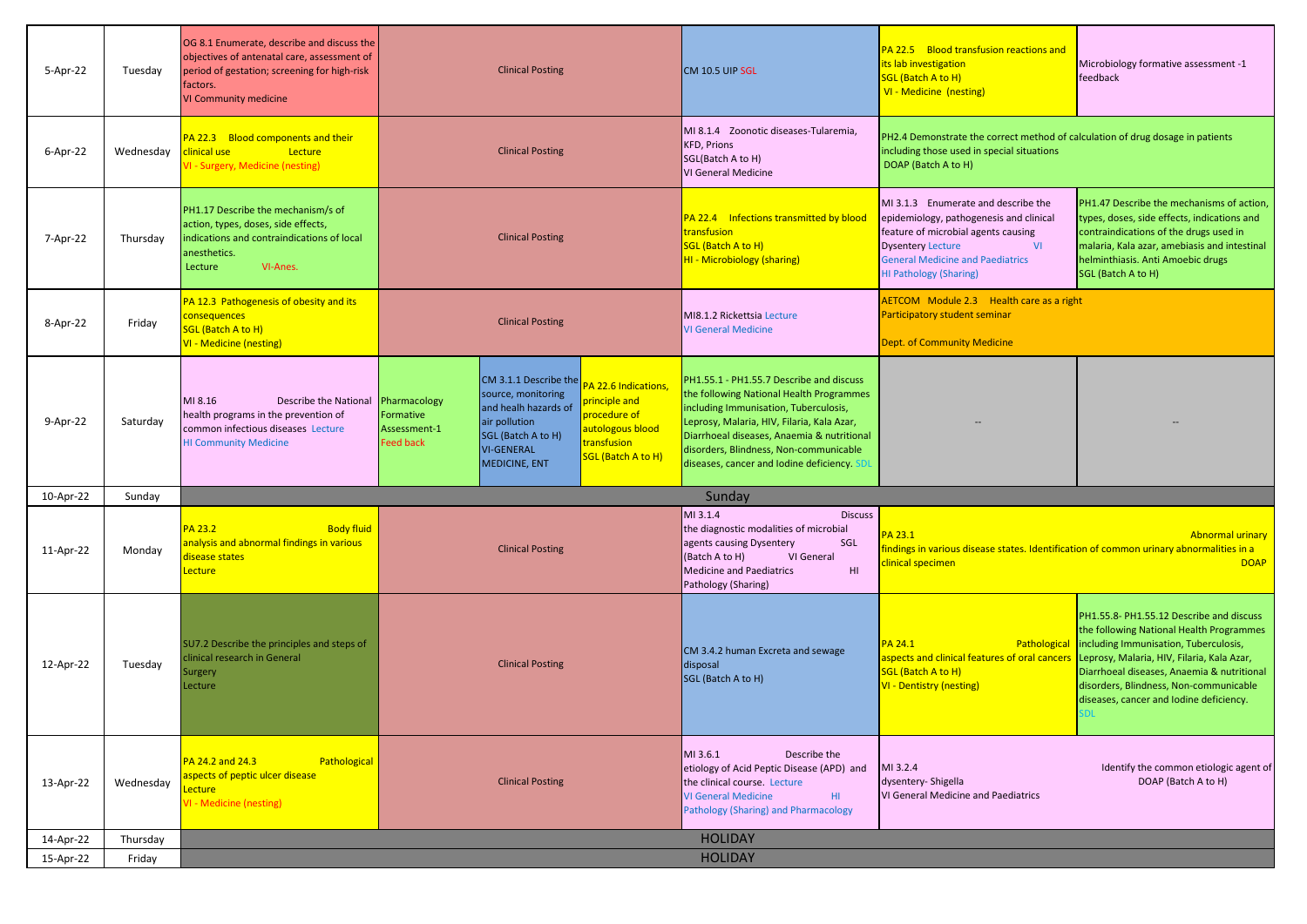| 16-Apr-22              | Saturday              | IM 15.15 Describe and enumerate the<br>indications, pharmacology and side<br>effects of pharmacotherapy of acid peptic<br>disease including<br>Helicobacter pylori                                                           | PH1.14.9 -- 1.14.25 Describe mechanism of<br>action, types, doses, side effects, indications<br>and contraindications of cholinergic and<br>anticholinergic drugs. Anti cholinergic<br>SGL (Batch A-D) | CM 19.1 & 19.2<br>Define and describe<br>the concept of<br>essenttial medicine<br>list and its role in<br>primary health care<br>HI-Pharmacology<br>(sharing) SGL (Batch A<br>to $H$ ) | <b>Formative assesment Pathology 2</b>                                                                                                                                                                                                                                                                                                                                                                                                                 |                                                                                                                                                                               |                                                                                                                                                                                     |  |  |
|------------------------|-----------------------|------------------------------------------------------------------------------------------------------------------------------------------------------------------------------------------------------------------------------|--------------------------------------------------------------------------------------------------------------------------------------------------------------------------------------------------------|----------------------------------------------------------------------------------------------------------------------------------------------------------------------------------------|--------------------------------------------------------------------------------------------------------------------------------------------------------------------------------------------------------------------------------------------------------------------------------------------------------------------------------------------------------------------------------------------------------------------------------------------------------|-------------------------------------------------------------------------------------------------------------------------------------------------------------------------------|-------------------------------------------------------------------------------------------------------------------------------------------------------------------------------------|--|--|
| 17-Apr-22              | Sunday                |                                                                                                                                                                                                                              |                                                                                                                                                                                                        |                                                                                                                                                                                        | Sunday                                                                                                                                                                                                                                                                                                                                                                                                                                                 |                                                                                                                                                                               |                                                                                                                                                                                     |  |  |
| 18-Apr-22              | Monday                | CM 3.6 National vector borne disease<br>control programme<br>SGL (Batch A to H)<br><b>VI-MICROBIOLOGY</b>                                                                                                                    | <b>Clinical Posting</b>                                                                                                                                                                                |                                                                                                                                                                                        | PH1.34. Describe the mechanism/s of<br>action, types, doses, side effects,<br>indications and contraindications of the<br>drugs used as below:<br>1. Acid-peptic disease and GERD<br>2. Antiemetics and prokinetics<br>3. Antidiarrhoeals<br>4. Laxatives<br>5. Inflammatory Bowel Disease<br>6. Irritable Bowel Disorders, biliary and<br>pancreatic diseases. Drugs for APD (2)<br>ecture<br>VI Gen.Med<br><u>PH1.34.Describe the mechanismys or</u> | MI 3.6.2<br>Discuss the<br>diagnosis and management of causative<br>agent of APD.<br>SGL (Batch A to H)<br>VI General Medicine<br>HI.<br>Pathology (Sharing) and Pharmacology | PA 24.4<br>Pathological aspects of carcinoma of<br>stomach<br>Lecture<br><b>VI - Surgery (nesting)</b>                                                                              |  |  |
| 19-Apr-22              | Tuesday               | MI 3.1.1<br>Enumerate and<br>describe the epidemiology, pathogenesis<br>and clinical feature of microbial agents<br>causing Diarrhoea Lecture<br><b>VI General Medicine and Paediatrics</b><br><b>HI Pathology (Sharing)</b> | <b>Clinical Posting</b>                                                                                                                                                                                |                                                                                                                                                                                        | action, types, doses, side effects,<br>indications and contraindications of the<br>drugs used as below:<br>1. Acid-peptic disease and GERD<br>2. Antiemetics and prokinetics<br>3. Antidiarrhoeals<br>4. Laxatives<br>5. Inflammatory Bowel Disease<br>6. Irritable Bowel Disorders, biliary and<br>pancreatic diseases.<br><b>Drugs for Constipation</b><br>Lecture                                                                                   | PA 24.5<br>Pathologic features of tuberculosis of the<br>intestine<br><b>SGL</b><br>(Batch A to H)<br>VI - Surgery (nesting)                                                  | FM 2.5.1, 2.5.2, 2.6.1, 2.7.1, 2.7.2<br>Moment and modes of deaths, Asphyxia<br>and syncope.&<br>Presumptions of death and survivership.<br><b>Suspended animation</b><br><b>GL</b> |  |  |
| 20-Apr-22              | Wednesday             | PA 24.7 Describe the etiology,<br>pathogenesis, pathology and distinguishing<br>features of carcinoma of the colon<br>Lecture<br><b>VI - Surgery (nesting)</b>                                                               | <b>Clinical Posting</b>                                                                                                                                                                                |                                                                                                                                                                                        | PA 24.6.5 to PA 24.6.8<br>Pathological aspects and distinguishing<br>features of inflammatory bowel disease<br>SGL (Batch A to H)<br><b>VI - Surgery (nesting)</b>                                                                                                                                                                                                                                                                                     | MI 3.2.1<br>agent of Diarrhea - Vibrio cholerae<br>(Batch A to H)                                                                                                             | Identify the common etiologic<br><b>DOAP</b><br>VI General Medicine and Paediatrics                                                                                                 |  |  |
| 21-Apr-22              | Thursday              |                                                                                                                                                                                                                              |                                                                                                                                                                                                        |                                                                                                                                                                                        | FIRST TERMINAL EXAMINATION (Pathology)                                                                                                                                                                                                                                                                                                                                                                                                                 |                                                                                                                                                                               |                                                                                                                                                                                     |  |  |
| 22-Apr-22              | Friday                |                                                                                                                                                                                                                              |                                                                                                                                                                                                        |                                                                                                                                                                                        | FIRST TERMINAL EXAMINATION (Pharmacology)                                                                                                                                                                                                                                                                                                                                                                                                              |                                                                                                                                                                               |                                                                                                                                                                                     |  |  |
| 23-Apr-22              | Saturday              |                                                                                                                                                                                                                              |                                                                                                                                                                                                        |                                                                                                                                                                                        | FIRST TERMINAL EXAMINATION (Microbiology)                                                                                                                                                                                                                                                                                                                                                                                                              |                                                                                                                                                                               |                                                                                                                                                                                     |  |  |
| 24-Apr-22              | Sunday                | Sunday                                                                                                                                                                                                                       |                                                                                                                                                                                                        |                                                                                                                                                                                        |                                                                                                                                                                                                                                                                                                                                                                                                                                                        |                                                                                                                                                                               |                                                                                                                                                                                     |  |  |
| 25-Apr-22              | Monday                | FIRST TERMINAL EXAMINATION (Community Medicine)<br>FIRST TERMINAL EXAMINATION (Forensic Medicine)                                                                                                                            |                                                                                                                                                                                                        |                                                                                                                                                                                        |                                                                                                                                                                                                                                                                                                                                                                                                                                                        |                                                                                                                                                                               |                                                                                                                                                                                     |  |  |
| 26-Apr-22              | Tuesday               | FIRST TERMINAL EXAMINATION (Medicine)<br>FIRST TERMINAL EXAMINATION (Surgery)                                                                                                                                                |                                                                                                                                                                                                        |                                                                                                                                                                                        |                                                                                                                                                                                                                                                                                                                                                                                                                                                        |                                                                                                                                                                               |                                                                                                                                                                                     |  |  |
| 27-Apr-22<br>28-Apr-22 | Wednesday<br>Thursday | <b>FIRST TERMINAL EXAMINATION (OBG)</b>                                                                                                                                                                                      |                                                                                                                                                                                                        |                                                                                                                                                                                        |                                                                                                                                                                                                                                                                                                                                                                                                                                                        |                                                                                                                                                                               |                                                                                                                                                                                     |  |  |
| 29-Apr-22              | Friday                |                                                                                                                                                                                                                              |                                                                                                                                                                                                        |                                                                                                                                                                                        | <b>HOLIDAY</b>                                                                                                                                                                                                                                                                                                                                                                                                                                         |                                                                                                                                                                               |                                                                                                                                                                                     |  |  |
|                        |                       |                                                                                                                                                                                                                              |                                                                                                                                                                                                        | AITO (JAUNDICE)                                                                                                                                                                        |                                                                                                                                                                                                                                                                                                                                                                                                                                                        |                                                                                                                                                                               |                                                                                                                                                                                     |  |  |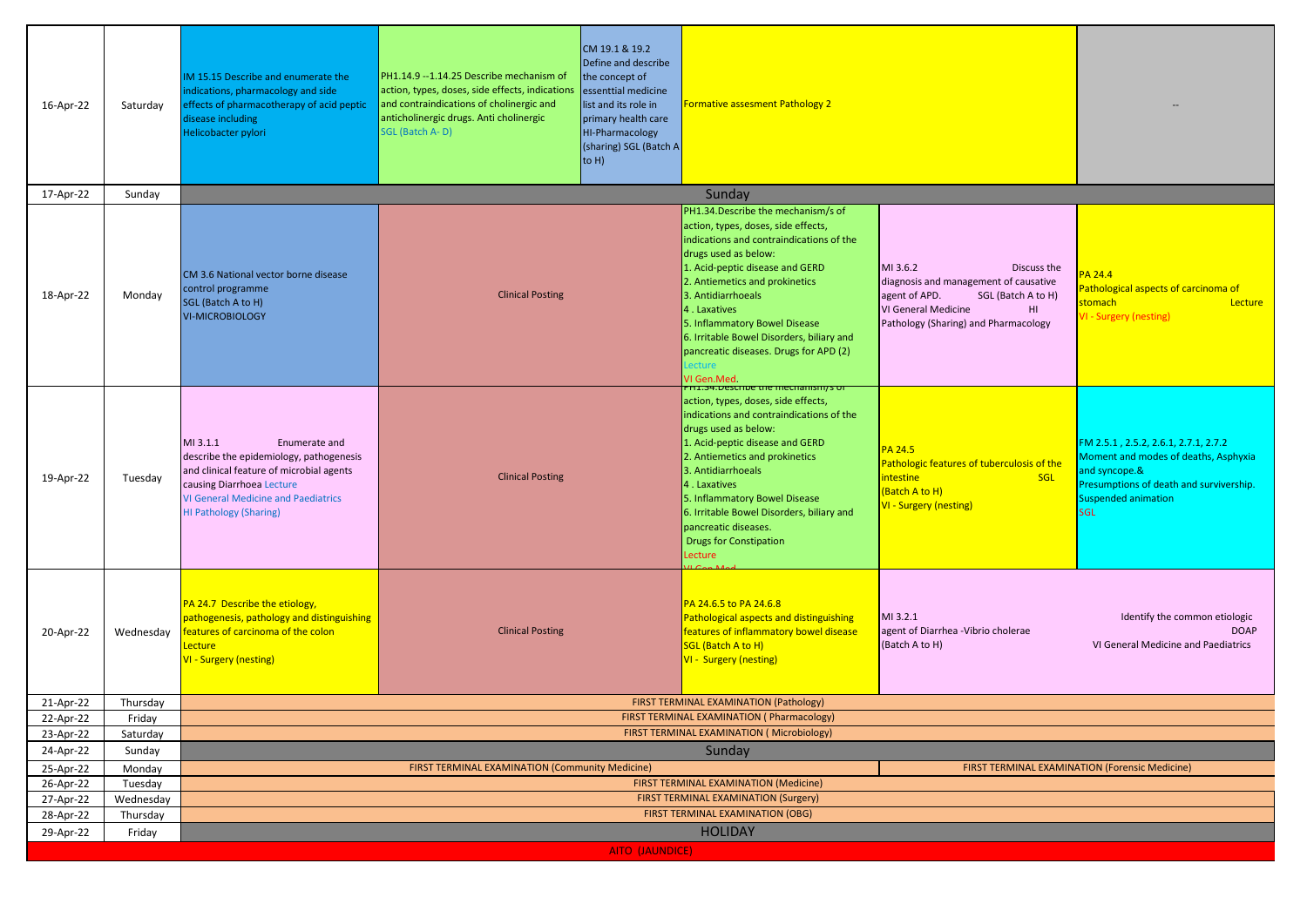| 30-Apr-22   | Saturday  | PA 25.1.1 to PA 25.1.3<br>Bilirubin metabolism. Pathogenesis and<br>vpes of jaundice<br>Lecture                                                    | PH1.34.Describe the<br>mechanism/s of<br>action, types, doses,<br>side effects,<br>indications and<br>contraindications of<br>the drugs used as<br>below:<br>1. Acid-peptic disease<br>and GERD<br>2. Antiemetics and<br>prokinetics<br>3. Antidiarrhoeals<br>4. Laxatives<br>5. Inflammatory<br><b>Bowel Disease</b><br>6. Irritable Bowel<br>Disorders, biliary and<br>pancreatic diseases. | PA 24.6.1 to PA<br>24.6.4<br>Pathological aspects<br>and distinguishing<br>features of<br>inflammatory bowe<br>disease<br>SGL (Batch A to H)<br>VI - Surgery (nesting | MI 3.1.2<br>Discuss the diagnostic<br>modalities of<br>microbial agents<br>causing Diarrhoea<br>SGL (Batch A to H)<br>VI General Medicine<br>and Paediatrics<br><b>HI Pathology</b><br>(Sharing)                                                 | PA 25.1.4 to PA 25.1.6<br>Aetiological causes and lab tests used for<br>distinguishing different types of jaundice<br>SGL (Batch A to H)                                                 | PA 25.3.1 to PA 25.1.4<br>Viral and toxic hepatitis -<br>Pathology, complications and consequence<br>Lecture<br>VI - Medicine<br>(nesting)                                   | OG 12.6. 1Describe the clinical features,<br>detection, effect of pregnancy on the<br>disease and impact of the disease on<br>pregnancy HI MEDICIE |
|-------------|-----------|----------------------------------------------------------------------------------------------------------------------------------------------------|-----------------------------------------------------------------------------------------------------------------------------------------------------------------------------------------------------------------------------------------------------------------------------------------------------------------------------------------------------------------------------------------------|-----------------------------------------------------------------------------------------------------------------------------------------------------------------------|--------------------------------------------------------------------------------------------------------------------------------------------------------------------------------------------------------------------------------------------------|------------------------------------------------------------------------------------------------------------------------------------------------------------------------------------------|------------------------------------------------------------------------------------------------------------------------------------------------------------------------------|----------------------------------------------------------------------------------------------------------------------------------------------------|
| $1-May-22$  | Sunday    |                                                                                                                                                    |                                                                                                                                                                                                                                                                                                                                                                                               |                                                                                                                                                                       |                                                                                                                                                                                                                                                  | Sunday                                                                                                                                                                                   |                                                                                                                                                                              |                                                                                                                                                    |
| $2-May-22$  | Monday    | MI 3.7.1<br>Describe the<br>epidemiology of viral hepatitis<br>Lecture<br><b>VI General</b><br><b>Medicine</b><br><b>HI Pathology</b><br>(Sharing) | <b>Clinical Posting</b>                                                                                                                                                                                                                                                                                                                                                                       |                                                                                                                                                                       | PH 1.48 Describe the mechanisms of action,<br>types, doses, side effects,<br>indications and contraindications of the<br>drugs used in UTI/ STD<br>and viral diseases including HIV. Drugs for<br>hepatitis<br>Lecture<br><b>HI-Microbiology</b> | PA 25.3.5 to PA 25.3.9<br>Viral and toxic hepatitis -<br>Pathology, complications and consequences<br>VI - Medicine<br>SGL<br>(nesting)                                                  | SU3.1 Describe the Indications and<br>appropriate use of blood and blood<br>products and complications of blood<br>transfusion.<br>Lecture                                   |                                                                                                                                                    |
| $3-May-22$  | Tuesday   | IM 5.4 Describe and discuss the<br>epidemiology, microbiology immunology<br>and clinical evolution of infective (viral)<br>hepatitis               |                                                                                                                                                                                                                                                                                                                                                                                               | <b>Clinical Posting</b>                                                                                                                                               |                                                                                                                                                                                                                                                  | PE 20.19 Neonatal hyperbilirubinemia<br>Lecture                                                                                                                                          | PH 3.1 Write a rational, correct and legible generic prescription for a given condition and<br>communicate the same to the patient for hepatitis (1).<br>DOAP (Batch A to H) |                                                                                                                                                    |
| $4-May-22$  | Wednesday |                                                                                                                                                    |                                                                                                                                                                                                                                                                                                                                                                                               |                                                                                                                                                                       |                                                                                                                                                                                                                                                  | <b>HOLIDAY</b>                                                                                                                                                                           |                                                                                                                                                                              |                                                                                                                                                    |
| $5-May-22$  | Thursday  |                                                                                                                                                    |                                                                                                                                                                                                                                                                                                                                                                                               |                                                                                                                                                                       |                                                                                                                                                                                                                                                  | <b>HOLIDAY</b>                                                                                                                                                                           |                                                                                                                                                                              |                                                                                                                                                    |
| $6$ -May-22 | Friday    | OG 12.6.2 complications and<br>management of liver disease in pregnancy<br><b>HI MEDICIE</b>                                                       |                                                                                                                                                                                                                                                                                                                                                                                               | <b>Clinical Posting</b>                                                                                                                                               |                                                                                                                                                                                                                                                  | SU28.12 Describe the applied anatomy of<br>biliary system. Describe the<br>clinical features, investigations and<br>principles of management of<br>diseases of biliary system<br>Lecture | <b>PA 25.6</b><br>Interpret liver function test report and viral hepatitis serology panel.<br>DOAP (Batch A to H)<br><b>VI - Medicine (nesting)</b>                          |                                                                                                                                                    |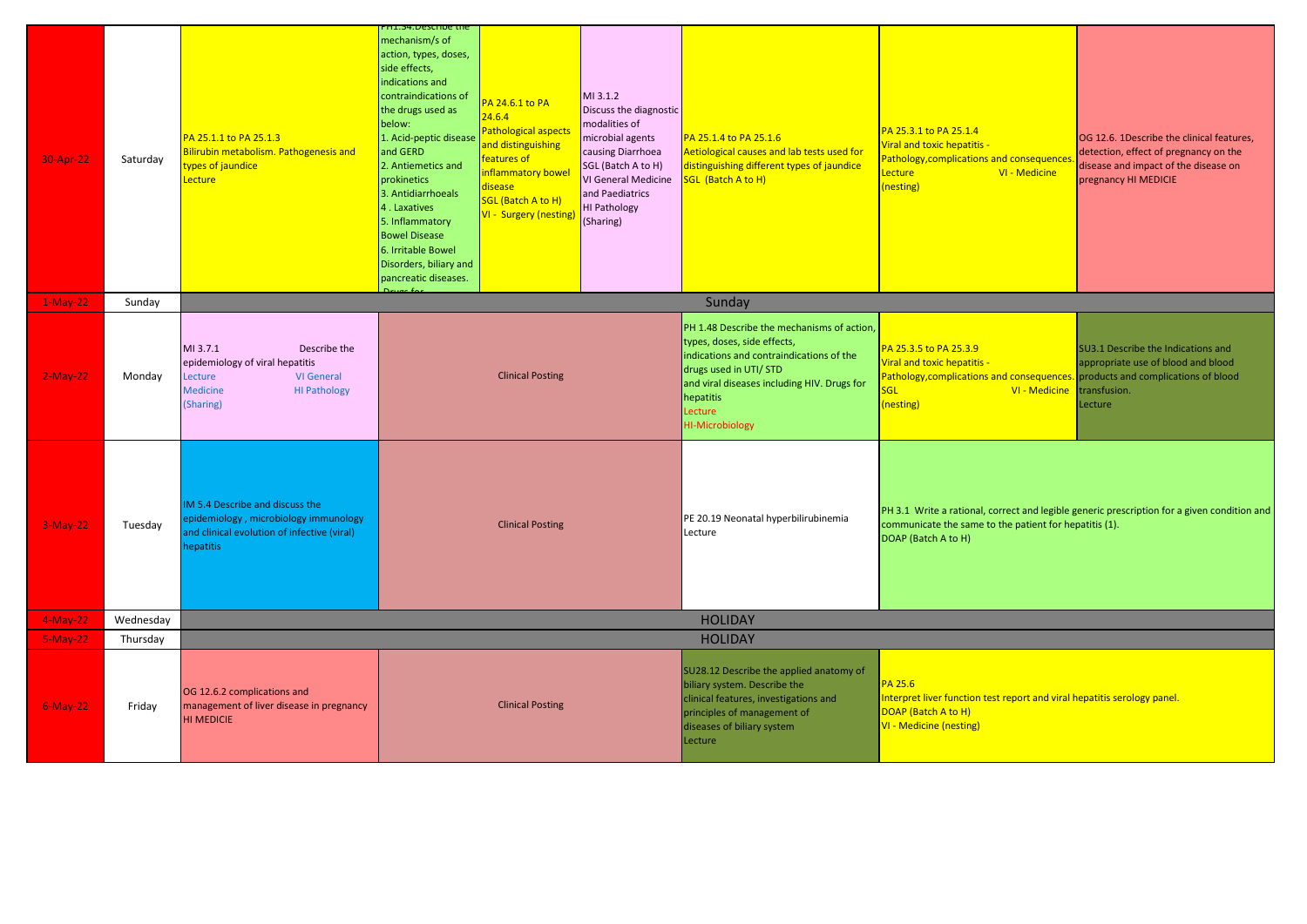| $7-May-22$ | Saturday  | PA 25.2 Hepatic failure<br>Lecture<br>VI - Medicine, Surgery                                                                                                                                                                                                                                                          | SU5.1 Describe<br>normal wound<br>healing and factors<br>PH1.14 Describe<br>affecting healing.<br>mechanism of action,<br>SU5.3 Differentiate<br>types, doses, side<br>the various types of<br>effects,<br>wounds, plan and<br>indications and<br>observe<br>contraindications of<br>management of<br>cholinergic and<br>wounds<br>anticholinergic<br><b>SU5.4 Discuss medico</b><br>drugs. SDL<br>legal aspects of<br>wounds<br>Lecture | FM 3.1.8 to 3.1.10<br>and 3.2.1 to 3.2.2<br><b>Identificaion Part-II</b><br>and<br><b>Identificaion Part-III</b><br>SGL | PA 25.5<br>Pathological aspects of portal hypertension<br>GL<br><b>Medicine, Surgery (nesting)</b>                                                                                                                                                                                                         | PA 25.4.1 o PA 25.4.4<br>Alcoholic liver disease including cirrhosis<br>$VI - SGL$<br>$VI -$<br>Medicine, surgery |                                                                                                                                                  |
|------------|-----------|-----------------------------------------------------------------------------------------------------------------------------------------------------------------------------------------------------------------------------------------------------------------------------------------------------------------------|------------------------------------------------------------------------------------------------------------------------------------------------------------------------------------------------------------------------------------------------------------------------------------------------------------------------------------------------------------------------------------------------------------------------------------------|-------------------------------------------------------------------------------------------------------------------------|------------------------------------------------------------------------------------------------------------------------------------------------------------------------------------------------------------------------------------------------------------------------------------------------------------|-------------------------------------------------------------------------------------------------------------------|--------------------------------------------------------------------------------------------------------------------------------------------------|
| $8-May-22$ | Sunday    |                                                                                                                                                                                                                                                                                                                       |                                                                                                                                                                                                                                                                                                                                                                                                                                          |                                                                                                                         | Sunday                                                                                                                                                                                                                                                                                                     |                                                                                                                   |                                                                                                                                                  |
| $9-May-22$ | Monday    | FM 1.10 to 1.11<br>Cause of death in particular scenario and<br>cause of death certificate by refering ICD-10<br>Code.<br>Lecture                                                                                                                                                                                     | <b>Clinical Posting</b>                                                                                                                                                                                                                                                                                                                                                                                                                  |                                                                                                                         | PA 25.4.5 to PA 25.4.8<br><b>Alcoholic</b><br>liver disease including cirrhosis<br>$VI -$<br>SGL<br>Medicine, surgery                                                                                                                                                                                      | PH2.2 Prepare oral rehydration solution from ORS packet and explain its<br>useL DOAP (Batch A to H)               |                                                                                                                                                  |
| 10-May-22  | Tuesday   | Thyroid<br>PA 32.1<br>swellings - Classification, etiology,<br>pathogenesis and pathology<br>ecture.<br>VI - Anatomy, Physiology,<br><b>Medicine, Surgery (nesting)</b>                                                                                                                                               | <b>Clinical Posting</b>                                                                                                                                                                                                                                                                                                                                                                                                                  |                                                                                                                         | FM 2.8.1 to 2.8.2<br>Postmortem changes includings sighns of<br>death, postmortem lividity RM<br><b>SGL</b>                                                                                                                                                                                                | Aetcom Module 2.4.1<br>Working as a health care team<br>Tag along session 1<br><b>PATHOLOGY</b>                   |                                                                                                                                                  |
| 11-May-22  | Wednesday | IM 12.2 Describe and discuss the genetic<br>basis of some forms of thyroid<br>dysfunction                                                                                                                                                                                                                             | <b>Clinical Posting</b>                                                                                                                                                                                                                                                                                                                                                                                                                  |                                                                                                                         |                                                                                                                                                                                                                                                                                                            | Describe the Enteric fever pathogen and the<br>Pathology                                                          | Formative assessment test 3                                                                                                                      |
| 12-May-22  | Thursday  | <b>PA 32.2</b><br>Thyrotoxicosis - Pathological aspects,<br>aboratory and imaging features.<br>Lecture<br>VI - Physiology and Medicine (nesting)                                                                                                                                                                      | <b>Clinical Posting</b>                                                                                                                                                                                                                                                                                                                                                                                                                  |                                                                                                                         | MI 3.3.2<br>Discuss the lab<br>diagnosis of Enteric fever<br>VI General Medicine SGL (Batch A--H)<br>SGL (Batch A to H)<br>HI Pathology (Sharing) and Pharmacology                                                                                                                                         | PH1.53- Describe heavy metal poisoning<br>and chelating agents                                                    | Pandemic Module 2.3.1 describe specimen<br>selection collection , transport, storage<br>required during pandemic- Lecture<br><b>MIRCOBIOLOGY</b> |
| 13-May-22  | Friday    | PH1.36.3 Describe the mechanism of action,<br>types, doses, side effects,<br>indications and contraindications of drugs<br>used in endocrine<br>disorders (diabetes mellitus, thyroid<br>disorders and osteoporosis) Drugs for<br>Thyroid disorders (2)<br>∍cture<br>VI Gen.Med. (Nesting)<br>HI--Pathology((Sharing) | <b>Clinical Posting</b>                                                                                                                                                                                                                                                                                                                                                                                                                  |                                                                                                                         | PH1.36.3 Describe the mechanism of action,<br>types, doses, side effects,<br>indications and contraindications of drugs<br>used in endocrine<br>disorders (diabetes mellitus, thyroid<br>disorders and osteoporosis) Drugs for<br>Thyroid disorders (1)<br>VI Gen.Med. (Nesting)<br>HI-Pathology((Sharing) | PH3.5 To prepare and explain a list of P-drugs for a given case/condition (1) DOAP (Batch<br>$A$ to $H$ )         |                                                                                                                                                  |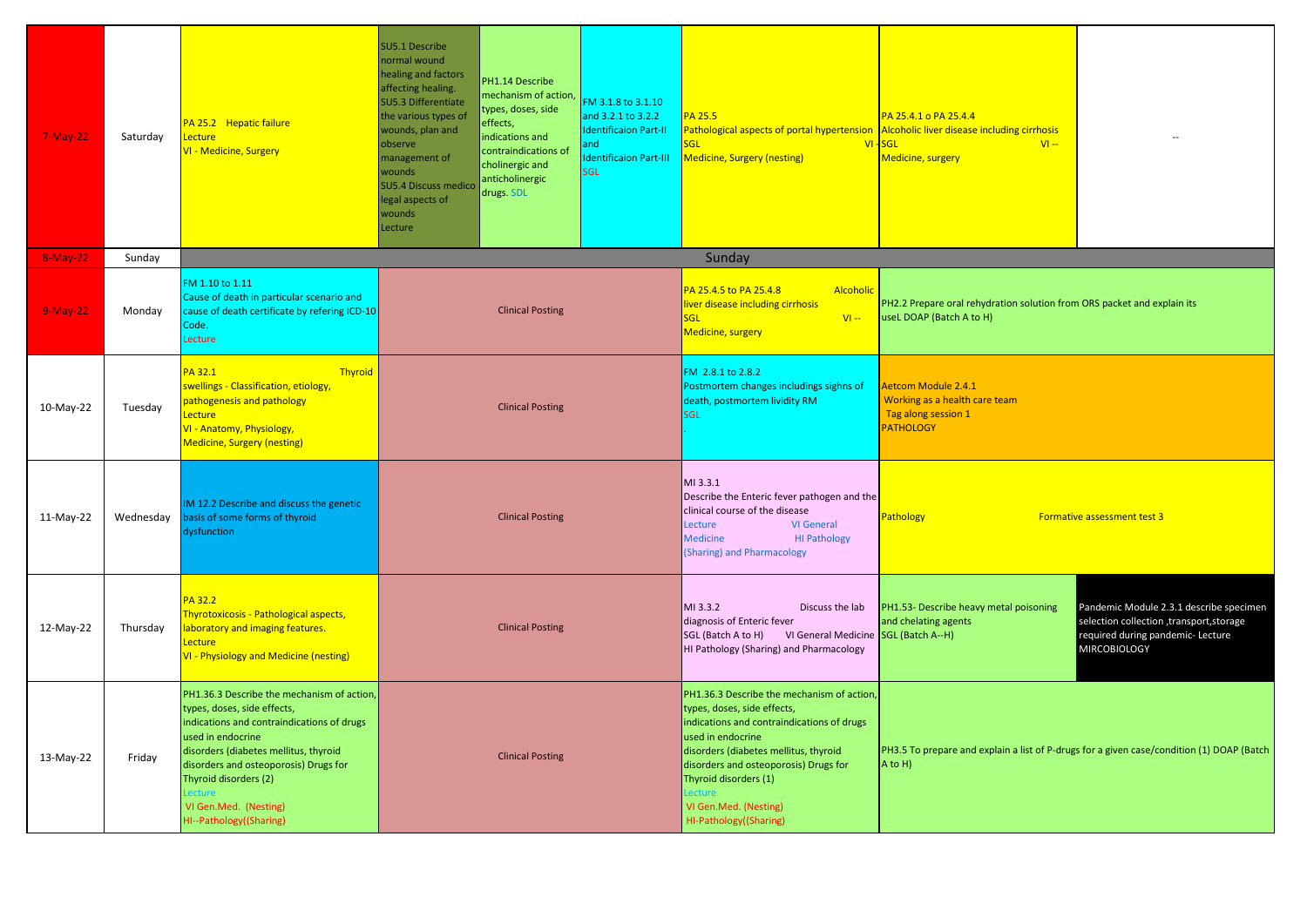| 14-May-22 | Saturday  | Aetcom Module 2.4.2 Working as a health care team<br>Tag along session 2<br><b>MEDICINE</b>                                                           | MI 3.5.1<br>Enumerate the<br>caustive agents of<br>Food poisoniong and<br>their clinical course<br>Lecture<br><b>VI General Medicine</b><br><b>HI Pharmacology</b>                                                                                                                                   | PA 32.3<br>Hypothyroidism -<br>Pathological aspects,<br>laboratory and<br>maging features<br>VI - Physiology and<br><b>Medicine (nesting)</b><br>HI - Pharmacology<br>(sharing) | CM 12.1 & 12.2 Define and describe the<br>concept of geriaric services along with their<br>health problems LECTURE                                                                                                                        | MI 3.5.2<br>Discuss the<br>lab diagnosis of Food poisoning<br>SGL<br>(Batch A to H)<br>VI General<br>Medicine<br><b>HI Pharmacology</b>                                                                                                                  | PA 32.5<br>Hyperparathyroidism - Pathological aspects<br>and laoratory features<br>$VI -$<br>Physiology, Medicine (nesting)                                        |
|-----------|-----------|-------------------------------------------------------------------------------------------------------------------------------------------------------|------------------------------------------------------------------------------------------------------------------------------------------------------------------------------------------------------------------------------------------------------------------------------------------------------|---------------------------------------------------------------------------------------------------------------------------------------------------------------------------------|-------------------------------------------------------------------------------------------------------------------------------------------------------------------------------------------------------------------------------------------|----------------------------------------------------------------------------------------------------------------------------------------------------------------------------------------------------------------------------------------------------------|--------------------------------------------------------------------------------------------------------------------------------------------------------------------|
| 15-May-22 | Sunday    |                                                                                                                                                       |                                                                                                                                                                                                                                                                                                      |                                                                                                                                                                                 | Sunday                                                                                                                                                                                                                                    |                                                                                                                                                                                                                                                          |                                                                                                                                                                    |
| 16-May-22 | Monday    |                                                                                                                                                       |                                                                                                                                                                                                                                                                                                      |                                                                                                                                                                                 | <b>HOLIDAY</b>                                                                                                                                                                                                                            |                                                                                                                                                                                                                                                          |                                                                                                                                                                    |
| 17-May-22 | Tuesday   | <b>PA 32.8</b><br>Cushing's syndrome - Pathological aspects<br>and laboratory features<br>Lecture<br>VI-Physiology, Medicine (nesting)                | <b>Clinical Posting</b>                                                                                                                                                                                                                                                                              |                                                                                                                                                                                 | PA 32.7<br>Adrena<br>insufficiency - Pathological aspects and<br>laboratory features<br>SGL<br>VI-Physiology, Medicine (nesting)                                                                                                          | MI 3.4.1<br>Identify the different modalities<br>for diagnosis of Enteric fever in early disease-blood culture and widal<br>DOAP (Batch A to H)<br>VI General Medicine<br><b>HI Pathology</b>                                                            |                                                                                                                                                                    |
| 18-May-22 | Wednesday | PH1.38.1 Describe the mechanism of action,<br>types, doses, side effects,<br>indications and contraindications of<br>corticosteroids.<br>ecture       | <b>Clinical Posting</b>                                                                                                                                                                                                                                                                              |                                                                                                                                                                                 | OG 8.2 Elicit document and present an<br>obstetric history including menstrual<br>history, last menstrual period, previous<br>obstetric history, comorbid<br>conditions, past medical history and surgical HI Pathology<br><b>history</b> | Identify the different modalities for diagnosis of<br>MI 3.4.2<br>Enteric fever in late disease-stool culture and urine culture<br>DOAP (Batch A to H)<br>VI General Medicine                                                                            |                                                                                                                                                                    |
| 19-May-22 | Thursday  | PA32.9<br>Adrenal<br>neoplasms - Pathological aspects and<br>laboratory features<br>Lecture<br>VI - Anantomy, Physiology, Medicine,<br><b>Surgery</b> | <b>Clinical Posting</b>                                                                                                                                                                                                                                                                              |                                                                                                                                                                                 | SU23.1 Describe the applied anatomy of<br>adrenal glands<br>SU23.2 Describe the etiology, clinical<br>features and principles of<br>management of disorders of adrenal gland<br>Lecture                                                   | MI3.4.                                                                                                                                                                                                                                                   |                                                                                                                                                                    |
| 20-May-22 | Friday    | IM 16.3 Describe and discuss the chronic<br>effects of diarrhea including<br>malabsorption                                                            | <b>Clinical Posting</b>                                                                                                                                                                                                                                                                              |                                                                                                                                                                                 | PH1.38.1 Describe the mechanism of action<br>types, doses, side effects,<br>indications and contraindications of<br>corticosteroids. Lecture                                                                                              | (Batch A to H) VI General Medicine and Paediatrics                                                                                                                                                                                                       | MI3.2.5 Identify the common etiologyical agent of dysentry -Entamoeba histolytica DOAP                                                                             |
| 21-May-22 | Saturday  | <b>Aetcom Module 2.4.3</b><br>Working as a health care team<br><b>Small group discussion</b><br><b>OBG</b>                                            | A 27.1.1 to 27.1.6<br>PH 1.42.7- PH.42.11<br>arious forms of<br>General principles of<br>arteriosclerosis and<br>Antimicrobial<br>their pathological<br>chemotherapy-<br><b>spects</b><br><b>General Consideraion</b><br>GL<br>(1)<br><mark>VI -- Medicine</mark><br>SGL (Batch A to H)<br>(nesting) |                                                                                                                                                                                 | PH 1.42.1 o PH.42.6 General principles of<br>Antimicrobial chemotherapy-General<br>Consideration (2)<br>SGL (Batch A to H)                                                                                                                | MI8.9.3 Discuss the method of Collecion of<br>sample - Stool SGL(Batch A to H)                                                                                                                                                                           | FM 2.8.3 to 2.8.7<br>Diffferentiate PM stanning witth Bruise and<br>congestion Rigermortis and its medicolegal<br>importance in estimating TSD. SGL                |
| 22-May-22 | Sunday    |                                                                                                                                                       |                                                                                                                                                                                                                                                                                                      |                                                                                                                                                                                 | Sunday                                                                                                                                                                                                                                    |                                                                                                                                                                                                                                                          |                                                                                                                                                                    |
| 23-May-22 | Monday    | PA 27.2 Aortic aneurysms -etiology,<br>dynamics and pathology<br>$VI -$<br>Lecture<br><b>Medicine (nesting)</b>                                       | <b>Clinical Posting</b>                                                                                                                                                                                                                                                                              |                                                                                                                                                                                 | PA27.1.7 to PA27.1.11<br>Various forms of arteriosclerosis and their<br>pathological aspects<br><b>SGL</b><br>VI -- Medicine (nesting)                                                                                                    | PH 1.24 Describe the mechanism/s of<br>action, types, doses, side effects,<br>indications and contraindications of the<br>drugs affecting renal systems including<br>diuretics, antidiuretics- vasopressin and<br>analogues.<br>Diuretics (1)<br>Lecture | <b>AETCOM Module 2.5.1</b><br>Bioethics continued - Case studies on<br>patient autonomy and decision making.<br>Introduction and group formation<br><b>SURGERY</b> |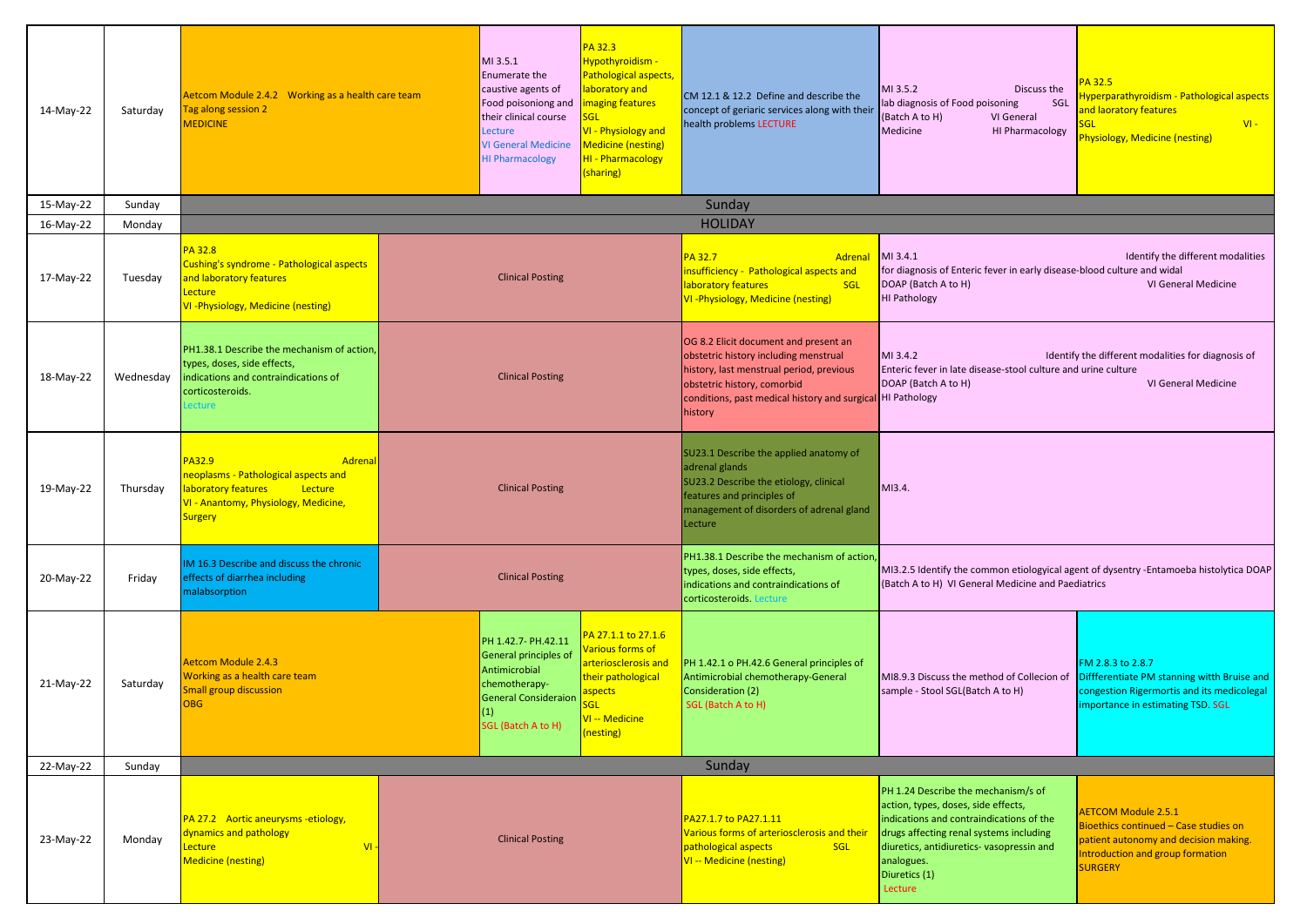| 24-May-22 | Tuesday   | MI2.1.1 Describe the Etiological agent in<br>rheumatic fever Lecture<br>$VI -$<br>Gen Mediciene HI- Patthology (sharing)                                                                                                          | <b>Clinical Posting</b>                                                                                                                  |                                      | PH 1.24 Describe the mechanism/s of<br>action, types, doses, side effects,<br>indications and contraindications of the<br>drugs affecting renal systems including<br>diuretics, antidiuretics- vasopressin and<br>analogues<br>. Diuretics (2)<br>Lecture | MI2.3 Identtify the microbial agentts causing Rheumatic heart disease Streptococcus and<br>enterococcus DOAP(Batch A to H)<br>VI - Gen Mediciene HI- Patthology<br>(sharing)                                                   |                                                                                                                                                                                                                                   |
|-----------|-----------|-----------------------------------------------------------------------------------------------------------------------------------------------------------------------------------------------------------------------------------|------------------------------------------------------------------------------------------------------------------------------------------|--------------------------------------|-----------------------------------------------------------------------------------------------------------------------------------------------------------------------------------------------------------------------------------------------------------|--------------------------------------------------------------------------------------------------------------------------------------------------------------------------------------------------------------------------------|-----------------------------------------------------------------------------------------------------------------------------------------------------------------------------------------------------------------------------------|
| 25-May-22 | Wednesday | OG 8.7 Enumerate the indications for and<br>types of vaccination in<br>pregnancy                                                                                                                                                  |                                                                                                                                          | <b>Clinical Posting</b>              | CM 12.3 & 12.4 prevention of health<br>problems of aged ppopulattion and national systems including diuretics, antidiuretics-<br>program for elderly. LECTURE                                                                                             | PH 1.24 Describe the mechanism/s of<br>action, types, doses, side effects, indications<br>and contraindications of the drugs affecting<br><b>renal</b><br>vasopressin and<br>analogues.<br>Antidiuretics<br>SGL (Batch A to H) | MI2.2.1 Describe the Etiological agents and<br>clinical features of Inf Enocarditis Lecture<br>VI - Gen Mediciene HI- Patthology (sharing)                                                                                        |
| 26-May-22 | Thursday  | PA 27.3<br>leart failure - Pathological aspects and<br>complications<br>Lecture<br>VI - Medicine, Physiology (nesting)                                                                                                            |                                                                                                                                          | <b>Clinical Posting</b>              | <b>PA 27.4</b><br>Rheumatic fever - Pathological aspects and<br>complications<br>Lecture<br>VI - Gen Mediciene (nesting)<br><b>HI - Microbiology (sharing)</b>                                                                                            | MI 2.1.2 Discuss the lab diagnosis of<br>Rheumatic fever - SGL<br>(Batch A to H)<br>VI - Gen Mediciene HI- Patthology<br>(sharing)                                                                                             | PH1.26 Describe mechanisms of action,<br>types, doses, side effects,<br>indications and contraindications of the<br>drugs modulating the reninangiotensin<br>and aldosterone system.(1)<br>Lecture<br>VI Phy., Gen. Med.(Nesting) |
| 27-May-22 | Friday    | SU23.3 Describe the clinical features,<br>principles of investigation and<br>nanagement of Adrenal tumors<br>ecture                                                                                                               |                                                                                                                                          | <b>Clinical Posting</b>              | PA 27.6<br>Infective endocarditis - Pathological aspect<br>and complications<br>Lecture<br>Microbiology (sharing)<br><b>VI - Medicine (nesting)</b>                                                                                                       | MI2.2.2Discuss the lab diagnosis of Infecive<br>endocarditis SGL (Batch A to H)<br>VI<br>Gen Mediciene HI- Patthology (sharing)                                                                                                | Pathology formative assesment 2<br>eedback                                                                                                                                                                                        |
| 28-May-22 | Saturday  | PH1.26 Describe mechanisms of action,<br>types, doses, side effects,<br>indications and contraindications of the<br>drugs modulating the reninangiotensin<br>and aldosterone system.(2)<br>Lecture<br>VI Phy., Gen. Med.(Nesting) | <b>PA 27.7</b><br>Pericardial effusion -<br><b>Pathological aspects</b><br>and complications<br>SGL<br><b>VI - Medicine</b><br>(nesting) | Pharmacology Formative Assessment -2 | PA 27.4 and PA 27.6 Rheumatic fever and<br>SGL<br>endocarditis                                                                                                                                                                                            | M 2.9.1 to 2.10.2 DOAP<br>Discribe putrefaction Mummification, Adipocere and Maceration. Its MLI.<br><b>Discuss TSD.</b>                                                                                                       |                                                                                                                                                                                                                                   |
| 29-May-22 | Sunday    |                                                                                                                                                                                                                                   |                                                                                                                                          |                                      | Sunday                                                                                                                                                                                                                                                    |                                                                                                                                                                                                                                |                                                                                                                                                                                                                                   |
|           |           |                                                                                                                                                                                                                                   |                                                                                                                                          | AITO (CAD)                           |                                                                                                                                                                                                                                                           |                                                                                                                                                                                                                                |                                                                                                                                                                                                                                   |
| 30-May-22 | Monday    | IM 2.4 Discuss and describe the<br>pathogenesis natural history, evolution<br>and complications of atherosclerosis and<br><b>IHD</b>                                                                                              |                                                                                                                                          | <b>Clinical Posting</b>              | PA 27.5.1 to PA 27.5.5 Pathology of<br>coronary artey disease<br>Lecture<br>VI - Medicine                                                                                                                                                                 | OG 12.4.1 Define, classify and describe the<br>etiology, pathophysiology,<br>diagnosis, investigations, criteria of heart<br>diseases in pregnancy HI MEDICINE                                                                 | SU22.1 Describe the applied anatomy and<br>physiology of thyroid<br>SU22.2 Describe the etiopathogenesis of<br>thyroidal swellings<br>Lecture                                                                                     |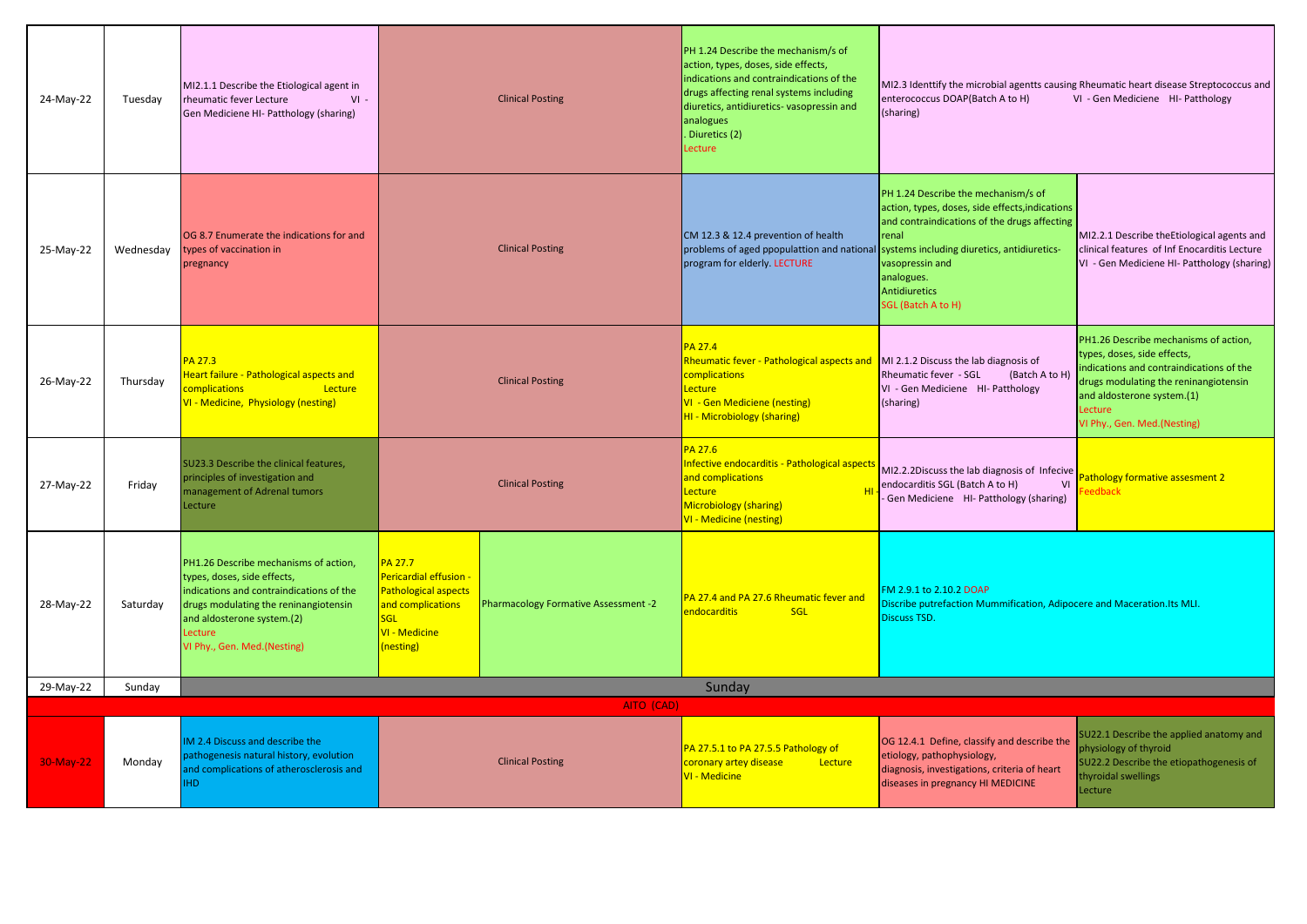| 31-May-22   | Tuesday   | PA 27.5.6 to PA 27.5.10<br>Pathology of coronary artery disease<br>VI - Medicine<br>ecture.                                                                                                                                                                                                                             | <b>Clinical Posting</b>                                                                            | PH1.28.1 -- 1.28.4 Describe the mechanisms<br>of action, types, doses, side effects,<br>indications and contraindications of the<br>drugs used in<br>ischemic heart disease (stable, unstable<br>angina and myocardial<br>infarction), peripheral vascular disease (2)<br>VI Gen. Med.          | PA 27.5.8 and PA 27.8.2 Lab diagnosis of<br>coronary artey disease<br><b>SGL</b><br>VI -- Physiology, Medicine (nesting)                                                                                                                         | IM 2.5 Define the various acute coronary<br>syndromes and describe their<br>evolution, natural history and<br>outcomesmedikine            |
|-------------|-----------|-------------------------------------------------------------------------------------------------------------------------------------------------------------------------------------------------------------------------------------------------------------------------------------------------------------------------|----------------------------------------------------------------------------------------------------|-------------------------------------------------------------------------------------------------------------------------------------------------------------------------------------------------------------------------------------------------------------------------------------------------|--------------------------------------------------------------------------------------------------------------------------------------------------------------------------------------------------------------------------------------------------|-------------------------------------------------------------------------------------------------------------------------------------------|
| $1$ -Jun-22 | Wednesday | OG 12.4.2 Describe adverse effects on the<br>mother and<br>foetus and the management during<br>pregnancy and labor, and<br>complications of heart diseases in<br>pregnancy HI MEDICINE                                                                                                                                  | <b>Clinical Posting</b>                                                                            | CM 8.2.1 & 7.2.5<br>Describe and discuss the epidemiology,<br>conrol measures including lab ttestt at<br>primary care level for CAD<br><b>LECTURE</b><br>VI Gen Med.                                                                                                                            | <b>PA 27.8</b><br>abnormalities in cardiac function testing in acute coronary syndromes<br>DOAP (Batch A to H)<br><b>VI - Physiology, Medicine (nesting)</b>                                                                                     | Interpret                                                                                                                                 |
| $2$ -Jun-22 | Thursday  | SU22.4 SU22.5 & SU22.6 Describe the<br>clinical features, classification and principles<br>of<br>management of thyroid cancer Describe<br>the applied anatomy of parathyroid<br>Describe and discuss the clinical features of<br>hypo - and<br>hyperparathyroidism and the principles of<br>their management<br>ecture. | <b>Clinical Posting</b>                                                                            | PH1.28.5 -- 1.28.9 Describe the mechanisms<br>of action, types, doses, side effects,<br>indications and contraindications of the<br>drugs used in<br>ischemic heart disease (stable, unstable<br>angina and myocardial<br>infarction), peripheral vascular disease (2)<br>ecure<br>VI Gen. Med. | CM 8.2.2 & 7.2.6<br>Describe and discuss the epidemiology,<br>conrol measures including lab test at<br>primary care level for Hypertension<br><b>LECTURE</b><br>VI Gen Med.                                                                      | IM 2.15 Discuss and describe the<br>medications used in patients with an<br>acute coronary syndrome based on the<br>clinical presentation |
| $3$ -Jun-22 | Friday    | OG 12.1.1 Define, classify and describe the<br>etiology and pathophysiology,<br>early detection, investigations;<br>of eclampsia.                                                                                                                                                                                       | <b>Clinical Posting</b>                                                                            | OP 8.1 Discuss clinical feautres and<br>management of vascualar occlusions of<br>retina<br>ECTURE (ophthalmology)                                                                                                                                                                               | communicate the same to the patient for CAD (2)<br>DOAP (Batch A to H)                                                                                                                                                                           | PH 3.1 Write a rational, correct and legible generic prescription for a given condition and                                               |
| 4-Jun-22    | Saturday  | <b>AETCOM Module 2.5.2</b><br>Bioethics continued - Case studies on<br>patient autonomy and decision making.<br>Case introduction<br><b>OPHTHALMOLOGY</b>                                                                                                                                                               | Pandemic Module 2.3.2 to 2.3.4 sample collection, lab visit, group activity<br><b>MICROBIOLOGY</b> |                                                                                                                                                                                                                                                                                                 | <b>AETCOM Module 2.5.3</b><br>on patient autonomy and decision making.<br>Self-directed learning<br><b>ENT</b>                                                                                                                                   | Bioethics continued - Case studies                                                                                                        |
| 5-Jun-22    | Sunday    |                                                                                                                                                                                                                                                                                                                         |                                                                                                    | Sunday                                                                                                                                                                                                                                                                                          |                                                                                                                                                                                                                                                  |                                                                                                                                           |
| $6$ -Jun-22 | Monday    | PH1.27 Describe the mechanisms of action,<br>types, doses, side effects,<br>indications and contraindications of<br>antihypertensive drugs and<br>drugs used in shock. (1)<br>ecture<br>VI Gen.Med.(Nesting)                                                                                                            | <b>Clinical Posting</b>                                                                            | CM 7.2.4 & 8.1.4 Describe the<br>epidemiology,<br>mode of transmission and measures<br>for preventtion<br>and control of<br>Viral hepatittis LECTURE<br><b>VI General Medicine</b>                                                                                                              | PH3.3-Perform a critical evaluation of the drug promotional literature(1) DOAP (Batch A<br>$ to H\rangle$                                                                                                                                        |                                                                                                                                           |
| 7-Jun-22    | Tuesday   | PH1.27 Describe the mechanisms of action,<br>types, doses, side effects,<br>indications and contraindications of<br>antihypertensive drugs and<br>drugs used in shock. (2)<br>Lecture<br>VI Gen.Med.(Nesting)                                                                                                           | <b>Clinical Posting</b>                                                                            | PH 1.27, PH 1.28,<br>Drugs for Hypertension, angina &MI<br><b>SDL</b>                                                                                                                                                                                                                           | FM 2.11.1 to 2.11.4 DOAP<br>Describe and discuss autopsy procdures including postmortem examination. Different<br>types of autopsies. Aims and Objectives of postmortem examinations and Dissection and<br>removal various organ during autopsy. |                                                                                                                                           |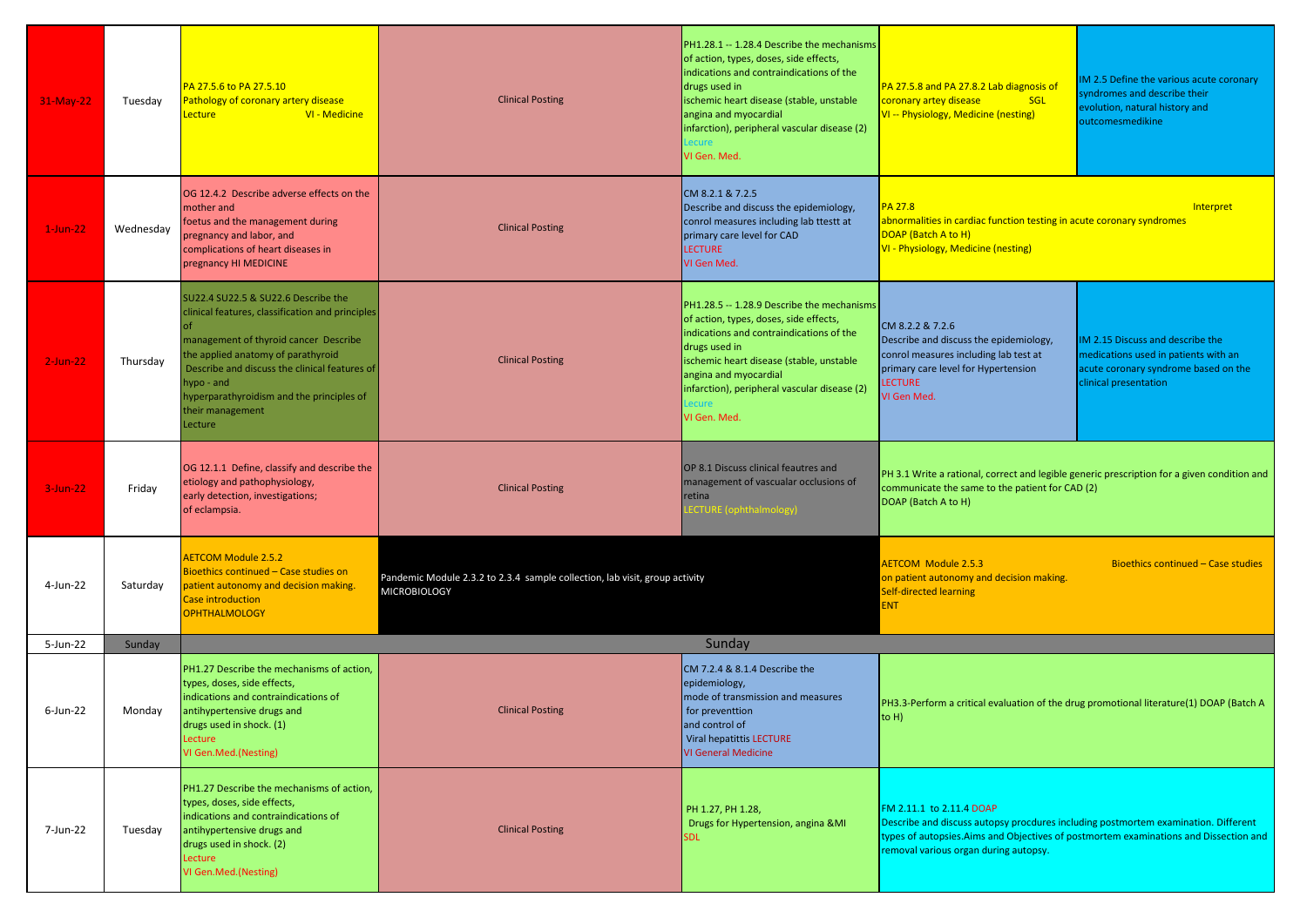| 8-Jun-22  | Wednesday | PA 27.9<br><b>Cardiomyopathies</b><br><b>Pathological aspects and complications</b><br><b>Lecture</b><br>VI - Medicine, Physiology (nesting)                                                                                             | <b>Clinical Posting</b>                                                                                                                                         | MI 8.9.1 Discuss the of Blood collection of<br>microbial agent SGL(Batch A to H)                                                                          | CM 7.2.3 & 8.1.3 describe the<br>epidemiology, mode of transmission of<br>Amoebiasis and Ascariasis SGL (Batch A to<br>(H                                                                                                                                                       | PH 1.42 Describe general principles of<br>Antimirobial chemotherapy. B lactam<br>antibiotics (1) SGL (Batch A to H)                                                                                                         |
|-----------|-----------|------------------------------------------------------------------------------------------------------------------------------------------------------------------------------------------------------------------------------------------|-----------------------------------------------------------------------------------------------------------------------------------------------------------------|-----------------------------------------------------------------------------------------------------------------------------------------------------------|---------------------------------------------------------------------------------------------------------------------------------------------------------------------------------------------------------------------------------------------------------------------------------|-----------------------------------------------------------------------------------------------------------------------------------------------------------------------------------------------------------------------------|
| 9-Jun-22  | Thursday  | SU2.1 Describe Pathophysiology of shock,<br>types of shock & principles of<br>resuscitation including fluid replacement<br>and monitoring. SU2.2 Describe the clinical<br>features of shock and its appropriate<br>treatment.<br>Lecture | <b>Clinical Posting</b>                                                                                                                                         | PA 27.10<br>Cardiovascular syphilis - Pathological<br>aspects and complications<br>SGL<br><b>Microbiology (sharing)</b><br><b>VI - Medicine (nesting)</b> | CM 8.3.2 lodine deficiency disorder and its<br>programme<br>HI- VI-GENERAL MEDICINE, PEDIATRICS<br><b>LECTURE</b>                                                                                                                                                               | PH 1.42 Describe general principles of<br>Antimirobial chemotherapy. B lactam<br>antibiotics (2) SGL (Batch A to H)                                                                                                         |
| 10-Jun-22 | Friday    | MI 8.2.1 Describe<br>Parasitological<br>Oppurtunistic infecions<br>Lecture<br><b>VI General Medicine</b><br>H1<br>Pathology (sharing)                                                                                                    | <b>Clinical Posting</b>                                                                                                                                         | IM 16.6 Distinguish between diarrhea and<br>dysentery based on clinical<br>features                                                                       | PH1.43 Describe and discuss the rational<br>use of antimicrobials including<br>antibiotic stewardship program<br>SGL (Batch A-H)<br>VI Gen Med & Paed<br><b>HI Micro</b>                                                                                                        | MI 3.1.<br>Enumerate and<br>describe the epidemiology, pathogenesis<br>and clinical feature of microbial agents<br>causing Dysentery Lecture<br><b>VI General Medicine and Paediatrics</b><br><b>HI Pathology (Sharing)</b> |
| 11-Jun-22 | Saturday  | <b>AETCOM Module 2.5.4</b><br>Bioethics continued - Case studies on<br>patient autonomy and decision making<br><b>Anchoring Lecture</b>                                                                                                  | PH 1.42 Describe<br>general principles of<br>Antimirobial<br>Formative assesment microbiology 2<br>chemotherapy.<br><b>Cephalosporins SGL</b><br>(Batch A to H) | MI 8.2.2<br><b>Fungal Oppurtunistic</b><br>infecions<br>Lecture<br><b>VI General Medicine</b><br>HI.<br>Pathology (sharing)                               | MI 3.2.3<br>diarrhoea - Giardiasis<br>VI General Medicine and Paediatrics                                                                                                                                                                                                       | Identify the common etiologic agent of<br>DOAP (Batch A to H)                                                                                                                                                               |
| 12-Jun-22 | Sunday    |                                                                                                                                                                                                                                          |                                                                                                                                                                 | Sunday                                                                                                                                                    |                                                                                                                                                                                                                                                                                 |                                                                                                                                                                                                                             |
| 13-Jun-22 | Monday    | PH1.42 Describe general principles of<br>Antimicrobial chemotherapy.<br><b>SDL</b>                                                                                                                                                       | <b>Clinical Posting</b>                                                                                                                                         | PA 28.1<br>Normal histology of the kidney<br>Lecture                                                                                                      | FM 2.12 to 2.14<br>Describe the legal requirments to conduct postmortem examination and procedures.<br>Discuss commen instuments used during autopsy<br>Discibe and discuss obscure autopsy.<br>Examinations of clothing and viscera.<br>Chemical analysis and PM artifacts.SGL |                                                                                                                                                                                                                             |
| 14-Jun-22 | Tuesday   | PA 28.2<br>Clinical syndromes of renal disease -<br>Pathological aspects, clinical, laboratory<br>findings and complications<br>Lecture                                                                                                  | <b>Clinical Posting</b>                                                                                                                                         | PH1.42 Sulfonamides & Cotrimoxazole<br>SGL (Batch A-H)                                                                                                    | MI 8.6.1<br><b>Biomedical Waste</b><br>Management<br>H)<br><b>HI Community Medicine</b><br>(sharing)                                                                                                                                                                            | CM 14.1,14.2,14.3 classify hospital waste<br>SGL (Batch A to SGL (Batch A to H)<br><b>HI Microbiology</b>                                                                                                                   |
| 15-Jun-22 | Wednesday | OG 12.1.2 Describe principles of<br>management of hypertensive disorders of<br>pregnancy and eclampsia, complications of<br>eclampsia HI MEDICINE                                                                                        | <b>Clinical Posting</b>                                                                                                                                         | MI 8.6.2<br>Needle stick injury<br>SGL (Batch A to H)<br>HI Community<br>Medicine (sharing)                                                               | <b>PA 28.3</b><br>Acute renal failure - Pathological aspects,<br>clinical, laboratory findings and<br>complications<br><b>SGL</b><br><b>VI</b> -General Medicine (nesting)                                                                                                      | Pharmacology Formative Assessment -2<br>eed back <del>:</del>                                                                                                                                                               |
| 16-Jun-22 | Thursday  | PA 28.4<br>Chronic renal failure - Pathological aspects,<br>clinical, laboratory findings and<br>complications<br>Lecture<br>VI -General Medicine (nesting)                                                                              | <b>Clinical Posting</b>                                                                                                                                         | PH1.42 PH1.42 Describe general principles<br>of Antimicrobial chemotherapy<br>Fluoroquinolones<br>Lecture                                                 | MI 8.7.1<br>Management<br>DOAP (Batch A to H)<br>VI General Surgery                                                                                                                                                                                                             | Universal precaution and Spill<br><b>HI Community Medicine</b>                                                                                                                                                              |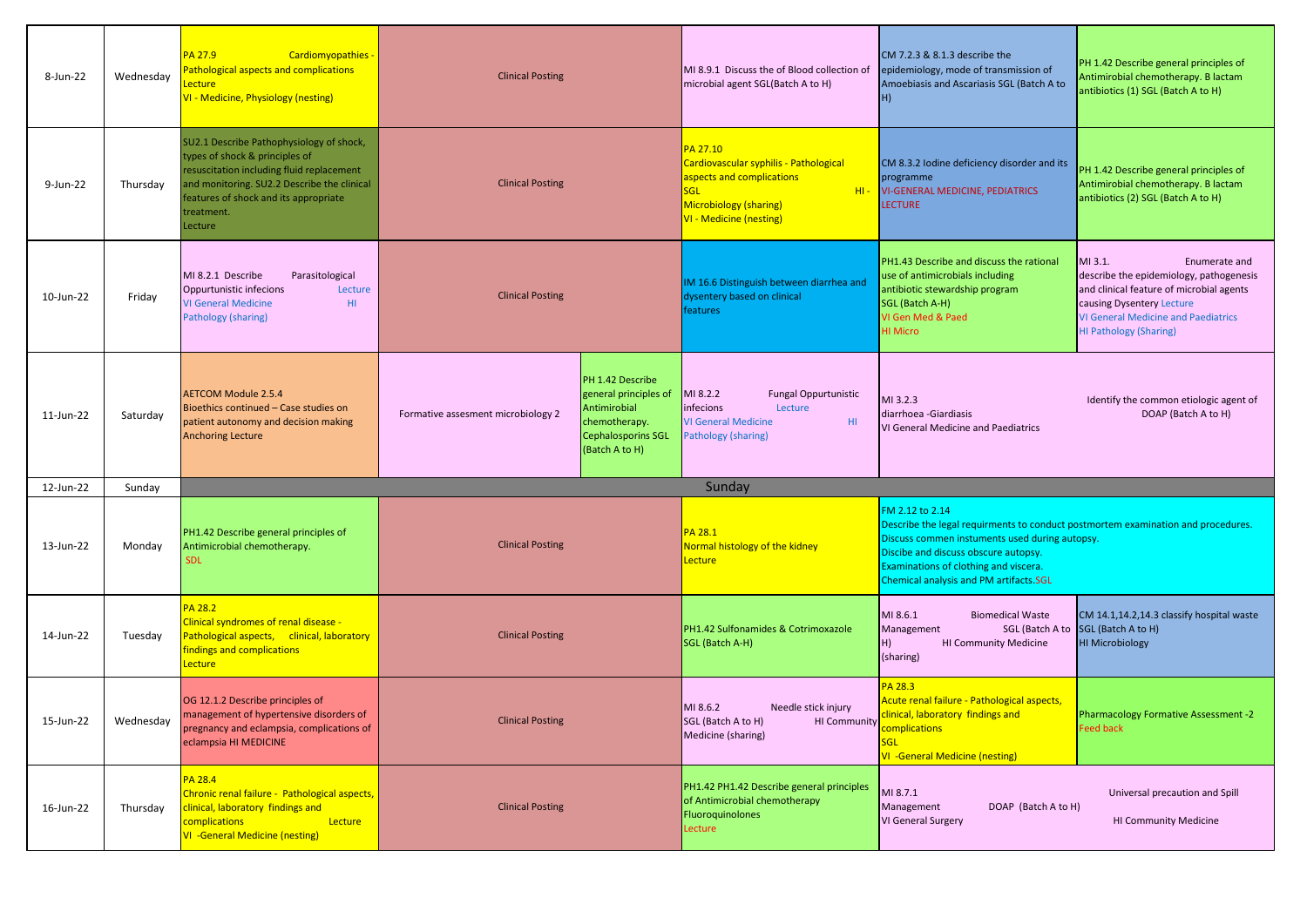| 17-Jun-22 | Friday    | SU29.1 Describe the causes, investigations<br>and principles of management<br>of Hematuria<br>Lecture                                                                                                        | <b>Clinical Posting</b>                                                                                                                                                                                                                                                                                                                                           |                         | PA 28.5.1 to PA 28.5.4<br>Glomerulonephritis - Pathological aspects,<br>clinical, laboratory findings and<br>complications<br>Lecture<br>VI - Physiology, Medicine                                                   | FORMATIVE ASSESSMENT -1 COMMUNITY MEDICINE                                                                                                                                                                                                        |                                                                                                                                                                                   |                                                                                                                          |
|-----------|-----------|--------------------------------------------------------------------------------------------------------------------------------------------------------------------------------------------------------------|-------------------------------------------------------------------------------------------------------------------------------------------------------------------------------------------------------------------------------------------------------------------------------------------------------------------------------------------------------------------|-------------------------|----------------------------------------------------------------------------------------------------------------------------------------------------------------------------------------------------------------------|---------------------------------------------------------------------------------------------------------------------------------------------------------------------------------------------------------------------------------------------------|-----------------------------------------------------------------------------------------------------------------------------------------------------------------------------------|--------------------------------------------------------------------------------------------------------------------------|
| 18-Jun-22 | Saturday  | AETCOM 2.5.5<br>Bioethics continued - Case studies on<br>patient autonomy and decision making<br>Case resolution<br><b>PEDIATRICS</b>                                                                        | PH 2.3 Demonstrate the appropriate setting<br>up of an intravenous drip in a simulated<br>environment DOAP (Batch A to H)                                                                                                                                                                                                                                         |                         | Pandemic Module<br>2.3.5 Discussion and<br>closure<br><b>MICROBIOLOGY</b>                                                                                                                                            | PA 28.5.5 to PA 28.5.9<br>Glomerulonephritis - Pathological aspects,<br>clinical, laboratory findings and<br>complications<br><b>SGL</b><br>VI - Physiology, Medicine                                                                             | FM 2.15<br>Describe special protocols for conduction of<br>medico- legal atupsies in case of death in<br>costudy or folloing violation of human right<br>as NHRC guide lines. SGL | MI 7.3.1 UTI Lecture<br>VI Gen medicine                                                                                  |
| 19-Jun-22 | Sunday    |                                                                                                                                                                                                              |                                                                                                                                                                                                                                                                                                                                                                   |                         |                                                                                                                                                                                                                      | Sunday                                                                                                                                                                                                                                            |                                                                                                                                                                                   |                                                                                                                          |
| 20-Jun-22 | Monday    | PA 28.13<br>Renal stone disease and obstructive<br>uropathy - Pathological aspects, clinical,<br>aboratory findings and complications<br>Lecture<br>VI - Surgery (nesting)                                   |                                                                                                                                                                                                                                                                                                                                                                   | <b>Clinical Posting</b> |                                                                                                                                                                                                                      | MI 7.3.2 Utl SGL Ecoli<br>VI Gen medicine                                                                                                                                                                                                         | PH 1.42 PH1.42 Describe general principles<br>of Antimicrobial chemotherapy<br>Tetracycline & Chloramphenicol<br>SGL (Batch A--H)                                                 | IM 10.8 Classify, describe and discuss<br>the significance of proteinuria in CKD                                         |
| 21-Jun-22 | Tuesday   | PA 28.10<br>Pathology<br>of chronic pyelonephritis and reflux<br>nephropathy<br>Lecture<br><b>VI- Medicine (nesting)</b><br>H <sub>II</sub><br><b>Pharmacology (sharing)</b>                                 |                                                                                                                                                                                                                                                                                                                                                                   | <b>Clinical Posting</b> |                                                                                                                                                                                                                      | MI8.9.2 Sample processing Urine SGL                                                                                                                                                                                                               | MI 3.2.2 ECOLI DOAP<br>VI Gen medicine & Pediatrics                                                                                                                               |                                                                                                                          |
| 22-Jun-22 | Wednesday | PH1.42 Describe general principles of<br>Antimicrobial chemotherapy.<br>Aminoglycosides (1)<br>Lecture                                                                                                       | <b>Clinical Posting</b>                                                                                                                                                                                                                                                                                                                                           |                         | PA 28.12<br>Pathology of cystic disease of the kidney<br>SGL<br>VI - Medicine, Pediatrics (nesting)                                                                                                                  | Pandemic Module 2.4.3 visit tto PHC<br>(COMMUNITY MEDICINE)                                                                                                                                                                                       |                                                                                                                                                                                   |                                                                                                                          |
| 23-Jun-22 | Thursday  | OG 6.1 Describe, discuss and demonstrate<br>the clinical features of<br>pregnancy, derive and discuss its<br>differential diagnosis, elaborate<br>the principles underlying and interpret<br>pregnancy tests | <b>Clinical Posting</b>                                                                                                                                                                                                                                                                                                                                           |                         |                                                                                                                                                                                                                      | PH1.42 Describe general principles of<br>Antimicrobial chemotherapy.<br>Aminoglycosides (2)<br>SGL (Batch A-H)                                                                                                                                    | PA 28.11<br>Vascular disease of the kidney -<br>Pathological aspects, clinical, laboratory<br>findings and complications<br><b>SGL</b><br>VI - Medicine (nesting)                 | PH1.42 Describe general principles of<br>Antimicrobial chemotherapy.<br>Macrolides & Miscellaneous<br>SGL (Batch A to H) |
| 24-Jun-22 | Friday    | CM 10.5.1<br><b>Immunizing</b><br>agents and AEFI SDL                                                                                                                                                        | <b>Clinical Posting</b>                                                                                                                                                                                                                                                                                                                                           |                         | PA 28.15<br>Thrombotic angiopathies - Pathological<br>clinical, laboratory findings an<br>aspects,<br>complications<br>sgl<br>VI -Medicine (nesting)                                                                 | PH 1.48 Describe the mechanisms of action,<br>types, doses, side effects, indications and<br>contraindications of the drugs used in UTI/<br>STD 'and viral diseases including HIV<br>Drugs for UTI & STD<br>SGL (Batch A to H)<br><b>HI Micro</b> | MI7.3.3 Schistosoma SGL<br>VI Gen Medicine                                                                                                                                        |                                                                                                                          |
| 25-Jun-22 | Saturday  | AETCOM 2.6.2<br>Bioethics continued: Case studies on autonomy<br>and decision making<br><b>Self directed learniing</b><br><b>Dept. of Forensic Medicine</b>                                                  | PH1.29 Describe the<br>mechanisms of<br>IM 3.1 Define,<br>action, types, doses,<br>discuss, describe and<br>side effects,<br>distinguish<br>indications and<br>community acquired<br>contraindications of<br>pneumonia,<br>the drugs used in<br>nosocomial<br>congestive heart<br>pneumonia and<br>failure $(1)$<br>aspiration pneumonia<br>_ecture<br>VI Gen Med |                         | PH1.33 Describe the mechanism of action,<br>types, doses, side effects,<br>indications and contraindications of the<br>drugs used in cough<br>(antitussives, expectorants/ mucolytics)<br><b>SDL</b><br>VI-Resp.Med. | MI8.9.7 Sample collecttion for URTI SGL                                                                                                                                                                                                           | MI6.1.1. Corynebacterium Lecture                                                                                                                                                  |                                                                                                                          |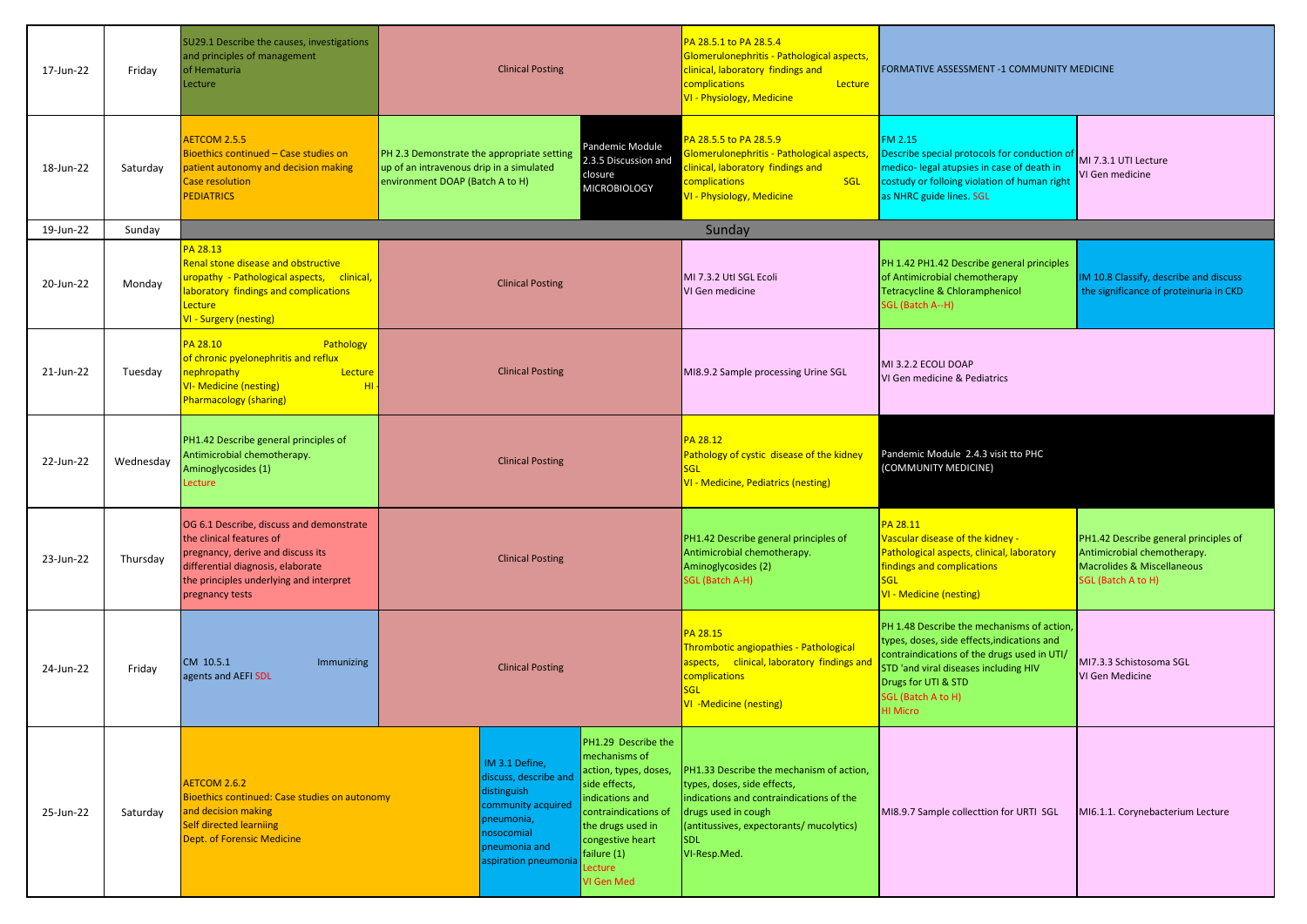| 26-Jun-22 | Sunday    |                                                                                                                                                                                                  |                                                                                                                                                                                                                               | Sunday                                                                                                                                                                                        |                                                                                                                                                                               |                                                                                                                                                                                                 |  |
|-----------|-----------|--------------------------------------------------------------------------------------------------------------------------------------------------------------------------------------------------|-------------------------------------------------------------------------------------------------------------------------------------------------------------------------------------------------------------------------------|-----------------------------------------------------------------------------------------------------------------------------------------------------------------------------------------------|-------------------------------------------------------------------------------------------------------------------------------------------------------------------------------|-------------------------------------------------------------------------------------------------------------------------------------------------------------------------------------------------|--|
| 27-Jun-22 | Monday    | SU29.2 Describe the clinical features,<br>investigations and principles of<br>management of congenital anomalies of<br>genitourinary system<br>Lecture                                           | <b>Clinical Posting</b>                                                                                                                                                                                                       | MI6.1.2 Viral causes URTI SGL<br>VI - Gen. Medicine (nesting)                                                                                                                                 | <b>PA 26.2</b><br>Lung abscess - Pathological aspects,<br>clinical, laboratory findings and<br>complications<br>SGL<br>HI - Micro (sharing)<br><b>VI - Medicine (nesting)</b> | MI6.1.4 LRtI SGL<br>VI - Gen. Medicine (nesting)                                                                                                                                                |  |
| 28-Jun-22 | Tuesday   | PA 28.14<br>Renal tumors - Pathological aspects.<br>presenting features and progression<br><b>VI</b><br>Lecture<br>Pediatrics (nesting)                                                          | <b>Clinical Posting</b>                                                                                                                                                                                                       | PA 28.16<br><b>Pathological aspects and presenting</b><br>features of urothelial tumors<br>Lecture<br>VI - Surgery (nesting)                                                                  | PH3.1 Write a rational, correct and legible generic prescription for a given condition and<br>communicate the same to the patient (3)<br>DOAP (Batch A to H)                  |                                                                                                                                                                                                 |  |
| 29-Jun-22 | Wednesday | PA 26.1<br>Pneumonia - Pathological aspects,<br>linical, laboratory findings and<br>complications<br>Lecture<br>HI - Micro (sharing)<br><b>VI - Medicine (nesting)</b>                           | <b>Clinical Posting</b>                                                                                                                                                                                                       | PH1.29 Describe the mechanisms of action,<br>types, doses, side effects,<br>indications and contraindications of the<br>drugs used in<br>congestive heart failure(2)<br>Lecture<br>VI Gen Med | MI6.3.2 AFB staining DOAP<br>VI Gen medicine                                                                                                                                  |                                                                                                                                                                                                 |  |
| 30-Jun-22 | Thursday  | PH 1.32. Describe the mechanism/s of<br>action, types, doses, side effects, indications<br>and contraindications of drugs used in<br>bronchial asthma<br>and COPD (1)<br>ecture<br>VI--Resp.Med. | <b>Clinical Posting</b>                                                                                                                                                                                                       | MI 6.1.5 C pneumophila<br>SGL<br>VI Gen medicine(NESTING)                                                                                                                                     | PA 26.3<br>Pathology of obstructive airway disease<br>(OAD) and bronchiectasis<br>Lecture<br>HI - Micro, Pharma (sharing)<br>VI - Medicine Physiology (nesting)               | PH 1.32.Describe the mechanism/s of<br>action, types, doses, side effects, indications<br>and contraindications of drugs used in<br>bronchial asthma<br>and COPD (1)<br>ecture<br>VI--Resp.Med. |  |
| 1-Jul-22  | Friday    | PA 26.4.1 to PA 26.4.5<br>Pathology of<br>pulmonary tuberculosis<br>HI-Micro, Pharma<br>ecture<br>(sharing)<br>VI - Medicine<br>nesting)                                                         | <b>Clinical Posting</b>                                                                                                                                                                                                       | MI6.1.3 TB Lecture<br>VI Gen medicine                                                                                                                                                         | PA 26.4.6 to PA 26.4.10<br>Pathology of pulmonary tuberculosis<br><b>SGL</b><br>H <sub>1</sub><br>Micro and Pharma (sharing)<br><b>VI - Medicine (nesting)</b>                | PH 1.44 Describe the first line<br>antitubercular dugs, their mechanisms of<br>action, side effects and doses (1).<br>Lecture<br>VI-Resp.Med.                                                   |  |
| 2-Jul-22  | Saturday  | <b>AETCOM 2.6.4</b><br><b>Bioethics continued: Case studies on</b><br>autonomy and decision making<br>Discussion and closure of case<br><b>Dept. of Forensic Medicine</b>                        | SU29.3 Describe the<br>Clinical features,<br>Investigations and<br><b>Forensic Medicine</b><br>principles of<br>(COMMUNITY MEDICINE)<br>management of<br><b>Formative assesment</b><br>urinary tract<br>infections<br>Lecture | Pandemic module 2.4.1, 2.4.2, 2.4.4 EXPLORATORY SESSION, SGD, DISCUSSION AND CLOSURE                                                                                                          |                                                                                                                                                                               |                                                                                                                                                                                                 |  |
| 3-Jul-22  | Sunday    |                                                                                                                                                                                                  |                                                                                                                                                                                                                               | Sunday                                                                                                                                                                                        |                                                                                                                                                                               |                                                                                                                                                                                                 |  |
| 4-Jul-22  | Monday    | PH1.45 Describe the dugs used in MDR and<br>XDR Tuberculosis (2nd Line Antittubercular<br>Drugs)<br>Lecture<br>VI-Resp.Med.<br><b>HI-Microbiology</b>                                            | <b>Clinical Posting</b>                                                                                                                                                                                                       | PA 26.5<br>Occupational lung disease - Pathological<br>aspects and complications.<br>SGL<br>- Community Medicine, Medicine (nesting)                                                          | MI 6.1.6 Mycoplasma<br>SGL<br>VI VI Gen medicine                                                                                                                              | <b>Formative assesmen test 3</b><br>Feedback<br>Pathology                                                                                                                                       |  |
| 5-Jul-22  | Tuesday   | AETCOM 2.6.3<br><b>Bioethics continued: Case studies on</b><br>autonomy and decision making Anchoring<br>Lecture<br><b>Dept. of Forensic Medicine</b>                                            | <b>Clinical Posting</b>                                                                                                                                                                                                       | PH1.44-Describe the first line antitubercular OG 8.8 Enumerate the indications and<br>dugs, their mechanisms of<br>action, side effects and doses. (2)<br>Lecture<br>VI-Resp.Med.             | describe the investigations including<br>the use of ultrasound in the initial<br>assessment and monitoring in<br>pregnancy                                                    | FM 2.16.1<br>Describe and discuss examination of<br>mutilated bodies or fragments chart bone<br>and bundle of bones.<br><b>SGL</b>                                                              |  |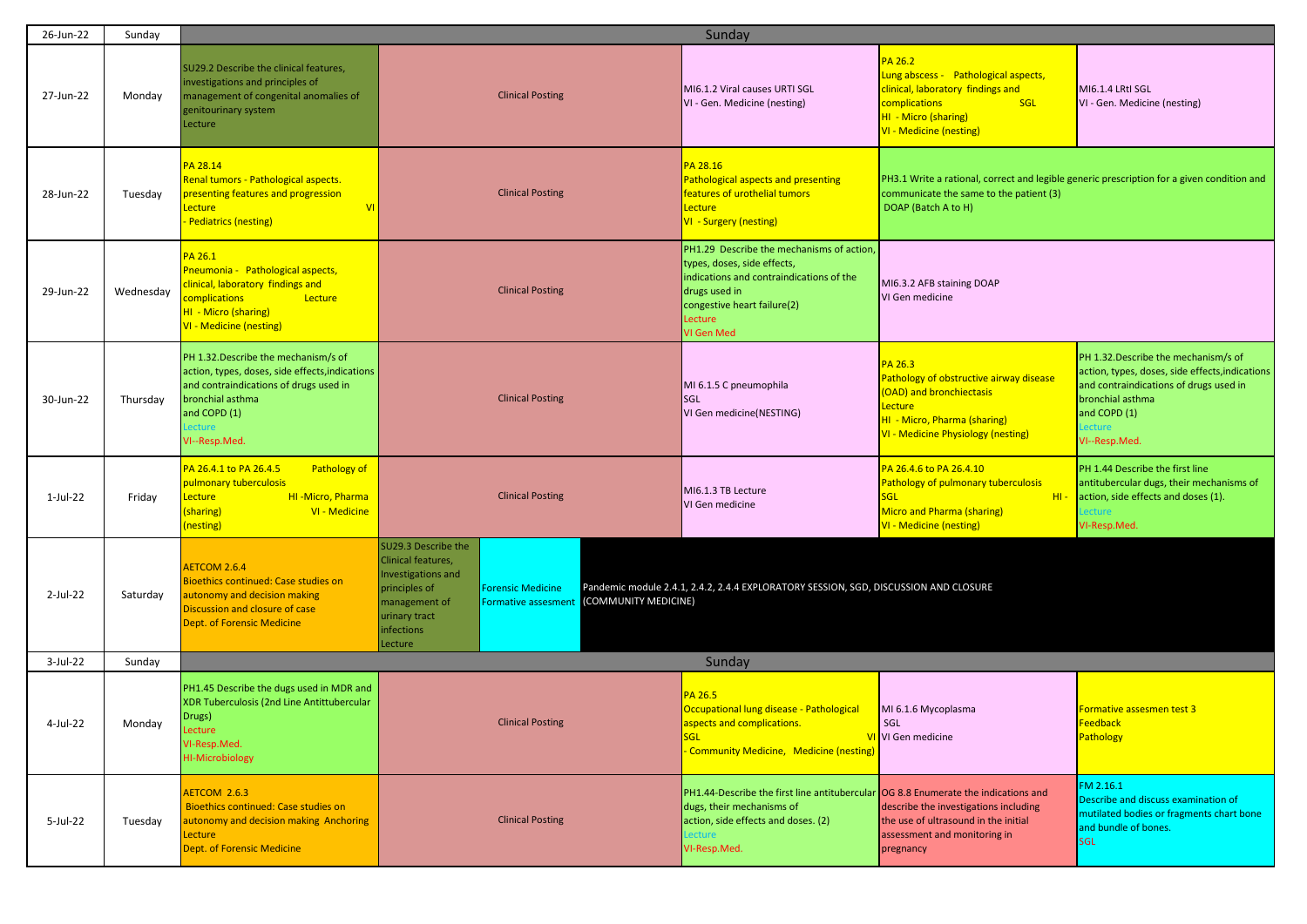| $6$ -Jul-22 | Wednesday | PA 26.6 and 26.7<br>Pathology of tumors of the lung and pleura<br>ecture.<br>$VI -$<br><b>Community Medicine, Medicine (nesting)</b>                     | <b>Clinical Posting</b>                                                                                                                                                                                                                                                                                                                                                                                                                                                                                               | MI6.1.8 Deep Mycosis SGL                                                                                                                          | Pharmacology Formative Assessment -3                                                                                                                                                                                                                                                       |  |
|-------------|-----------|----------------------------------------------------------------------------------------------------------------------------------------------------------|-----------------------------------------------------------------------------------------------------------------------------------------------------------------------------------------------------------------------------------------------------------------------------------------------------------------------------------------------------------------------------------------------------------------------------------------------------------------------------------------------------------------------|---------------------------------------------------------------------------------------------------------------------------------------------------|--------------------------------------------------------------------------------------------------------------------------------------------------------------------------------------------------------------------------------------------------------------------------------------------|--|
| 7-Jul-22    | Thursday  | PH1.51 Describe occupational and<br>environmental pesticides, food<br>adulterants, pollutants and insect repellents<br>ecture                            | <b>Clinical Posting</b>                                                                                                                                                                                                                                                                                                                                                                                                                                                                                               | PA 26.6 and 26.7<br>Pahology of tumors of the lung and pleura<br><b>SGL</b><br>$VI -$<br><b>Community Medicine, Medicine (nesting)</b>            | MI6.3.1 LRTI DOAP agents gram stain                                                                                                                                                                                                                                                        |  |
| 8-Jul-22    | Friday    | MI 6.1.1 to 6.1.3 Corynebacterium/TB SDL                                                                                                                 | <b>Clinical Posting</b>                                                                                                                                                                                                                                                                                                                                                                                                                                                                                               | PA 29.2<br>Pathological aspects of carcinoma of the<br>penis<br><b>SGL</b><br>VI - Surgery (nesting)                                              | PA 29.3<br>PH 1.60 Describe and discuss<br>Pathological aspects of benign prostatic<br>Pharmacogenomics and<br>hyperplasia<br>Pharmacoeconomics<br>Lecture<br>SGL (Batch A to H)<br>VI - Surgery (nesting)                                                                                 |  |
| $9$ -Jul-22 | Saturdav  | AETCOM 2.7.1<br><b>Bioethics continued: Case studies on</b><br>autonomy and decision making<br>Introduction of case<br><b>Dept. of Forensic Medicine</b> | PH 1.40 Describe<br>mechanism of action,<br>types, doses, side<br>effects,<br>indications and<br>contraindications of<br>CM 11.2 Describe the PA 29.5<br>role, benefits and<br>Pathology and<br>1. Drugs used in the<br>functioning of the<br>progression<br>treatment<br>of prostatitis<br>of infertility, and 2.<br>employees state<br><b>SGL</b><br>Drugs used in erectile insurance scheme<br>dysfunction.<br>VI - Surgery (nesting)<br>SGL<br>Drugs used in erectile<br>dysfunction and<br>inferliliy<br>Lecture | FM 4.18.4 to 4.19.2                                                                                                                               |                                                                                                                                                                                                                                                                                            |  |
| 10-Jul-22   | Sunday    |                                                                                                                                                          |                                                                                                                                                                                                                                                                                                                                                                                                                                                                                                                       | Sunday                                                                                                                                            |                                                                                                                                                                                                                                                                                            |  |
| 11-Jul-22   | Monday    |                                                                                                                                                          |                                                                                                                                                                                                                                                                                                                                                                                                                                                                                                                       | <b>HOLIDAY</b>                                                                                                                                    |                                                                                                                                                                                                                                                                                            |  |
| 12-Jul-22   | Tuesday   |                                                                                                                                                          |                                                                                                                                                                                                                                                                                                                                                                                                                                                                                                                       | <b>HOLIDAY</b>                                                                                                                                    |                                                                                                                                                                                                                                                                                            |  |
| 13-Jul-22   | Wednesday | AETCOMFM 4.11.1 to 4.11.3 and 4.18.1<br>Euthanasia and defination and types of<br>medical negligence Lecture                                             | <b>Clinical Posting</b>                                                                                                                                                                                                                                                                                                                                                                                                                                                                                               | MI7.1.1 Chlamydia<br>Lecture<br>VI Gen SURGERY                                                                                                    | FM 2.17.1 and 2.18.1 to 2.18.3<br>Describe and discuss exhumation, Crime scene investigation and Discuss the crime scene<br>visit, the duties and responsibilites of doctors on crime scene and the reconstruction of<br>sequence of events after crime scene investigation.<br><b>SGL</b> |  |
| 14-Jul-22   | Thursday  | PA 29.1<br>Pathology of testicular tumors, diagnostic<br>rests and progression<br>Lecture<br>VI - Surgery (nesting)                                      | <b>Clinical Posting</b>                                                                                                                                                                                                                                                                                                                                                                                                                                                                                               | CM 8.1.5 epidemiology of Emerging and re-<br>emerging infections<br>SGL (Batch A to H)<br>MICROBIOLOGY AND PPATHOLOGY<br>(NESTING)<br>VI Gen Med. | MI1.2.2 ZN stain DOAP                                                                                                                                                                                                                                                                      |  |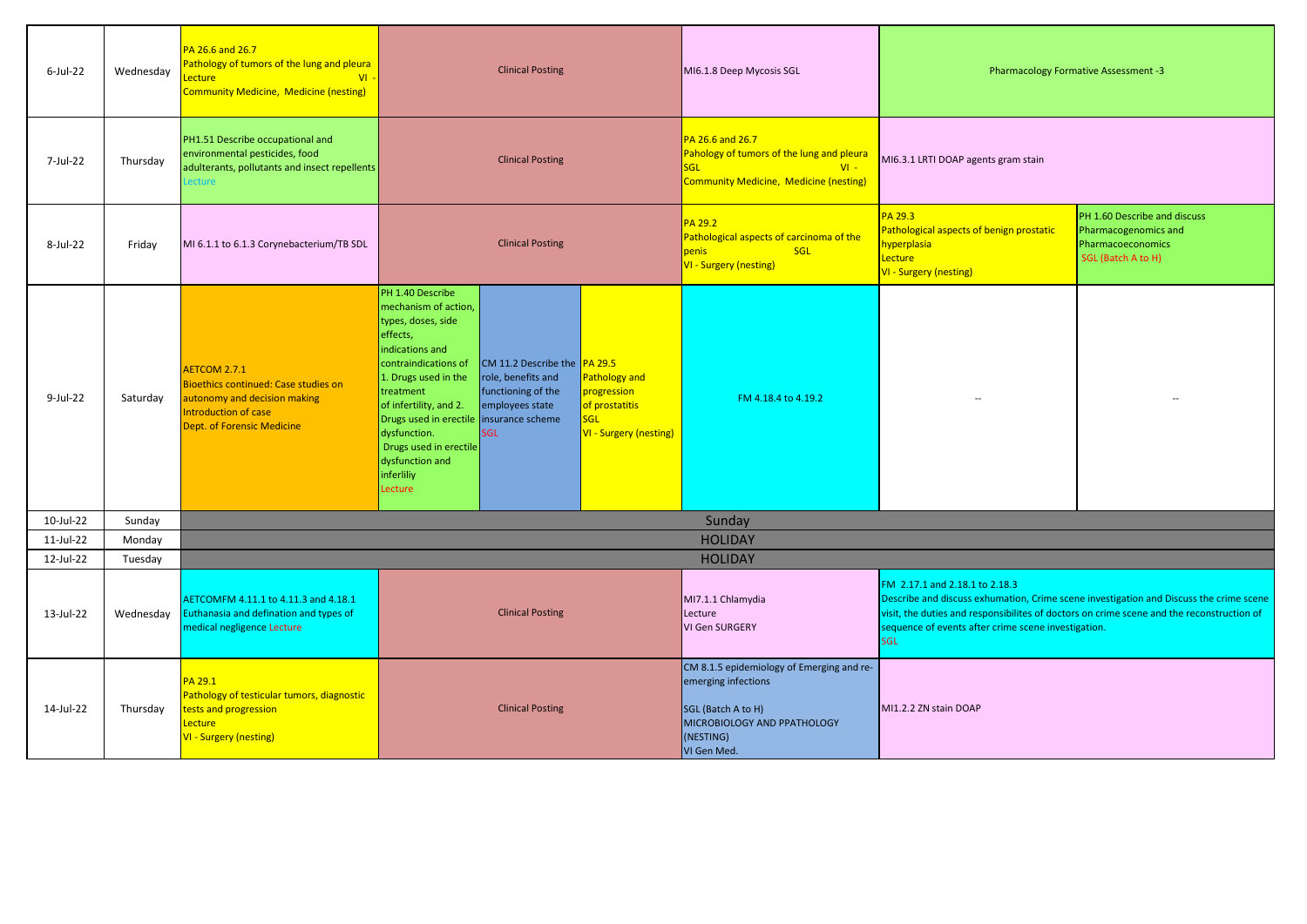| 15-Jul-22     | Friday    | PH1.37 Describe the mechanisms of action,<br>types, doses, side effects,<br>indications and contraindications of the<br>drugs used as sex<br>hormones, their analogues and anterior<br>Pituitary hormones. anterior Pituitary<br>hormones<br>ecture | <b>Clinical Posting</b>                                                                                                               |                                                                                                                         |                                                                                                | PA 30.1<br>Carcinoma of the<br>cervix-Epidemiology, pathological aspects<br>and progression<br>Lecture<br>VI - Obs and Gynaec (nesting)                                                                                                    | MI 7.2.3 Trichomonas<br><b>SGL</b><br>VI Obs.Gynae,derma                                                                                                                                 | PH 1.37 Describe the mechanisms of action,<br>types, doses, side effects, indications and<br>contraindications of the drugs used as sex<br>hormones, their analogues and anterior<br>Pituitary hormones.<br>PH1.40 Drugs used in the treattment of<br>Infertility<br>Sex hormones (1)<br>Lecture |
|---------------|-----------|-----------------------------------------------------------------------------------------------------------------------------------------------------------------------------------------------------------------------------------------------------|---------------------------------------------------------------------------------------------------------------------------------------|-------------------------------------------------------------------------------------------------------------------------|------------------------------------------------------------------------------------------------|--------------------------------------------------------------------------------------------------------------------------------------------------------------------------------------------------------------------------------------------|------------------------------------------------------------------------------------------------------------------------------------------------------------------------------------------|--------------------------------------------------------------------------------------------------------------------------------------------------------------------------------------------------------------------------------------------------------------------------------------------------|
| 16-Jul-22     | Saturday  | SU29.4 Describe the clinical features,<br>investigations and principles of<br>management of hydronephrosis<br>Lecture                                                                                                                               | PA 30.2<br>Carcinoma of the<br>endometrium -<br>Pathology, diagnosi<br>and progression<br>Lecture<br>VI - Obs and Gynaec<br>(nesting) | MI7.2.1 Syphilis<br>Lecture<br>VI-Obs.Gynae,derma                                                                       | PA 30.3<br>Leiomyomas and<br>leiomyosarcomas<br>GL<br>/I - Obs and Gynaec<br>(nesting)         | PH 1.37 Describe the mechanisms of action,<br>types, doses, side effects,<br>indications and contraindications of the<br>drugs used as sex<br>hormones, their analogues and anterior<br>Pituitary hormones.<br>Sex hormones (2)<br>Lecture | PH 1.39 Describe mechanism of action,<br>types, doses, side effects,<br>indications and contraindications the drugs<br>used for contraception.<br><b>SGL(Battch A-D)</b><br>VI-Obs Gynae | OG 9.1.1 Classify, define and discuses the<br>aetiology and management of<br>abortions including threatened, incomplete,<br>inevitable,                                                                                                                                                          |
| 17-Jul-22     | Sunday    |                                                                                                                                                                                                                                                     |                                                                                                                                       |                                                                                                                         |                                                                                                | Sunday                                                                                                                                                                                                                                     |                                                                                                                                                                                          |                                                                                                                                                                                                                                                                                                  |
| 18-Jul-22     | Monday    | PA 29.4<br>Carcinoma of the prostate - Pathology,<br>diagnostic tests and progression<br>Lecture<br>VI - Surgery (nesting)                                                                                                                          |                                                                                                                                       | <b>Clinical Posting</b>                                                                                                 |                                                                                                | OG 9.1.2 Classify, define and discuses the<br>aetiology and management of<br>abortions including missed and septic                                                                                                                         | PA 30.4.1 to PA 30.4.3<br>Ovarian tumors - Pathological aspects<br><b>SGL</b><br><b>VI</b> - Obs and Gynaec (nesting)                                                                    | PA 30.4.4 to PA 30.4.6<br>Ovarian tumors - Pathological aspects<br><b>SGL</b><br>VI - Obs and Gynaec (nesting)                                                                                                                                                                                   |
| 19-Jul-22     | Tuesday   | Pandemic Module 2.5.1 EXPLORATORY AND<br>INTERACTIVE SESSION NEW DRUG<br>DEVELOPMENT<br>PHARMACOLOGY                                                                                                                                                |                                                                                                                                       | <b>Clinical Posting</b>                                                                                                 |                                                                                                | <b>CM Formative assesment</b>                                                                                                                                                                                                              | Pandemic Module 2.5.2 SGD<br>NEW DRUG DEVELOPMENT<br><b>MEDICINE</b>                                                                                                                     |                                                                                                                                                                                                                                                                                                  |
| 20-Jul-22     | Wednesday | <b>AETCOM 2.7.2</b><br>Bioethics continued: Case studies on autonomy and decision<br>naking<br>Dept. of Forensic Medicine                                                                                                                           | <b>SDL</b>                                                                                                                            | PA 30.5<br><b>Pathology of</b><br>gestational<br>trophoblastic<br>neoplasms.<br>SGL<br>VI - Obs and Gynaec<br>(nesting) | Pathology Formative assesment test 5<br><b>Pathology</b><br><b>AITO week Diabetes mellitus</b> |                                                                                                                                                                                                                                            | Pandemic Module 2.5.3 VISIT TO PHARMACEUTICAL FIRM<br>PHARMACOLOGY                                                                                                                       |                                                                                                                                                                                                                                                                                                  |
| $21 -$ Jul-22 | Thursday  | CM 8.2.4 & 7.2.8<br>Describe and discuss the epidemiology,<br>conrol measures including lab ttestt at<br>primary care level for DIABETES MELLITUS<br>Lecture<br>VI Gen Med.                                                                         |                                                                                                                                       | <b>Clinical Posting</b>                                                                                                 |                                                                                                | PA 32.4.1 to PA 32.4.6 Pathology of<br>diabetes mellitus - Part 1<br>VI - Medicine,<br>Lecture <b>Part</b><br>Physiology                                                                                                                   |                                                                                                                                                                                          | IM 11.1 Define and classify diabetes                                                                                                                                                                                                                                                             |
| $22$ -Jul-22  | Friday    | PH1.36 Describe the mechanism of action,<br>types, doses, side effects,<br>indications and contraindications of drugs<br>used in endocrine<br>disorders (diabetes mellitus, thyroid<br>disorders and osteoporosis) Insulin<br>ecure<br>VI--Gen.Med. |                                                                                                                                       | <b>Clinical Posting</b>                                                                                                 |                                                                                                | PA32.4.7 to PA 32.4.11<br>Pathology of diabetes mellitus - Part 2<br>VI - Medicine<br>Lecture<br>Physiology                                                                                                                                | CM 8.2.5 & 7.2.9<br>Describe and discuss the epidemiology,<br>conrol measures including lab ttestt at<br>primary care level for OBESITY<br>Lecture<br>VI Gen Med.                        | PH1.36 Describe the mechanism of action,<br>types, doses, side effects,<br>indications and contraindications of drugs<br>used in endocrine<br>disorders (diabetes mellitus, thyroid<br>disorders and osteoporosis) Oral<br>hypoglycemic drugs<br>Lecure<br>VI--Gen.Med.                          |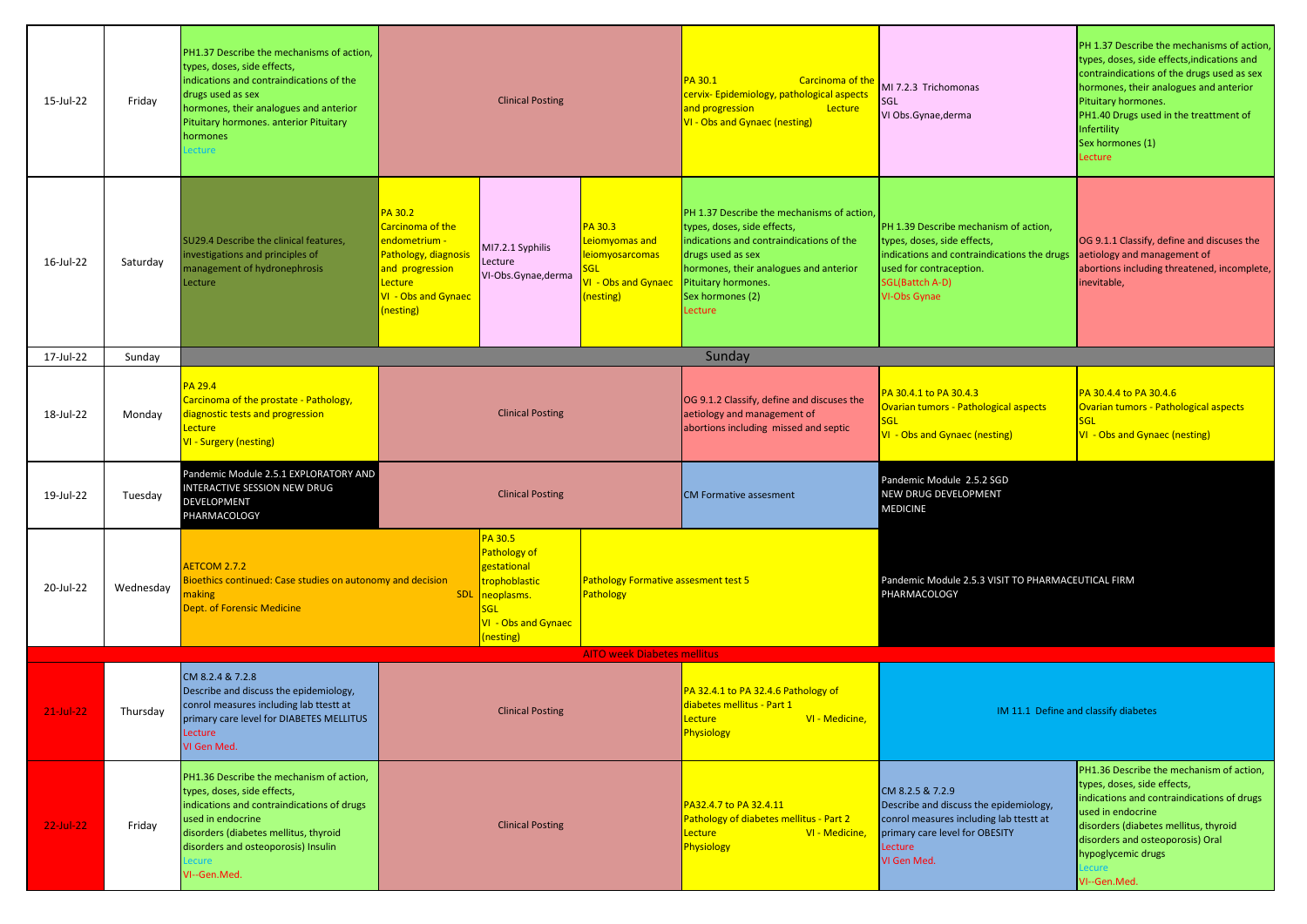| 23-Jul-22 | Saturday  | PE 33.4 DIABTES MELLITUS IN CHILDREN<br>PEDIATRICS)                                                                                                                                                                                                               | M11. 2 Describe and<br>discuss the<br>epidemiology and<br>pathogenesis and risk<br>factors and clinical<br>evolution of type 1<br>diabetes | CM 8.1.6 Antimirobial<br>Resisttance<br><b>HI Mircobiology</b><br><b>LECTURE</b> | OG 12.3.2 Discuss<br>adverse effects on<br>the mother and<br>foetus and the<br>management during<br>pregnancy and labor,<br>and<br>complications of<br>diabetes in pregnancy | SU24.2 Describe the clinical features,<br>principles of investigation, prognosis<br>and management of pancreatic endocrine<br>umours<br>Lecture                                                                                                            |                                                                                                                                                                                                            |                                                                                                                      |  |  |
|-----------|-----------|-------------------------------------------------------------------------------------------------------------------------------------------------------------------------------------------------------------------------------------------------------------------|--------------------------------------------------------------------------------------------------------------------------------------------|----------------------------------------------------------------------------------|------------------------------------------------------------------------------------------------------------------------------------------------------------------------------|------------------------------------------------------------------------------------------------------------------------------------------------------------------------------------------------------------------------------------------------------------|------------------------------------------------------------------------------------------------------------------------------------------------------------------------------------------------------------|----------------------------------------------------------------------------------------------------------------------|--|--|
| 24-Jul-22 | Sunday    |                                                                                                                                                                                                                                                                   |                                                                                                                                            |                                                                                  |                                                                                                                                                                              | Sunday                                                                                                                                                                                                                                                     |                                                                                                                                                                                                            |                                                                                                                      |  |  |
| 25-Jul-22 | Monday    | IM 11.5 Describe and discuss the<br>pathogenesis and temporal evolution of<br>microvascular and macrovascular<br>complications of diabetes                                                                                                                        |                                                                                                                                            | <b>Clinical Posting</b>                                                          |                                                                                                                                                                              | OP 8.3 & 8.4 Retinal changes in<br>diabetic retinopathy and its management<br>cture (ophthalmology)                                                                                                                                                        | PH 3.1 Write a rational, correct and legible generic prescription for a given condition and<br>communicate the same to the patient for diabetes (4)<br>DOAP (Batch A to H)                                 |                                                                                                                      |  |  |
| 26-Jul-22 | Tuesday   | AETCOM 2.7.3<br><b>Bioethics</b><br>continued: Case studies on autonomy and<br>decision making<br>Anchoring<br>Lecture<br><b>PSYCHIATRY</b>                                                                                                                       |                                                                                                                                            | <b>Clinical Posting</b>                                                          |                                                                                                                                                                              | CM 5.1 Describe the common sources of<br>various nutrients and special<br>nutritional requirements according to age,<br>sex, activity, physiological<br>conditions SDL                                                                                     | CM 19.3 Describe counterfiet medicine and investigation and management of<br>its prevention SGL (Batch A to H)<br><b>HI- PHARMACOLOGY</b>                                                                  | SU24.3 Describe the principles of<br>Pancreatic disorders including pancreatitis<br>and endocrine tumors.<br>Lecture |  |  |
| 27-Jul-22 | Wednesday | PH1.36 Describe the mechanism of action,<br>types, doses, side effects,<br>indications and contraindications of drugs<br>used in endocrine<br>disorders (diabetes mellitus, thyroid<br>disorders and osteoporosis) Insulin<br>analogues<br>Lecture<br>VI-Gen.Med. | <b>Clinical Posting</b>                                                                                                                    |                                                                                  | Pathology Formative Assesment Test 5<br>Feed back                                                                                                                            | OG 12.3.1 Define, classify and describe the<br>etiology, pathophysiology,<br>diagnosis, investigations, criteria, of<br>diabetes in pregnancy                                                                                                              | CM 8.3.3 National Programme<br>for Prevention & Control of<br>Cancer, Diabetes,<br>Cardiovascular Disease<br>and Stroke<br>Lecture<br><b>VI General Medicine</b>                                           |                                                                                                                      |  |  |
| 28-Jul-22 | Thursday  | SU6.1 Define and describe the aetiology<br>and pathogenesis of surgical<br>nfections<br>Lecture                                                                                                                                                                   | <b>Clinical Posting</b>                                                                                                                    |                                                                                  | MI 7.1.2 Neisseria<br><b>SGLVI-GEN SURGERY</b>                                                                                                                               | PH1.36- Describe the mechanism of action.<br>types, doses, side effects, indications and<br>contraindications of drugs used in<br>endocrine<br>disorders (diabetes mellitus, thyroid<br>disorders and osteoporosis). Drugs for<br><b>Diabetes Mellitus</b> | <b>AETCOM FM 4.18.2 to 4.18.5</b><br>Description of deffirent kinds of negligence,<br>vicarious libality and Res ipsa loquitor.<br>Defence against negligence.<br><b>SGL</b><br>Dept. of Forensic Medicine |                                                                                                                      |  |  |
| 29-Jul-22 | Friday    | PH 1.18 Describe the mechanism/s of<br>action, types, doses, side effects,<br>indications and contraindications of general<br>anaesthetics, and preanesthetic<br>medications(1)<br><b>Lecture</b><br><b>VI-Anaes.</b>                                             |                                                                                                                                            | <b>Clinical Posting</b>                                                          |                                                                                                                                                                              | PA 30.6<br>Pathology<br>of cervicitis<br>SGL<br>VI - Obs and Gynaec (nesting)                                                                                                                                                                              | MI 1.2.2 ZN staning DOAP                                                                                                                                                                                   |                                                                                                                      |  |  |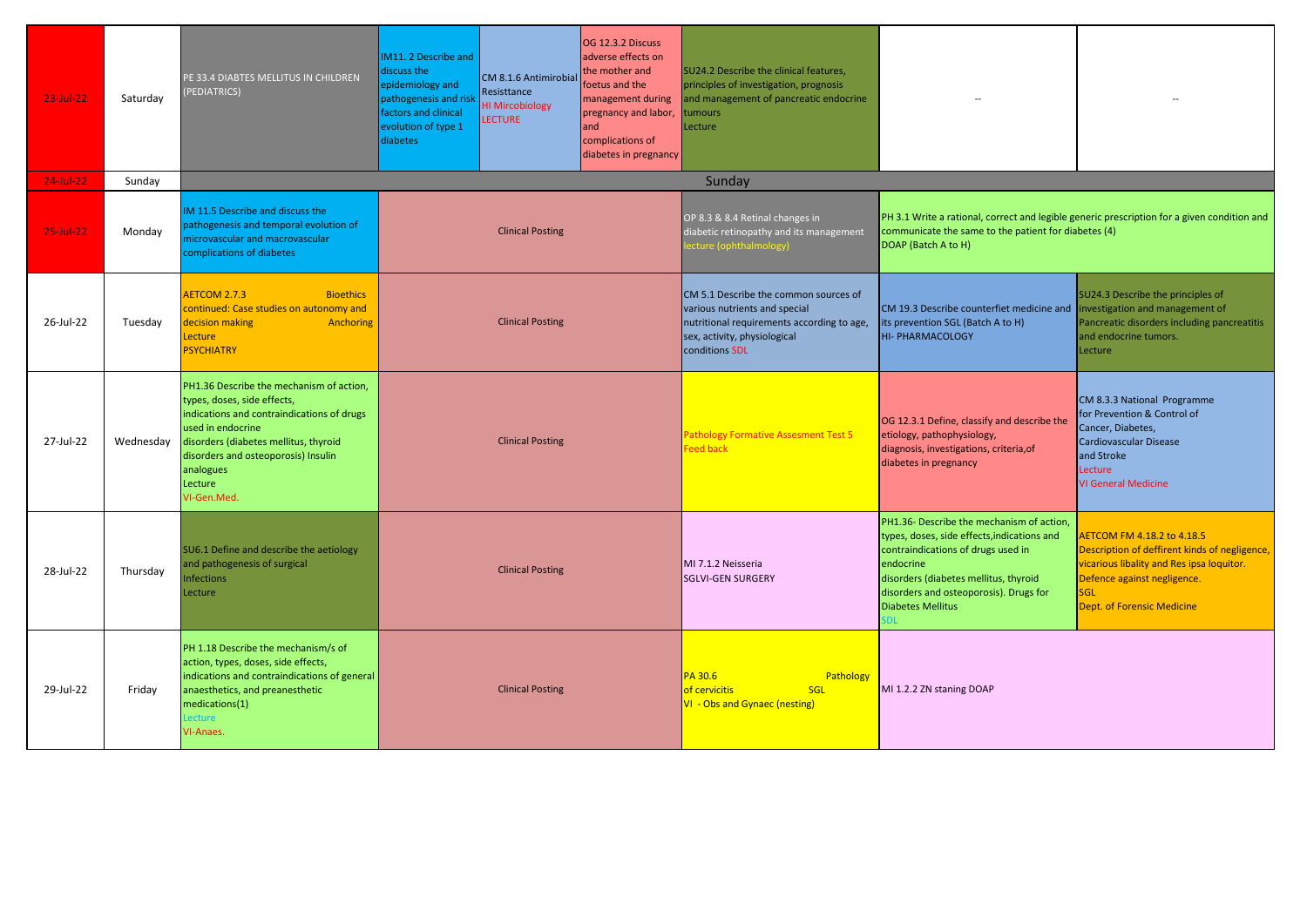| 30-Jul-22    | Saturday  | AETCOM 2.7.4<br>Bioethics continued: Case studies on<br>autonomy and decision making<br>Discussion and closure of case<br><b>DERMATOLOGY</b> | PH1.23 Describe the<br>process and<br>mechanism of drug<br>deaddiction<br>Lecture                                                                                                               | MI 7.2.2 Hemphilus<br>SGL<br><b>VI-OBS GYNAE AND</b><br><b>DERMATOLOGY</b>                                                           | PA 31.1 and PA 31.4<br><b>Pathology of benign</b><br>oreast diseases and<br>zynaecomastia - Part<br><b>SGL</b><br><b>VI - Surgery, Anatomy</b><br>(nesting) | PA 30.7 and PA 30.8<br>Pathology of adenomyosis and<br>endometriosis<br><b>SGL</b><br>VI - Obs and Gynaec (nesting)                                                                     | PH 1.18 Describe the mechanism/s of<br>action, types, doses, side effects,<br>indications and contraindications of general<br>anaesthetics, and preanesthetic<br>medications(2)<br>Lecture<br>VI-Anaes. |                                                                                                           |
|--------------|-----------|----------------------------------------------------------------------------------------------------------------------------------------------|-------------------------------------------------------------------------------------------------------------------------------------------------------------------------------------------------|--------------------------------------------------------------------------------------------------------------------------------------|-------------------------------------------------------------------------------------------------------------------------------------------------------------|-----------------------------------------------------------------------------------------------------------------------------------------------------------------------------------------|---------------------------------------------------------------------------------------------------------------------------------------------------------------------------------------------------------|-----------------------------------------------------------------------------------------------------------|
| 31-Jul-22    | Sunday    | Sunday                                                                                                                                       |                                                                                                                                                                                                 |                                                                                                                                      |                                                                                                                                                             |                                                                                                                                                                                         |                                                                                                                                                                                                         |                                                                                                           |
| 1-Aug-22     | Monday    | IM 21.1 Describe the initial approach to the<br>stabilisation of the patient who presents<br>with poisoning                                  |                                                                                                                                                                                                 | <b>Clinical Posting</b>                                                                                                              |                                                                                                                                                             | PA30.9<br>Pathology of endometrial hyperplasia<br>SGL<br>VI - Obs and Gynaec (nesting)                                                                                                  | MI7.1.3 Enterobius SGL<br><b>VI-GEN SURGERY</b>                                                                                                                                                         | Pharmacology Formative Assessment -3<br><b>Feed back</b>                                                  |
| 2-Aug-22     | Tuesday   | MI 1.4.1 to 1.4.2 Sterilization and<br>disinfection SDL                                                                                      |                                                                                                                                                                                                 | <b>Clinical Posting</b>                                                                                                              |                                                                                                                                                             | PH1.20 Describe the effects of acute and<br>chronic ethanol intake.<br>PH1.21-Describe the symptoms and<br>management of methanol and ethanol<br>poisonings<br><b>SGL(Batch A to H)</b> | Pandemic module 2.5.4 DISCUSSION<br>NEW DRUG DEVELOPMENT<br>PHARMACOLOGY/MEDICINE                                                                                                                       | <b>PA10.4</b><br>Pathology of common bacterial, viral,<br>protozoal and helminthic diseases<br><b>SDL</b> |
| 3-Aug-22     | Wednesday |                                                                                                                                              |                                                                                                                                                                                                 |                                                                                                                                      |                                                                                                                                                             | SECOND TERMINAL EXAMINATION (Pathology)                                                                                                                                                 |                                                                                                                                                                                                         |                                                                                                           |
| 4-Aug-22     | Thursday  |                                                                                                                                              |                                                                                                                                                                                                 |                                                                                                                                      |                                                                                                                                                             | SECOND TERMINAL EXAMINATION (Pharmacology)                                                                                                                                              |                                                                                                                                                                                                         |                                                                                                           |
| 5-Aug-22     | Friday    |                                                                                                                                              |                                                                                                                                                                                                 |                                                                                                                                      |                                                                                                                                                             | SECOND TERMINAL EXAMINATION (Microbiology)                                                                                                                                              |                                                                                                                                                                                                         |                                                                                                           |
| $6 - Aug-22$ | Saturday  |                                                                                                                                              |                                                                                                                                                                                                 |                                                                                                                                      |                                                                                                                                                             | SECOND TERMINAL EXAMINATION (Medicine)                                                                                                                                                  |                                                                                                                                                                                                         |                                                                                                           |
| 7-Aug-22     | Sunday    |                                                                                                                                              |                                                                                                                                                                                                 |                                                                                                                                      |                                                                                                                                                             | Sunday                                                                                                                                                                                  |                                                                                                                                                                                                         |                                                                                                           |
| 8-Aug-22     | Monday    |                                                                                                                                              |                                                                                                                                                                                                 | SECOND TERMINAL EXAMINATION (Community Medicine)                                                                                     |                                                                                                                                                             |                                                                                                                                                                                         |                                                                                                                                                                                                         | SECOND TERMINAL EXAMINATION (Forensic Medicine)                                                           |
| 9-Aug-22     | Tuesday   |                                                                                                                                              |                                                                                                                                                                                                 |                                                                                                                                      |                                                                                                                                                             | <b>HOLIDAY</b>                                                                                                                                                                          |                                                                                                                                                                                                         |                                                                                                           |
| 10-Aug-22    | Wednesday |                                                                                                                                              |                                                                                                                                                                                                 |                                                                                                                                      |                                                                                                                                                             | <b>SECOND TERMINAL EXAMINATION (Surgery)</b>                                                                                                                                            |                                                                                                                                                                                                         |                                                                                                           |
| 11-Aug-22    | Thursday  |                                                                                                                                              |                                                                                                                                                                                                 |                                                                                                                                      |                                                                                                                                                             | <b>SECOND TERMINAL EXAMINATION (OBG)</b>                                                                                                                                                |                                                                                                                                                                                                         |                                                                                                           |
| 12-Aug-22    | Friday    |                                                                                                                                              |                                                                                                                                                                                                 |                                                                                                                                      |                                                                                                                                                             | <b>HOLIDAY</b>                                                                                                                                                                          |                                                                                                                                                                                                         |                                                                                                           |
| 13-Aug-22    | Saturday  | OG 9.5 Describe the etiopathology, impact<br>on maternal and fetal health and<br>principles of management of hyperemesis<br>gravidarum       | CM 8.2.3 & 7.2.7<br><b>Describe and discuss</b><br>the epidemiology,<br>control measures<br>including lab ttestt at<br>primary care level for<br><b>STROKE</b><br><b>LECTURE</b><br>VI Gen Med. | PA 31.1 and PA 31.4<br>Pathology of benign<br>breast diseases and<br>vnaecomastia - Part<br>GL<br>VI - Surgery, Anatomy<br>(nesting) | <b>Formative assesment MICRO</b>                                                                                                                            |                                                                                                                                                                                         |                                                                                                                                                                                                         |                                                                                                           |
| 14-Aug-22    | Sunday    |                                                                                                                                              |                                                                                                                                                                                                 |                                                                                                                                      |                                                                                                                                                             | Sunday                                                                                                                                                                                  |                                                                                                                                                                                                         |                                                                                                           |
| 15-Aug-22    | Monday    |                                                                                                                                              |                                                                                                                                                                                                 |                                                                                                                                      |                                                                                                                                                             | <b>HOLIDAY</b>                                                                                                                                                                          |                                                                                                                                                                                                         |                                                                                                           |
| 16-Aug-22    | Tuesday   | AETCOM FM 4.10 & 4.29 Communicaion<br>between Doctor, Public and Media<br>Lecture                                                            |                                                                                                                                                                                                 | <b>Clinical Posting</b>                                                                                                              |                                                                                                                                                             | Pandemic Module 2.2.3 and 2.2.4<br>SGD plenary session MICROBIOLOGY                                                                                                                     |                                                                                                                                                                                                         |                                                                                                           |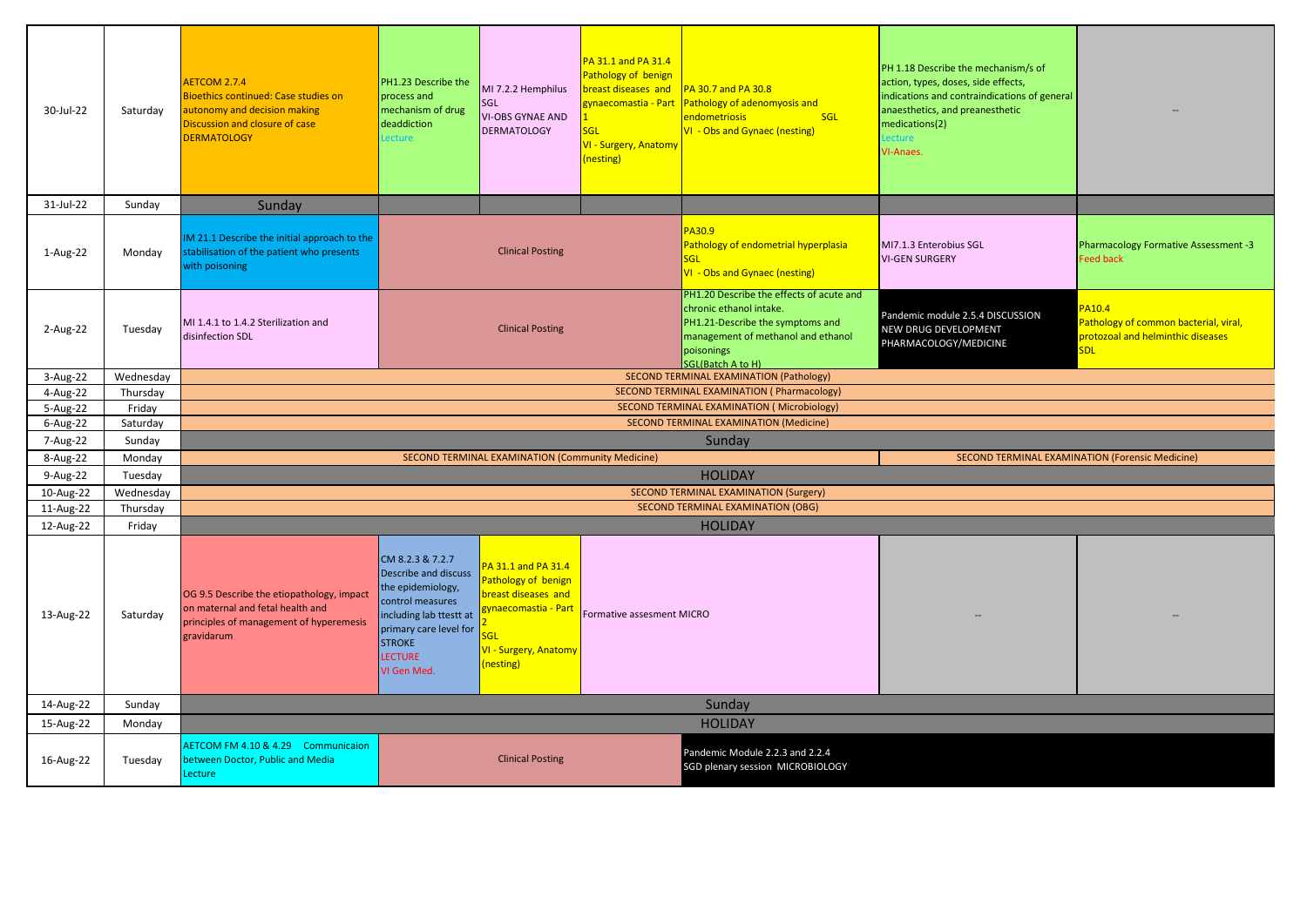| 17-Aug-22<br>18-Aug-22 | Wednesday<br>Thursday | H1.19 Describe the mechanism/s of<br>action, types, doses, side effects,<br>indications and contraindications of the<br>drugs which act on CNS,<br>(including anxiolytics, sedatives &<br>hypnotics, anti-psychotic, anti depressant<br>drugs, anti-maniacs, opioid agonists and<br>antagonists,<br>drugs used for neurodegenerative<br>disorders, anti-epileptics drugs) Sedatives<br>and hypnotics(1)<br>ecture | <b>Clinical Posting</b>                                                                                                                                                                                                                                                                                                                                              | MI 5.1.1 - Meningitis (Group B<br>streptococcus)<br>Lecture<br>VI GEN.MEDICINEAND PAEDIATRICS<br><b>HI PATHOLOGY</b><br><b>HOLIDAY</b>                                                                                                                                                                                                                                                                                                  | PA 31.2<br>Pathology of carcinoma of breast<br>Lecture<br><b>VI - Surgery (nesting)</b>                                                                         | PH1.19 Describe the mechanism/s of<br>action, types, doses, side effects,<br>indications and contraindications of the<br>drugs which act on CNS,<br>(including anxiolytics, sedatives &<br>hypnotics, anti-psychotic, anti depressant<br>drugs, anti-maniacs, opioid agonists and<br>antagonists,<br>drugs used for neurodegenerative<br>disorders, anti-epileptics drugs) Sedatives<br>and hypnotics (2)                            |
|------------------------|-----------------------|-------------------------------------------------------------------------------------------------------------------------------------------------------------------------------------------------------------------------------------------------------------------------------------------------------------------------------------------------------------------------------------------------------------------|----------------------------------------------------------------------------------------------------------------------------------------------------------------------------------------------------------------------------------------------------------------------------------------------------------------------------------------------------------------------|-----------------------------------------------------------------------------------------------------------------------------------------------------------------------------------------------------------------------------------------------------------------------------------------------------------------------------------------------------------------------------------------------------------------------------------------|-----------------------------------------------------------------------------------------------------------------------------------------------------------------|--------------------------------------------------------------------------------------------------------------------------------------------------------------------------------------------------------------------------------------------------------------------------------------------------------------------------------------------------------------------------------------------------------------------------------------|
|                        |                       | ClholiSU6.2 Enumerate Prophylactic and                                                                                                                                                                                                                                                                                                                                                                            |                                                                                                                                                                                                                                                                                                                                                                      | <b>PA 31.2</b>                                                                                                                                                                                                                                                                                                                                                                                                                          | PA 31.3                                                                                                                                                         | Describe and                                                                                                                                                                                                                                                                                                                                                                                                                         |
| 19-Aug-22              | Friday                | herapeutic antibiotics<br>lan appropriate management<br>ecture                                                                                                                                                                                                                                                                                                                                                    | <b>Clinical Posting</b>                                                                                                                                                                                                                                                                                                                                              | Pathology of carcinoma of breast<br>SGL<br>$VI -$<br><b>Surgery (nesting)</b>                                                                                                                                                                                                                                                                                                                                                           | identify morphologic and microscopic features of carcinoma of the breast<br>DOAP (Batch A to H)<br><b>VI - Surgery (nesting)</b>                                |                                                                                                                                                                                                                                                                                                                                                                                                                                      |
| 20-Aug-22              | Saturday              | CM 11.1 Enumerate and Describe the<br>presentting features of pattients with<br>occupational illness including agriculture<br>LECTURE                                                                                                                                                                                                                                                                             | PA 35.1<br>Etiology, types,<br><b>pathogenesis and CSF</b> MI5.1.4 Meningitis<br>MI5.1.3 Meningittis<br>findings in meningitis<br>(Polio) LectureVI<br>(Herpes) LecureVI<br><b>GEN.MEDICINE</b><br><b>GEN.MEDICINE</b><br>Lecture<br>VI - Medicine<br>PAEDIATRICS<br>Paediatrics<br>HI PATHOLOGY<br>(nesting)<br>HI PATHOLOGY<br><b>HI-Microbiology</b><br>(sharing) | PH1.19 Describe the mechanism/s of<br>action, types, doses, side effects, indications<br>and contraindications of the drugs which<br>act on CNS,<br>(including anxiolytics, sedatives &<br>hypnotics, anti-psychotic, anti depressant<br>drugs, anti-maniacs, opioid agonists and<br>antagonists,<br>drugs used for neurodegenerative<br>disorders, anti-epileptics drugs). Anti-<br>psychotics (1)<br>ecture<br>VI-Psychiatry, Phy     | MI8.9.6 Sample collecion CSF SGL                                                                                                                                | PH1.19 Describe the mechanism/s of<br>action, types, doses, side effects, indications<br>and contraindications of the drugs which<br>act on CNS,<br>(including anxiolytics, sedatives &<br>hypnotics, anti-psychotic, anti depressant<br>drugs, anti-maniacs, opioid agonists and<br>antagonists,<br>drugs used for neurodegenerative<br>disorders, anti-epileptics drugs). Anti-<br>psychotics (2)<br>ecture<br>/I-Psychiatry, Phy. |
| 21-Aug-22              | Sunday                |                                                                                                                                                                                                                                                                                                                                                                                                                   |                                                                                                                                                                                                                                                                                                                                                                      | Sunday                                                                                                                                                                                                                                                                                                                                                                                                                                  |                                                                                                                                                                 |                                                                                                                                                                                                                                                                                                                                                                                                                                      |
| 22-Aug-22              | Mondav                | MI 5.1.2 Neisseria<br>Lecture VI GEN.MEDICINE AND<br><b>PAEDIATRICS</b><br>HI PATHOLOGY                                                                                                                                                                                                                                                                                                                           | <b>Clinical Posting</b>                                                                                                                                                                                                                                                                                                                                              | <b>H1.19 Describe the mechanism/s of</b><br>action, types, doses, side effects, indications<br>and contraindications of the drugs which<br>act on CNS, (including anxiolytics, sedatives<br>& hypnotics, anti-psychotic, anti depressant<br>drugs, anti-maniacs, opioid agonists and<br>antagonists,<br>drugs used for neurodegenerative<br>disorders, anti-epileptics drugs).<br>Anti-depressants (1)<br>Lecture<br>VI-Psychiatry, Phy | IM 17.13 Describe the pharmacology, dose<br>adverse reactions and regimens<br>of drugs used in the treatment of bacterial<br>tubercular and viral<br>meningitis | FM 4.21 & 4.8<br>Describe product liablity and medical<br>indemnity insurance and consumer<br>protection act 1986, workmen<br>compensation act and ESI act.<br><b>SGL</b>                                                                                                                                                                                                                                                            |
| 23-Aug-22              | Tuesday               | PA 35.2.1 to PA 35.2.3<br>Pathology of CNS tumours - Part 1<br>Lecture<br>VI - Pediatrics (nesting)                                                                                                                                                                                                                                                                                                               | <b>Clinical Posting</b>                                                                                                                                                                                                                                                                                                                                              | PA 35.1<br>Pathology of different forms of meningitis<br><b>SGL</b><br><b>VI - Medicine (nesting)</b><br>$H1-$<br><b>Microbiology (sharing)</b>                                                                                                                                                                                                                                                                                         | PA 35.3<br>the etiology of meningitis based on given CSF parameters<br>DOAP (Batch A to H)<br><b>VI - Medicine (nesting)</b><br><b>Microbiology (sharing)</b>   | Identify<br>$H1-$                                                                                                                                                                                                                                                                                                                                                                                                                    |
| 24-Aug-22              | Wednesday             | MI 5.1.5 Meningitis (Rubella) Lecture<br>VI GEN.MEDICINE, Pediatrics<br><b>HI Pathology</b>                                                                                                                                                                                                                                                                                                                       | <b>Clinical Posting</b>                                                                                                                                                                                                                                                                                                                                              | PA 35.2.4 to PA 35.2.7<br>Pathology of CNS tumours - Part 2<br>SGL<br><b>VI - Pediatrics (nesting)</b>                                                                                                                                                                                                                                                                                                                                  | MI5.1.6 Meningitis<br>(Acanthameba,toxoplasma) Lecture<br>VI GEN.MEDICINE, Pediatrics<br><b>HI Pathology</b>                                                    | CM 7.2.5 & 8.1.7 describe the<br>epidemiology, mode of transmission of<br>meningococcal meningitis<br>SGL Batch (A-D)<br>VI Gen-Medicine                                                                                                                                                                                                                                                                                             |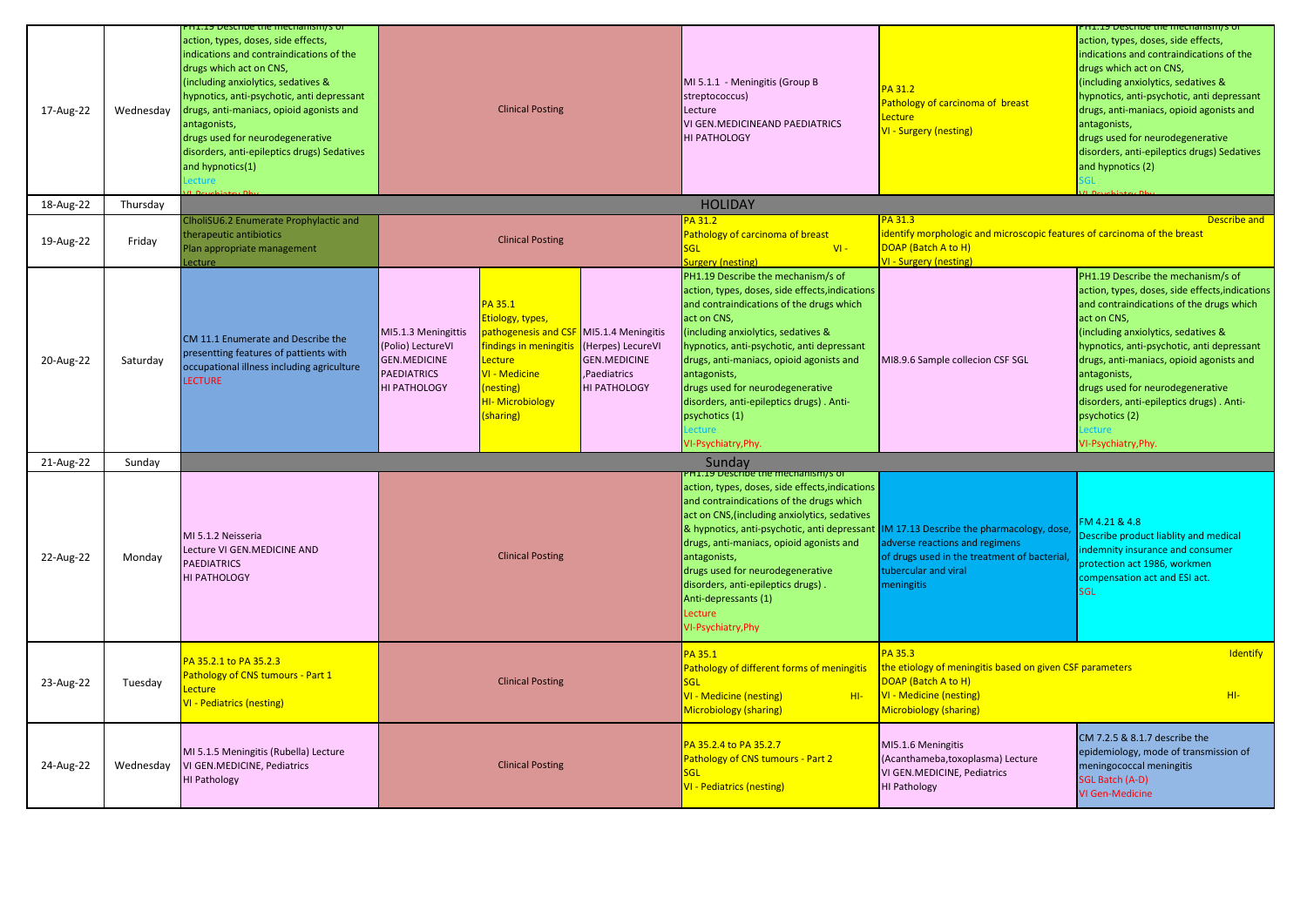| 25-Aug-22 | Thursday  | PH1.19 Describe the mechanism/s of<br>action, types, doses, side effects, indications<br>and contraindications of the drugs which<br>act on CNS, (including anxiolytics, sedatives<br>& hypnotics, anti-psychotic, anti depressant<br>drugs, anti-maniacs, opioid agonists and<br>antagonists,<br>drugs used for neurodegenerative<br>disorders, anti-epileptics drugs).<br>Anti-depressants(2)<br>Lecture<br>VI-Psychiatry, Phy. | <b>Clinical Posting</b>                                                                                                                                                                                                                                                                                                 |  | MI 5.1.7 Meningitis (Crypptococcus) Lecture<br>VI GEN.MEDICINE, Pediatrics<br>HI Pathology                                                                                                                                                                                                                                                                                                                                              | Pathology Formative assesment 6                                                                                                        |                                                                                                                                                                                      |
|-----------|-----------|-----------------------------------------------------------------------------------------------------------------------------------------------------------------------------------------------------------------------------------------------------------------------------------------------------------------------------------------------------------------------------------------------------------------------------------|-------------------------------------------------------------------------------------------------------------------------------------------------------------------------------------------------------------------------------------------------------------------------------------------------------------------------|--|-----------------------------------------------------------------------------------------------------------------------------------------------------------------------------------------------------------------------------------------------------------------------------------------------------------------------------------------------------------------------------------------------------------------------------------------|----------------------------------------------------------------------------------------------------------------------------------------|--------------------------------------------------------------------------------------------------------------------------------------------------------------------------------------|
| 26-Aug-22 | Friday    | OG 9.3 Discuss the aetiology, clinical<br>features, differential diagnosis of<br>acute abdomen in early pregnancy (with a<br>focus on ectopic<br>pregnancy) and enumerate the principles of<br>medical and surgical<br>management                                                                                                                                                                                                 | <b>Clinical Posting</b>                                                                                                                                                                                                                                                                                                 |  | PH1.19 Describe the mechanism/s of<br>action, types, doses, side effects, indications<br>and contraindications of the drugs which<br>act on CNS, (including anxiolytics, sedatives<br>& hypnotics, anti-psychotic, anti depressant<br>drugs, anti-maniacs, opioid agonists and<br>antagonists,<br>drugs used for neurodegenerative<br>disorders, anti-epileptics drugs).<br>Antipsychotics & Antidepressants<br><b>SDL</b>              | MI 6.2 URTI DOAP                                                                                                                       |                                                                                                                                                                                      |
| 27-Aug-22 | Saturday  | <b>AETCOM 2.8.2</b><br>What does it<br>mean to be family member of a sick<br>patient?<br><b>Large Group</b><br>Discussions with patients' relatives<br>(Dept. of ORTHOPEDICS)                                                                                                                                                                                                                                                     | CM 7.2.6 & 8.1.8<br>PH4.2 Demonstrate the effects of drugs on<br>describe the<br>blood pressure (vasopressor and vaso-<br>epidemiology, mode<br>depressors with appropriate blockers) using<br>of transmission of<br>computer aided learning (2). Frog Heart<br>STDs.<br>DOAP (Batch A to H)<br>Lecture<br>VI Skin & VD |  | MI 5.2.1 Encephalitis<br>(Dengue)<br>Lecture<br>VI GEN.MEDICINE, Pediatrics<br>HI Pathology                                                                                                                                                                                                                                                                                                                                             | AETCOM 2.8.1 What does it mean to be family member of a sick patient?<br><b>Hospital visit and interviews</b><br><b>ANAESTHESIA</b>    |                                                                                                                                                                                      |
| 28-Aug-22 | Sunday    |                                                                                                                                                                                                                                                                                                                                                                                                                                   |                                                                                                                                                                                                                                                                                                                         |  | Sunday                                                                                                                                                                                                                                                                                                                                                                                                                                  |                                                                                                                                        |                                                                                                                                                                                      |
| 29-Aug-22 | Monday    | PA 34.2<br>Pathological aspects of basal cell carcinoma<br>Lecture<br>of skin<br>VI - Dermatology (nesting)                                                                                                                                                                                                                                                                                                                       | <b>Clinical Posting</b>                                                                                                                                                                                                                                                                                                 |  | Pathology<br><b>Formative assesment 6 Feedback</b>                                                                                                                                                                                                                                                                                                                                                                                      |                                                                                                                                        | <b>Pharmacology Formative Assessment - 4</b>                                                                                                                                         |
| 30-Aug-22 | Tuesday   | PA 33.1<br><b>Pathology of osteomyelitis</b><br>Lecture<br>VI - Anatomy, Orthopaedics (nesting)<br>HI - Microbiology (sharing)                                                                                                                                                                                                                                                                                                    | <b>Clinical Posting</b>                                                                                                                                                                                                                                                                                                 |  | MI4.2.1 Bone and joint infecions<br>(Stapphylococcus) Lecture<br><b>VI ORTHOPAEDICS</b>                                                                                                                                                                                                                                                                                                                                                 |                                                                                                                                        | PH 1.12 Calculate the dosage of drugs using appropriate formulae for an individual<br>patient, including children, elderly and patient with renal<br>dysfunction. DOAP(Batch A to H) |
| 31-Aug-22 | Wednesday | PH 1.36 Describe the mechanism of action,<br>types, doses, side effects,<br>indications and contraindications of drugs<br>used in endocrine<br>disorders (diabetes mellitus, thyroid<br>disorders and osteoporosis).Calcium<br>metabolism and drugs for osteoporosis.<br>Lecture<br>VI--Gen.Med.                                                                                                                                  | <b>Clinical Posting</b>                                                                                                                                                                                                                                                                                                 |  | PH1.19 Describe the mechanism/s of<br>action, types, doses, side effects, indications<br>and contraindications of the drugs which<br>act on CNS, (including anxiolytics, sedatives<br>& hypnotics, anti-psychotic, anti depressant<br>drugs, anti-maniacs, opioid agonists and<br>antagonists,<br>drugs used for neurodegenerative<br>disorders, anti-epileptics drugs). Opiod<br>agonists(1) SGL (Batch A to H)<br>VI-Psychiatry, Phy. | PA 33.2.1 to PA 33.2.4<br>Pathology of primary and metastatic<br>ttumour of bone - Part 1<br><b>SGL</b><br>VI - Orthopaedics (nesting) | MI 4.2.2 Bone infecions (Pseudomonas)<br>Lecture<br>VI Orthopaedics                                                                                                                  |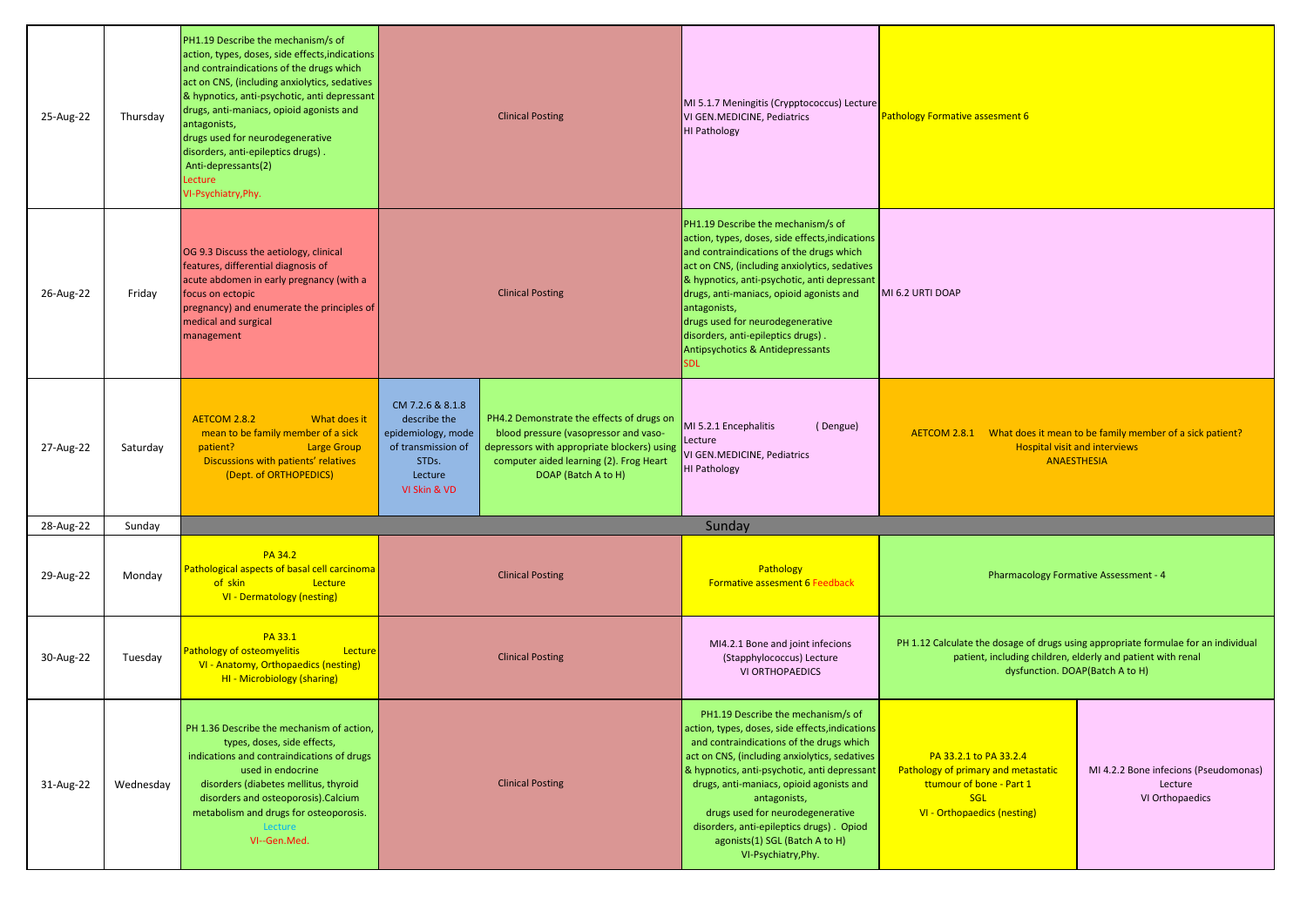| $1-Sep-22$ | Thursday | MI 4.3.3 Skin and sof ttisue infection<br>(Superficial mycoses) Lecture<br>VI dermatology &GEN.surgery                                                                                                                                                                                                                                                                                          | <b>Clinical Posting</b>                                                                                                                        |                                                                                              | MI 8.9.4 Collection of sampple (Pus) SGL                                                                                                                                                                                                                                                                                                                                                                                                | PA 33.2.5 to PA 33.2.8<br>Pathology of primary and metastatic<br>ttumour of bone - Part 2<br><b>SGL</b><br>VI - Orthopaedics (nesting) | PH1.19 Describe the mechanism/s of<br>action, types, doses, side effects, indications<br>and contraindications of the drugs which<br>act on CNS, (including anxiolytics, sedatives<br>& hypnotics, anti-psychotic, anti depressant<br>drugs, anti-maniacs, opioid agonists and<br>antagonists,<br>drugs used for neurodegenerative<br>disorders, anti-epileptics drugs). Opiod<br>angonists (2)<br>SGL (Batch A to H)<br>VI-Psychiatry, Phy. |
|------------|----------|-------------------------------------------------------------------------------------------------------------------------------------------------------------------------------------------------------------------------------------------------------------------------------------------------------------------------------------------------------------------------------------------------|------------------------------------------------------------------------------------------------------------------------------------------------|----------------------------------------------------------------------------------------------|-----------------------------------------------------------------------------------------------------------------------------------------------------------------------------------------------------------------------------------------------------------------------------------------------------------------------------------------------------------------------------------------------------------------------------------------|----------------------------------------------------------------------------------------------------------------------------------------|----------------------------------------------------------------------------------------------------------------------------------------------------------------------------------------------------------------------------------------------------------------------------------------------------------------------------------------------------------------------------------------------------------------------------------------------|
| $2-Sep-22$ | Friday   | SU9.1 Choose appropriate biochemical,<br>microbiological, pathological,<br>imaging investigations and interpret the<br>investigative data in a<br>surgical patient                                                                                                                                                                                                                              | <b>Clinical Posting</b>                                                                                                                        |                                                                                              | PH1.19 Describe the mechanism/s of<br>action, types, doses, side effects, indications<br>and contraindications of the drugs which<br>act on CNS, (including anxiolytics, sedatives<br>& hypnotics, anti-psychotic, anti depressant<br>drugs, anti-maniacs, opioid agonists and<br>antagonists,<br>drugs used for neurodegenerative<br>disorders, anti-epileptics drugs). Opiod<br>antagonists SGL (Batch A to H)<br>VI-Psychiatry, Phy. | MI 1.2.3 Sool microscoppy DOAP                                                                                                         |                                                                                                                                                                                                                                                                                                                                                                                                                                              |
| $3-Sep-22$ | Saturday | <b>AETCOM 2.8.4</b><br>What<br>does it mean to be family member of a sick<br>patient?<br><b>Discussion and</b><br>closure<br>(Dept. of Psychiatry)                                                                                                                                                                                                                                              | MI 4.2.3 Bone and<br>CM 8.3.5 UNIVERSAL<br>jointt infection<br><b>IMMUNZATION</b><br>((Mycetoma)Lecture<br>PROGRAMME<br>VI orthopaedics<br>SGL | PA 33.3<br>Pathology of soft<br>tissue tumors<br><b>SGL</b><br>VI - Orthopedics<br>(nesting) | CM 7.2.6 & 8.1.8 describe the syndromic<br>management of STDs.<br>Lecture<br>VI Skin & VD                                                                                                                                                                                                                                                                                                                                               |                                                                                                                                        |                                                                                                                                                                                                                                                                                                                                                                                                                                              |
| 4-Sep-22   | Sunday   |                                                                                                                                                                                                                                                                                                                                                                                                 |                                                                                                                                                |                                                                                              | Sunday                                                                                                                                                                                                                                                                                                                                                                                                                                  |                                                                                                                                        |                                                                                                                                                                                                                                                                                                                                                                                                                                              |
| 5-Sep-22   | Monday   | AETCOM FM 4.19.1 to 4.19.2<br>Define and Described conscent its types.<br>Rules of consent in relation to age<br>emergency mental illness and alcohol<br>intoxication. Lecture<br><b>TB CHEST</b>                                                                                                                                                                                               | <b>Clinical Posting</b>                                                                                                                        |                                                                                              | IM 7.5 Describe and discriminate acute,<br>subacute and chronic causes of<br>joint pain                                                                                                                                                                                                                                                                                                                                                 | Pathology of<br>PA 33.5<br>rheumatoid arthritis<br>SGL<br><b>VI - Medicine (nesting)</b>                                               | PH1.16 Describe mechanism/s of action,<br>types, doses, side effects,<br>indications and contraindications of the<br>drugs which act by<br>modulating autacoids, including: anti-<br>histaminics, 5-HT modulating<br>drugs, NSAIDs, drugs for gout, anti-<br>rheumatic drugs, drugs for<br>migraine. Drugs for RA<br>Lecture<br>HI-Pathology (Sharing)<br>VI-Gen.Med.                                                                        |
| 6-Sep-22   | Tuesday  | PH 1.19 Describe mechanismys or action,<br>types, doses, side effects,<br>indications and contraindications of the<br>drugs which act by<br>modulating autacoids, including: anti-<br>histaminics, 5-HT modulating<br>drugs, NSAIDs, drugs for gout, anti-<br>rheumatic drugs, drugs for<br>migraine. Drugs for Gout<br>Lecture<br>VI-Gen.Med.<br><b>Pharmacology Formative Assessment Feed</b> | <b>Clinical Posting</b>                                                                                                                        |                                                                                              | MI 4.3.1 Skin and soft tissue infection<br>(Leprosy(Lecture)<br>VI DERMA AND GEN.MEDICINE                                                                                                                                                                                                                                                                                                                                               | PA10.3<br>Pathogenesis and pathology of leprosy<br>Lecture<br>HI - Microbiology (sharing)<br>VI - Medicine (nesting)                   | PH 1.46 Describe the mechanisms of action,<br>types, doses, side effects, indications and<br>contraindications of antileprotic drugs.SGL<br>(Batch A to H)<br>HI-Pathology (Sharing), Micro. (Nesting)<br>VI--Dermatology                                                                                                                                                                                                                    |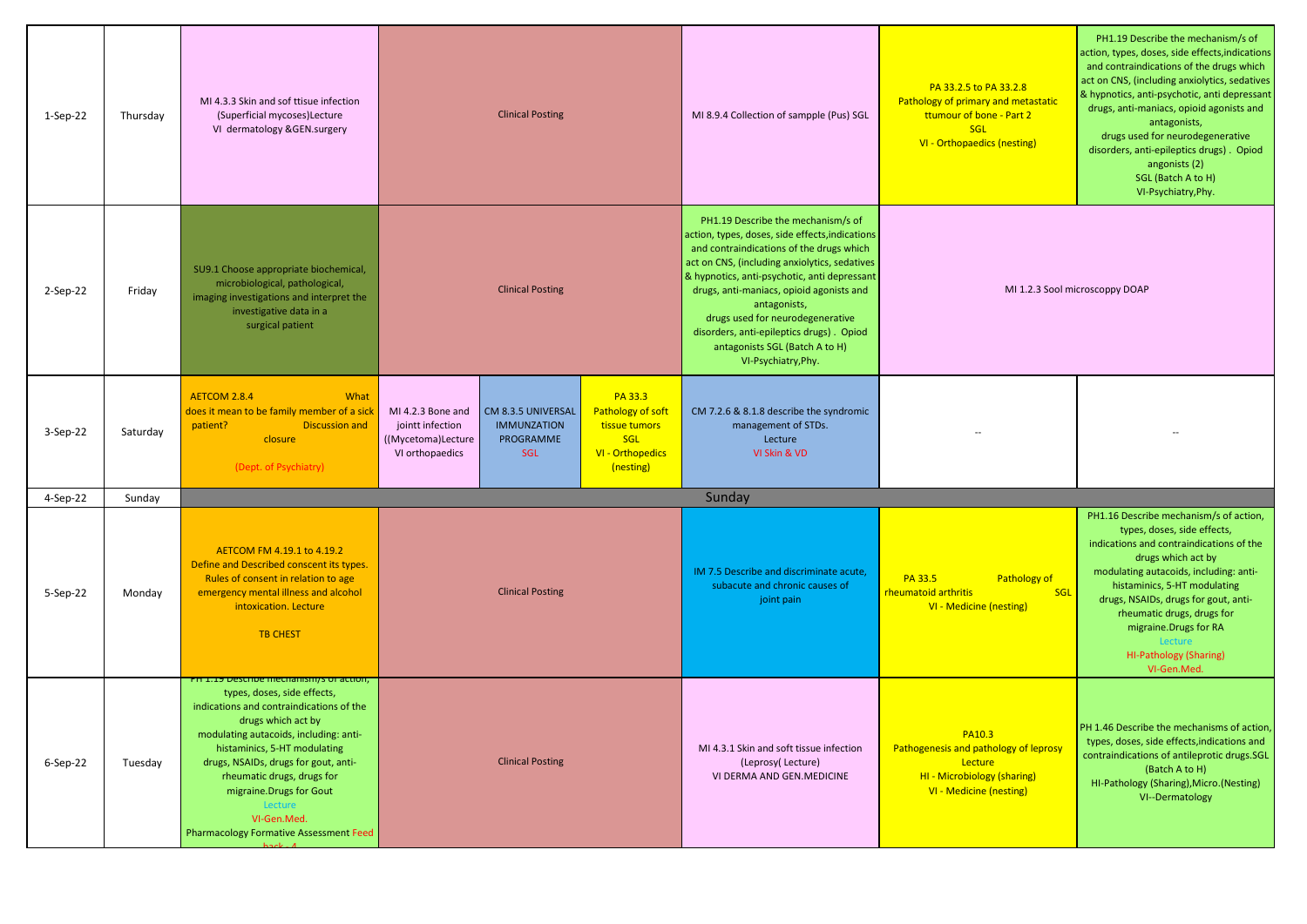| 7-Sep-22  | Wednesday | OG 14.1 Enumerate and discuss the<br>diameters of maternal pelvis and types VI<br><b>ANATOMY</b>                             | <b>Clinical Posting</b>                                              |                                                                                                   |                                                                                                                                                                  | MI 8.1.6 Zoonotic ds (Echinococcus) SGL<br><b>VI GEN. MEDICINE</b>                                                                                                                                                                                                                                                                                                                                                                                                                                    | <b>PA10.2</b><br>Pathogenesis and pathology of cysticercosis<br><b>SGL</b><br>HI - Microbiology (sharing)<br>VI - Medicine (nesting)                                                                                                                                                                                                                                                                                                                                                                             | PH 1.47 Describe the mechanisms of action<br>types, doses, side effects, indications and<br>contraindications of the drugs used in<br>malaria,<br>KALA-AZAR, amebiasis and intestinal<br>helminthiasis.Anti-helminthic drugs<br>SGL (Batch A to H)<br>HI-Pathology (Sharing), Micro. (Nesting)<br>VI-Gen.Med. |  |
|-----------|-----------|------------------------------------------------------------------------------------------------------------------------------|----------------------------------------------------------------------|---------------------------------------------------------------------------------------------------|------------------------------------------------------------------------------------------------------------------------------------------------------------------|-------------------------------------------------------------------------------------------------------------------------------------------------------------------------------------------------------------------------------------------------------------------------------------------------------------------------------------------------------------------------------------------------------------------------------------------------------------------------------------------------------|------------------------------------------------------------------------------------------------------------------------------------------------------------------------------------------------------------------------------------------------------------------------------------------------------------------------------------------------------------------------------------------------------------------------------------------------------------------------------------------------------------------|---------------------------------------------------------------------------------------------------------------------------------------------------------------------------------------------------------------------------------------------------------------------------------------------------------------|--|
| 8-Sep-22  | Thursday  | MI 8.1.1 Plague SDL                                                                                                          |                                                                      | <b>Clinical Posting</b>                                                                           |                                                                                                                                                                  | PA 33.4<br>Pathology of Paget's disease of bone<br>$VI -$<br><b>SGL</b><br><b>Orthopedics (nesting)</b>                                                                                                                                                                                                                                                                                                                                                                                               | Microbiology Formative assesment                                                                                                                                                                                                                                                                                                                                                                                                                                                                                 |                                                                                                                                                                                                                                                                                                               |  |
| 9-Sep-22  | Friday    | PA 32.6<br>Pathology of pancreatic cancer<br>$VI -$<br>Lecture<br>Surgery                                                    | <b>Clinical Posting</b>                                              |                                                                                                   |                                                                                                                                                                  | FM 4.20 & 4.24<br>Describe therapeutic privilage malingring,<br>therapeutic missadventure, Professional<br>secrecy, Humen experimentation. SGL                                                                                                                                                                                                                                                                                                                                                        | MI 4.3.4 Skin infecions (Dermatophytes)<br><b>LECTURE</b><br>VI- Dermattology, Gen Surgery                                                                                                                                                                                                                                                                                                                                                                                                                       | PH 1.42 Describe general principles of<br>antimicrobial chemotherapy.Anti-fungal<br>drugs(1) SGL (Batch A to H)<br>HI-Microbiology (Sharing)                                                                                                                                                                  |  |
| 10-Sep-22 | Saturday  | SU9.2 Biological basis for early detection of<br>cancer and multidisciplinary<br>approach in management of cancer<br>Lecture | PA 36.1<br>Patholgy of<br>retinoblastoma<br>SGL<br>VI - Opthalmology | MI4.3.5 Skin<br>infections Sub<br>cutaneous mycoses<br>LectureVI-<br>Dermattology, Gen<br>Surgery | PH 1.42 Describe<br>general principles of<br>antimicrobial<br>chemotherapy.Anti-<br>fungal drugs(2)<br>SGL (Batch A to H)<br><b>HI-Microbiology</b><br>(Sharing) | Mi 4.3.6 Skin infections Pox virus Lecture<br>VI- Dermattology, Gen Surgery                                                                                                                                                                                                                                                                                                                                                                                                                           | PH 1.19 Describe the mechanism/s of<br>action, types, doses, side effects,<br>indications and contraindications of the<br>drugs which act on CNS,<br>(including anxiolytics, sedatives &<br>hypnotics, anti-psychotic, antidepressant<br>drugs, anti-maniacs, opioid agonists and<br>antagonists,<br>drugs used for neurodegenerative<br>disorders, anti-epileptics drugs). Drugs used<br>for neuro degeneraive disorders -<br>CNS stimulants & Cognition enhancers<br>SGL (Batch A to H)<br>VI-Psychiatry, Phy. |                                                                                                                                                                                                                                                                                                               |  |
| 11-Sep-22 | Sunday    |                                                                                                                              |                                                                      |                                                                                                   |                                                                                                                                                                  | Sunday                                                                                                                                                                                                                                                                                                                                                                                                                                                                                                |                                                                                                                                                                                                                                                                                                                                                                                                                                                                                                                  |                                                                                                                                                                                                                                                                                                               |  |
| 12-Sep-22 | Monday    | <b>PA18.1</b><br>Causes of leucocytosis, leucopenia,<br><b>lymphocytosis and leukemoid reactions</b><br><b>SGL</b>           |                                                                      | <b>Clinical Posting</b>                                                                           |                                                                                                                                                                  | <b>Formative Assesment</b><br>(Dept. of Microbiology)                                                                                                                                                                                                                                                                                                                                                                                                                                                 | MI4.1.2 Clostridium tetani and Clostridium<br>botulinum<br>Lecture<br><b>VI General Medicine</b>                                                                                                                                                                                                                                                                                                                                                                                                                 | MI 8.9.5 Collection of sample for fungus<br>SGL                                                                                                                                                                                                                                                               |  |
| 13-Sep-22 | Tuesday   | Mi 4.3.6 Skin infections Pox virus Lecture<br>VI- Dermattology, Gen Surgery                                                  |                                                                      | <b>Clinical Posting</b>                                                                           |                                                                                                                                                                  | PH 1.19 Describe the mechanism/s of<br>action, types, doses, side effects,<br>indications and contraindications of the<br>drugs which act on CNS,<br>(including anxiolytics, sedatives &<br>hypnotics, anti-psychotic, antidepressant<br>drugs, anti-maniacs, opioid agonists and<br>antagonists,<br>drugs used for neurodegenerative<br>disorders, anti-epileptics drugs). Drugs used<br>for neuro degeneraive disorders<br>Anti Parkinsonian Drugs (1)<br>SGL (Batch A to H)<br>VI-Psychiatry, Phy. | PA18.1<br>Causes of leucocytosis, leucopenia,<br>Iymphocytosis and leukemoid reactions<br><b>SGL</b>                                                                                                                                                                                                                                                                                                                                                                                                             | Micro -SDL                                                                                                                                                                                                                                                                                                    |  |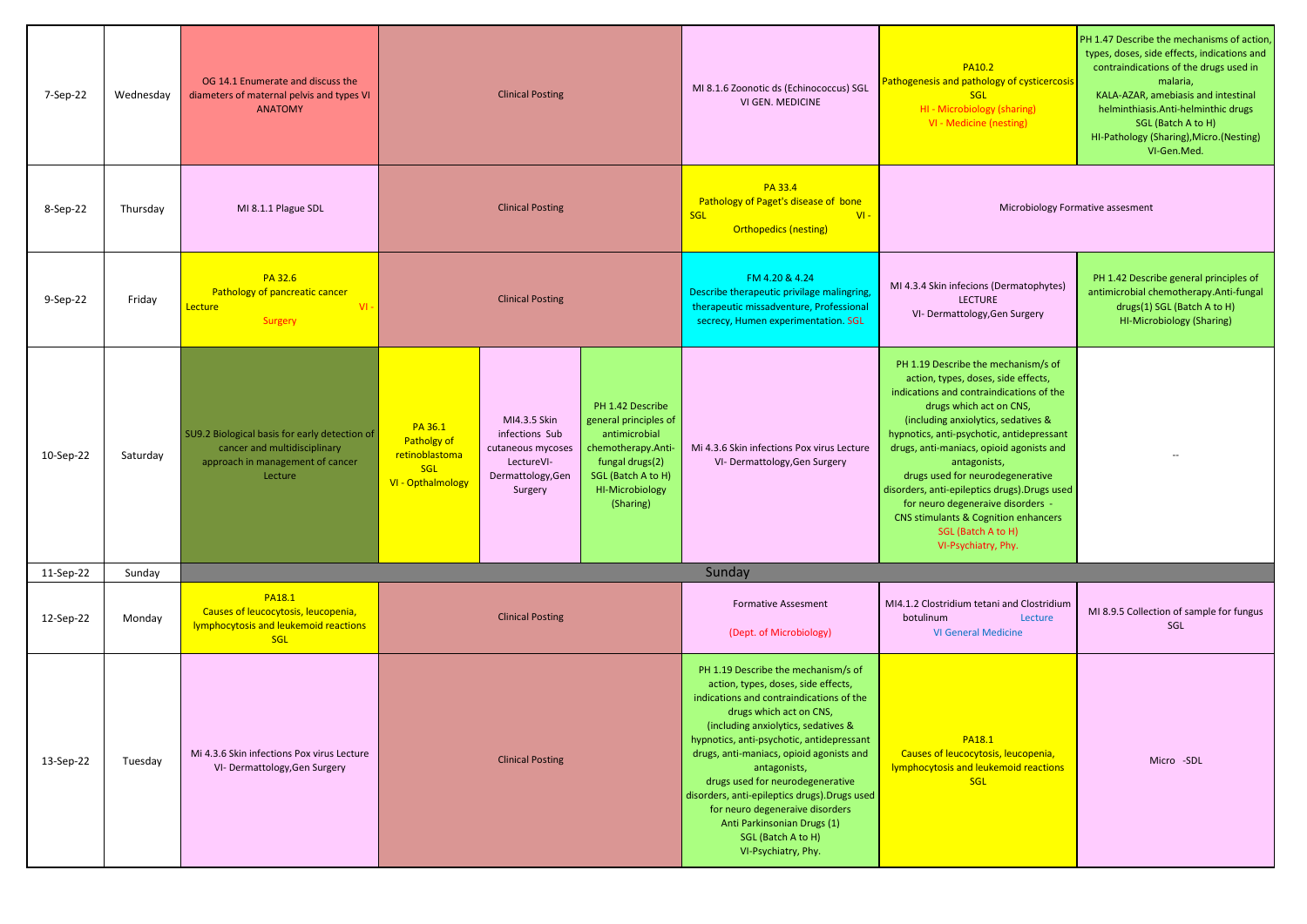| 14-Sep-22 | Wednesday | PH 1.19 Describe the mechanism/s of<br>action, types, doses, side effects,<br>indications and contraindications of the<br>drugs which act on CNS,<br>(including anxiolytics, sedatives &<br>hypnotics, anti-psychotic, antidepressant<br>drugs, anti-maniacs, opioid agonists and<br>antagonists,<br>drugs used for neurodegenerative<br>disorders, anti-epileptics drugs).<br>Antiparkinsonian drugs (2)<br>Lecture<br>VI-Psychiatry, Phy. | <b>Clinical Posting</b>                                                                                                                                                                                                                 | MI2.5.5 Filariasis Lecture HI--<br>Patthology(sharing)<br>VI-- Gen medicine                                                                                                                                       | PA 18.2.1 to PA 18.2.4<br><b>Acute leukemias</b><br>Lecture | PA19.1<br>Causes and differentiating features of<br>lymphadenopathy<br><b>SGL</b><br>$VI -$<br><b>Surgery (nesting)</b>                                                                                         |
|-----------|-----------|---------------------------------------------------------------------------------------------------------------------------------------------------------------------------------------------------------------------------------------------------------------------------------------------------------------------------------------------------------------------------------------------------------------------------------------------|-----------------------------------------------------------------------------------------------------------------------------------------------------------------------------------------------------------------------------------------|-------------------------------------------------------------------------------------------------------------------------------------------------------------------------------------------------------------------|-------------------------------------------------------------|-----------------------------------------------------------------------------------------------------------------------------------------------------------------------------------------------------------------|
| 15-Sep-22 | Thursday  | PA 18.2.5 to PA 18.2.8<br><b>Chronic leukemias</b><br>Lecture                                                                                                                                                                                                                                                                                                                                                                               | <b>Clinical Posting</b>                                                                                                                                                                                                                 | PH 1.31 Describe the mechanisms of action,<br>types, doses, side effects,<br>indications and contraindications of the<br>drugs used in the<br>management of dyslipidemias(1)<br>SGL (Batch A to H)<br>VI-Gen.Med. |                                                             | MI 2.6.2 Filariasis DOAP<br>VI-- Gen medicine                                                                                                                                                                   |
| 16-Sep-22 | Friday    | IM 4.5 Describe and discuss the<br>pathophysiology and manifestations of<br>malignant causes of fever including<br>hematologic and lymph node<br>malignancies                                                                                                                                                                                                                                                                               | <b>Clinical Posting</b>                                                                                                                                                                                                                 | PA 19.2<br>Pathology of tuberculous lymphadenitis<br><b>SGL</b><br><b>VI-Surgery (nesting)</b>                                                                                                                    | specimen                                                    | <b>PA19.3</b><br>Identify and describe features of tuberculous lymphadenitis in a gross and microscopic<br><b>DOAP</b>                                                                                          |
| 17-Sep-22 | Saturday  |                                                                                                                                                                                                                                                                                                                                                                                                                                             |                                                                                                                                                                                                                                         | <b>HOLIDAY</b>                                                                                                                                                                                                    |                                                             |                                                                                                                                                                                                                 |
| 18-Sep-22 | Sunday    |                                                                                                                                                                                                                                                                                                                                                                                                                                             |                                                                                                                                                                                                                                         | Sunday                                                                                                                                                                                                            |                                                             |                                                                                                                                                                                                                 |
| 19-Sep-22 | Monday    | FM 2.20.1 to 2.20.3<br>Define classify, describe medicolegal<br>interpretation of PM findings.<br>Lecture                                                                                                                                                                                                                                                                                                                                   | <b>Clinical Posting</b>                                                                                                                                                                                                                 | PH 1.31 Describe the mechanisms of action,<br>types, doses, side effects,<br>indications and contraindications of the<br>drugs used in the<br>management of dyslipidemias(2)<br>SGL (Batch A to H)<br>VI-Gen.Med. |                                                             | FM 2.21.1 to 2.21.5 DOAP<br>Hanging strangulation including clinical findings cause of death PM findings preservation<br>and dispatch of ligature material.<br>Differentiate between hanging and strangulation. |
| 20-Sep-22 | Tuesday   | MI 2.5.8 Common parasites Fasciola<br>hepatica SDL                                                                                                                                                                                                                                                                                                                                                                                          | <b>Clinical Posting</b>                                                                                                                                                                                                                 | SU10.1 Describe the principles of<br>perioperative management of common<br>surgical procedures<br>Lecture                                                                                                         | MI 8.6.3 Antimicrobial stewardship SGL                      | CM 8.3.6 RNTCP<br>SGL                                                                                                                                                                                           |
| 21-Sep-22 | Wednesday | MI 2.5.9 Ebola and Marburg fever SDL                                                                                                                                                                                                                                                                                                                                                                                                        | PH 1.4 Describe absorption, distribution,<br>metabolism & excretion of drugs<br>PH 1.5 Describe general principles of<br><b>Clinical Posting</b><br>mechanism of drug action<br><b>Reasoning Questions discussion</b><br>SGL(Batch A-H) |                                                                                                                                                                                                                   |                                                             | <b>Pathology Formative assesment 7</b>                                                                                                                                                                          |
| 22-Sep-22 | Thursday  | IM 4.4 Describe and discuss the<br>pathophysiology and manifestations of<br>inflammatory causes of fever                                                                                                                                                                                                                                                                                                                                    | <b>Clinical Posting</b>                                                                                                                                                                                                                 | PA 19.4.3 to PA 19.4.4<br>Pathology of non-Hodgkin's lymphoma<br>$VI -$<br><b>SGL</b><br><b>Surgery (nesting)</b>                                                                                                 |                                                             | MI 8.10 Methods of collecion of sample DOAP                                                                                                                                                                     |
| 23-Sep-22 | Friday    | SU10.2 Describe the steps and obtain<br>informed consent in a simulated<br>environment<br>Lecture                                                                                                                                                                                                                                                                                                                                           | <b>Clinical Posting</b>                                                                                                                                                                                                                 | PA 19.4.5 to PA 19.4.7<br>Pathology of Hodgkin's lymphoma<br><b>SGL</b><br>VI<br><b>Surgery (nesting)</b>                                                                                                         | PA 19.5                                                     | <b>Identify and</b><br>describe the features of Hodgkin's lymphoma in a gross and microscopic specimen<br><b>DOAP</b>                                                                                           |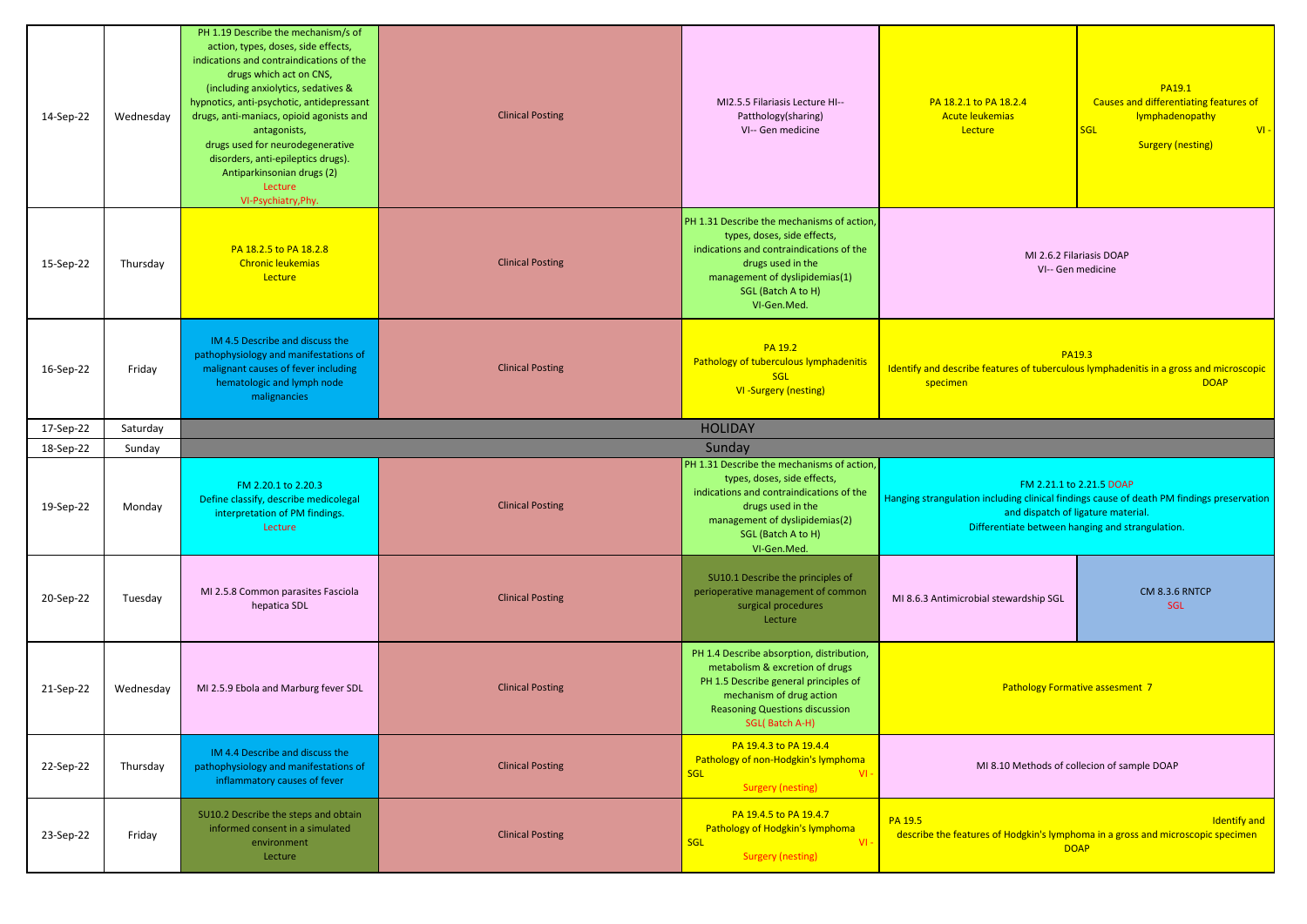| 24-Sep-22 | Saturday  | MI 2.7.1 HIV SDL                                                                                                                                                                                                                                                                                                                                                                                                     | <b>PA 21.2</b><br>Pathology of vascula<br>and platelet disorders<br>including ITP and<br>MI 8.11 Performance of lab ess DOAP<br>haemophilia<br>SGL<br>VI - Pediatrics<br>(nesting) |                                            | PH1.47 Describe the mechanisms of action,<br>types, doses, side effects,<br>indications and contraindications of the<br>drugs used in malaria,<br>KALA-AZAR, amebiasis and intestinal<br>helminthiasis Drugs for Kala azar SGL (Batch<br>A to H)                              | PH 3.2 Perform and interpret a critical appraisal (audit) of a given prescription (1)                                                                                                                             |                                                                                                                                                                                   |
|-----------|-----------|----------------------------------------------------------------------------------------------------------------------------------------------------------------------------------------------------------------------------------------------------------------------------------------------------------------------------------------------------------------------------------------------------------------------|------------------------------------------------------------------------------------------------------------------------------------------------------------------------------------|--------------------------------------------|-------------------------------------------------------------------------------------------------------------------------------------------------------------------------------------------------------------------------------------------------------------------------------|-------------------------------------------------------------------------------------------------------------------------------------------------------------------------------------------------------------------|-----------------------------------------------------------------------------------------------------------------------------------------------------------------------------------|
| 25-Sep-22 | Sunday    |                                                                                                                                                                                                                                                                                                                                                                                                                      |                                                                                                                                                                                    |                                            | Sunday                                                                                                                                                                                                                                                                        |                                                                                                                                                                                                                   |                                                                                                                                                                                   |
| 26-Sep-22 | Monday    | <b>PA 21.1</b><br><b>Normal</b><br>hemostasis SDL                                                                                                                                                                                                                                                                                                                                                                    | <b>Clinical Posting</b>                                                                                                                                                            |                                            | MI2.5.2 Kala azar SGL<br>HI--Patthology(nesting)<br>VI-- Gen medicine                                                                                                                                                                                                         |                                                                                                                                                                                                                   | PH3.5 To prepare and explain a list of P-drugs for a given case/condition DOAP (1)                                                                                                |
| 27-Sep-22 | Tuesday   | MI 2.5.1 Kala azar Lecture<br>HI--Patthology(nesting)<br>VI-- Gen medicine                                                                                                                                                                                                                                                                                                                                           | <b>Clinical Posting</b>                                                                                                                                                            |                                            | IM 4.6Discuss and describe the<br>pathophysiology and manifestations of<br>malaria                                                                                                                                                                                            | PA 19.7<br>Identify and describe the gross specimen of an enlarged spleen<br><b>DOAP</b>                                                                                                                          |                                                                                                                                                                                   |
| 28-Sep-22 | Wednesday | PH 1.19 Describe the mechanism/s of<br>action, types, doses, side effects,<br>indications and contraindications of the<br>drugs which act on CNS,<br>(including anxiolytics, sedatives &<br>hypnotics, anti-psychotic, antidepressant<br>drugs, anti-maniacs, opioid agonists and<br>antagonists,<br>drugs used for neurodegenerative<br>disorders, anti-epileptics drugs) Anti-<br>anxiety, antimanic drugs Lecture | <b>Clinical Posting</b>                                                                                                                                                            | SU11.1 Describe principles of Preoperative |                                                                                                                                                                                                                                                                               | FM 2.22.1 to 2.22.5 Trumatic Asphyxia<br>Obstruction of nose and mouth, Suffocation<br>and sexual asphyxia - Describe and discuss<br>patthophysiology, c/f, PM findings and<br>medicolegal aspects.<br><b>SGL</b> | Pathology Formative assesment 7<br>Feedback                                                                                                                                       |
| 29-Sep-22 | Thursday  | <b>CM 8.3.9 NRHM</b><br>SGL                                                                                                                                                                                                                                                                                                                                                                                          | <b>Clinical Posting</b>                                                                                                                                                            |                                            | PH5.3 Motivate patients with chronic<br>diseases to adhere to the prescribed<br>management by the health care provider<br>PH 5.2 Communicate with the patient<br>regarding optimal use of a) drug<br>therapy, b) devices and c) storage of<br>medicines<br>SGL (Batch A to H) | PA 20.1<br><b>DOAP</b>                                                                                                                                                                                            | Describe the features of plasma cell myeloma                                                                                                                                      |
| 30-Sep-22 | Friday    | PA 21.3<br>Differentiate platelet from clotting<br>disorders based on the clinical and<br>hematologic features<br>Lecture<br><b>VI Medicine (nesting)</b>                                                                                                                                                                                                                                                            | <b>Clinical Posting</b>                                                                                                                                                            |                                            | MI 8.12 ppatientt confidentiality SGL                                                                                                                                                                                                                                         |                                                                                                                                                                                                                   | PH 4.2 Demonstrate the effects of drugs on blood pressure (vasopressor and vaso-<br>depressors with appropriate blockers) using computer aided learning (4)<br>DOAP(Batch A to H) |
| 1-Oct-22  | Saturday  | <b>PA 21.4</b><br>Pathology of disseminated intravascular<br>coagulation<br>Lecture<br>VI - Medicine (nesting)                                                                                                                                                                                                                                                                                                       | 11.4 CM 11.4<br>formattive<br>Describe the principle<br>assesment<br>of ergonomics in<br>$OG -1$<br>healtth ppreservation<br>SGL                                                   |                                            | MI 8.14 Pattient confedentialiy DOAP VI AETCOM                                                                                                                                                                                                                                |                                                                                                                                                                                                                   |                                                                                                                                                                                   |
| 2-Oct-22  | Sunday    |                                                                                                                                                                                                                                                                                                                                                                                                                      |                                                                                                                                                                                    |                                            | Sunday                                                                                                                                                                                                                                                                        |                                                                                                                                                                                                                   |                                                                                                                                                                                   |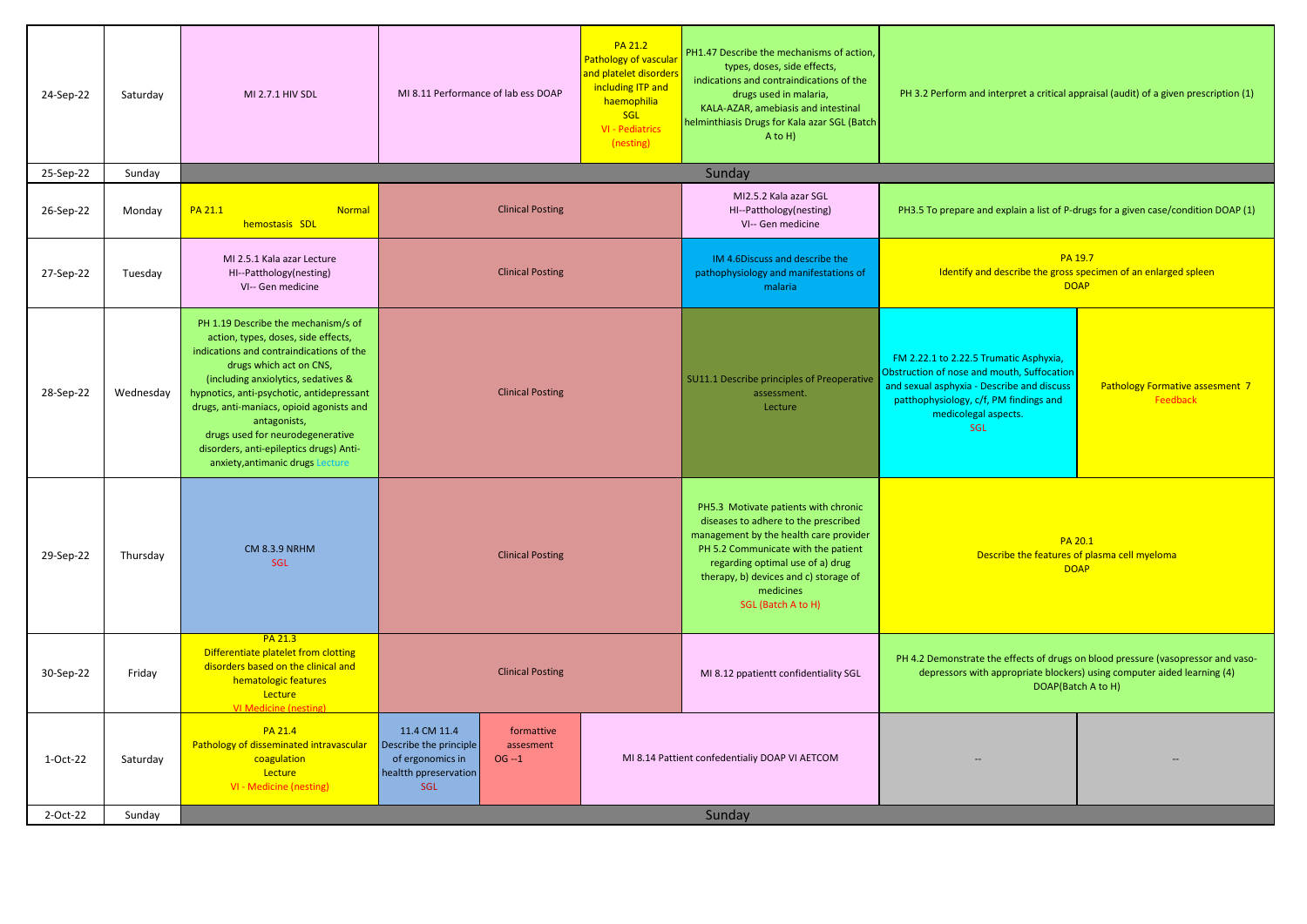| 3-Oct-22    | Monday    | CM 8.3.7 NATIONAL PROGRAM FOR<br><b>CONTROL OF BLINDNESS</b><br>SGL                                                                                                                              | <b>Clinical Posting</b>                                                                                                                                                                                                                                                                                                                                                            | <b>PA 21.5</b><br>Pathology<br>of Vitamin K deficiency<br>SGL<br>VI - Medicine (nesting)                                                                                                                                                                                                                                                          | PH3.5-To prepare and explain a list of P-drugs for a given case/condition (3)                                   | DOAP (Batch A to H) Revisioin                                                                                                                                                                                                          |
|-------------|-----------|--------------------------------------------------------------------------------------------------------------------------------------------------------------------------------------------------|------------------------------------------------------------------------------------------------------------------------------------------------------------------------------------------------------------------------------------------------------------------------------------------------------------------------------------------------------------------------------------|---------------------------------------------------------------------------------------------------------------------------------------------------------------------------------------------------------------------------------------------------------------------------------------------------------------------------------------------------|-----------------------------------------------------------------------------------------------------------------|----------------------------------------------------------------------------------------------------------------------------------------------------------------------------------------------------------------------------------------|
| 4-Oct-22    | Tuesday   | IM 9.12 Describe, develop a diagnostic plan<br>to determine the aetiology of<br>anemia                                                                                                           | <b>Clinical Posting</b>                                                                                                                                                                                                                                                                                                                                                            |                                                                                                                                                                                                                                                                                                                                                   |                                                                                                                 |                                                                                                                                                                                                                                        |
| 5-Oct-22    | Wednesday |                                                                                                                                                                                                  |                                                                                                                                                                                                                                                                                                                                                                                    | <b>HOLIDAY</b>                                                                                                                                                                                                                                                                                                                                    |                                                                                                                 |                                                                                                                                                                                                                                        |
| 6-Oct-22    | Thursday  |                                                                                                                                                                                                  |                                                                                                                                                                                                                                                                                                                                                                                    | <b>HOLIDAY</b>                                                                                                                                                                                                                                                                                                                                    |                                                                                                                 |                                                                                                                                                                                                                                        |
| 7-Oct-22    | Friday    | PH1.54 Describe vaccines and their uses<br><b>SDL</b>                                                                                                                                            | <b>Clinical Posting</b>                                                                                                                                                                                                                                                                                                                                                            | FM 2.23.1 to 2.23.5<br>Describe and discuss types,<br>pathophysiology, clinical features, PM<br>findings and medico legal aspects. Diatom<br>test, Gettler test., AM PM drowning, Fresh<br>water and salt water.SDL                                                                                                                               | PA 23.3.1<br><b>Semen</b><br>SGL<br>analysis                                                                    | PA 23.3.2<br><b>Thyroid function</b><br><b>SGL</b><br>tests                                                                                                                                                                            |
| 8-Oct-22    | Saturday  | MI2.5.7 Commom parasites prevelant in<br>India Lecture<br>HI--Patthology(sharing)<br>VI-- Gen medicine                                                                                           | PH 3.6 Demonstrate<br>PA 19.4.1 to PA<br>how to optimize<br>PH 1.58 Describe<br>19.4.2<br>interaction with<br>drugs used in Ocular<br>Pathology of non-<br>pharmaceutical<br>disorders (Glaucoma)<br>Hodgkin's lymphoma<br>representative to get<br>SGL(Batch A to H)<br>authentic information<br><b>SGL</b><br>VI-Ophthal.<br>VI-Surgery (nesting)<br>on drugs<br>SGL (Batch A-H) | PH 4.2 Demonstrate the effects of drugs on blood pressure (vasopressor and vaso-<br>depressors with appropriate blockers) using computer aided learning (3)<br>DOAP(Batch A to H)                                                                                                                                                                 |                                                                                                                 |                                                                                                                                                                                                                                        |
| 9-Oct-22    | Sunday    |                                                                                                                                                                                                  |                                                                                                                                                                                                                                                                                                                                                                                    | Sunday                                                                                                                                                                                                                                                                                                                                            |                                                                                                                 |                                                                                                                                                                                                                                        |
| 10-Oct-22   | Monday    | CM 8.3.8 National leprosy eradication<br>program<br>SGL                                                                                                                                          | <b>Clinical Posting</b>                                                                                                                                                                                                                                                                                                                                                            | PA 19.6<br><b>Causes of splenomegaly</b><br>SGL<br>VI - General Surgery, Medicine (nesting)                                                                                                                                                                                                                                                       |                                                                                                                 | <b>Pharmacology Formative Assessment-5</b>                                                                                                                                                                                             |
| $11-Oct-22$ | Tuesday   | PA 13.1<br>Normal hematopoiesis and extramedullary<br><b>SDL</b><br>hematopoiesis<br>PY2.1 and 2.2 - Describe the composition of<br>blood components and synthesis and<br>function of hemoglobin | <b>Clinical Posting</b>                                                                                                                                                                                                                                                                                                                                                            | PA 13.3<br><b>Classification of anemia</b><br>Lecture<br>PY 2.3 and BI 6.12 - Describe variants of<br>haemoglobin and their physiological/<br>pathological relevance.<br>IM 9.2 - Prevelance of each of the ca<br><b>PY2.5</b><br>uses of anemia<br>Different types of anemia<br>MI 2.4 Pathogenesis of anemia caused<br>due to infectious agents | Perform, Identify and describe the peripheral blood picture in anemia                                           | PA 13.5<br>DOAP (Batch A to H)<br>VI - IM 9.7 Meaning and utility of various components of the hemogram report                                                                                                                         |
| 12-Oct-22   | Wednesday | PA 13.4<br>Laboratory investigation in a case of anemia<br>Lecture<br>IM 9.6 and 9.12 - Appropriate diagnostic<br>plan and work up based on presumed<br>etiology of anemia                       | <b>Clinical Posting</b>                                                                                                                                                                                                                                                                                                                                                            | CM 5.6 important<br>national nutritional Programs including the<br><b>Integrated Child</b><br>Development Services Scheme (ICDS) etc<br><b>LECTURE</b>                                                                                                                                                                                            | PA 14.1<br>Iron metabolism<br>SGL<br>BI 6.11 - Metabolism of haem<br>PE 13.1 - RDA, nutritional sources of iron | <b>PA 14.2</b><br>Etiology, investigations and differential<br>diagnosis of microcytic hypochromic<br>anemia<br><b>SGL</b><br>IM 9.8 - Various tests for iron deficiency<br>M12.4<br>anemia<br>Pathogenesis of MH by infectious agents |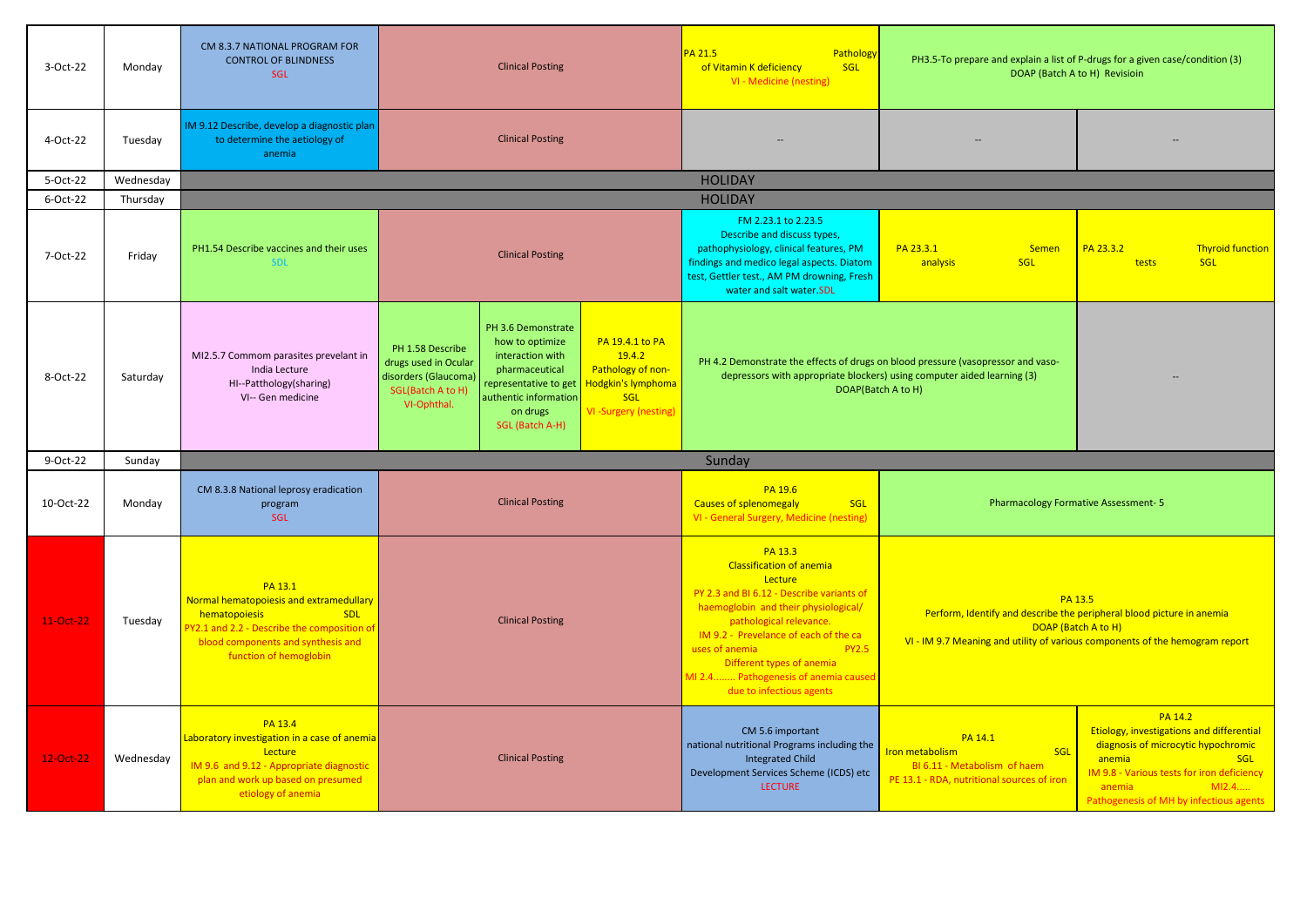| 13-Oct-22 | Thursday  | PA 15.1<br>Normal Vitamin B12 metabolism and<br>pathological aspects of vitamin B12<br>deficiency<br>SGL<br>IM 9.9 - Interpretation of hemogram, red<br>cell indices and B12 and folate levels<br>BI 6.5 - Vitamins<br>MI2.4 Pathogenesis of macrocytic<br>anemia caused by infectious agents | <b>Clinical Posting</b>                                                                                                                                                                                                                                                     | PA 15.2 and 15.4<br>Laboratory<br>investigations in a case of different forms of<br><b>SGL</b><br>macrocytic anemia.<br>IM 9.9 - Tests for B12 and folate                                                                                                                                             | PA 14.3<br>DOAP (Batch A to H)                                                                                                                                                                                                                                                                                                                          | Identify<br>and describe the peripheral smear in microcytic anemia<br>$IM -$<br>9.10                                                                                    |
|-----------|-----------|-----------------------------------------------------------------------------------------------------------------------------------------------------------------------------------------------------------------------------------------------------------------------------------------------|-----------------------------------------------------------------------------------------------------------------------------------------------------------------------------------------------------------------------------------------------------------------------------|-------------------------------------------------------------------------------------------------------------------------------------------------------------------------------------------------------------------------------------------------------------------------------------------------------|---------------------------------------------------------------------------------------------------------------------------------------------------------------------------------------------------------------------------------------------------------------------------------------------------------------------------------------------------------|-------------------------------------------------------------------------------------------------------------------------------------------------------------------------|
| 14-Oct-22 | Friday    | MI 2.4.1 Microbial agents in anemia Lecture<br>HI--Patthology(sharing)<br>VI-- Gen medicine                                                                                                                                                                                                   | <b>Clinical Posting</b>                                                                                                                                                                                                                                                     | IM 9.17 Describe the indications for blood<br>transfusion and the appropriate<br>use of blood components                                                                                                                                                                                              | Identify and describe the<br>PA 15.3<br>peripheral blood picture of macrocytic anemia<br><b>DOAP</b>                                                                                                                                                                                                                                                    |                                                                                                                                                                         |
| 15-Oct-22 | Saturday  | PA 16.1<br>Classification and introduction to hemolytic Clinical Case Scenario<br>anemia Lecture<br>VI - Biochemistry, General Medicine<br>BI 5.2 Structure - function relationship of<br>hemoglobin in hemoglobinopathies                                                                    | OG 12.2.1 Define,<br>classify and describe<br>PE 29.1 Approach to<br>the etiology,<br>Linker case Part 1<br>pathophysiology,<br>child with<br>ANAEMIA<br>diagnosis,<br>anaemia Lecture<br>(Dept. of Pathology/<br>investigations of<br>Microbiology)<br>anemia in pregnancy | PA 16.2 and PA 16.4<br><b>Pathological aspects and laboratory</b><br>investigation of hemolytic anemia<br><b>SGL</b><br><b>BI</b><br>5.2 and MI 9.5                                                                                                                                                   | PA 16.3 and PA 16.5<br>Describe the<br>pathogenesis, features, hematologic indices and peripheral blood picture of sickle cell<br>anemia, thalassemia and other hemolytic anemia<br>SGL<br>IM 9.5 Differential diagnosis of anemia based on clinical features<br><b>BI 5.2</b><br>MI<br>2.4 Pathogenesis of hemolytic anemia caused by infectios agents |                                                                                                                                                                         |
| 16-Oct-22 | Sunday    |                                                                                                                                                                                                                                                                                               |                                                                                                                                                                                                                                                                             | Sunday                                                                                                                                                                                                                                                                                                |                                                                                                                                                                                                                                                                                                                                                         |                                                                                                                                                                         |
| 17-Oct-22 | Monday    | PA 17.1<br>Pathology and laboratory investigations in a<br>case of aplastic anemia.<br>Lecture                                                                                                                                                                                                | <b>Clinical Posting</b>                                                                                                                                                                                                                                                     | <b>PA 17.2</b><br>Bone marrow aspiration and biopsy -<br><b>Indications and findings</b><br>SGL<br>IM 9.11 Interpret results of bone marrow                                                                                                                                                           | ANAEMIA<br>Linker case - Part B<br>(Dept. of Medicine/OBG)                                                                                                                                                                                                                                                                                              | PA 13.2 Role of anticoagulants in<br>SGL<br>hematology practice<br>VI - Medicine                                                                                        |
| 18-Oct-22 | Tuesday   | PH 1.35 Describe the mechanism/s of<br>action, types, doses, side effects,<br>indications and contraindications of drugs<br>used in hematological<br>disorders like:<br>1. Drugs used in anemias<br>2. Colony Stimulating factors<br>Drugs used in anemia<br>Lecture                          | <b>Clinical Posting</b>                                                                                                                                                                                                                                                     | OG 12.2.2 Describe adverse effects on the<br>mother and foetus<br>and the management during pregnancy and<br>labor, and<br>complications of anemia in pregnancy                                                                                                                                       |                                                                                                                                                                                                                                                                                                                                                         | Formative assesment Theory - AITO anemia<br>(Dept. of Pathology/Microbiology)                                                                                           |
| 19-Oct-22 | Wednesday | VI--Gen Med Phy<br>MI 4.2.1 Staphylococcus SDL                                                                                                                                                                                                                                                | <b>Clinical Posting</b>                                                                                                                                                                                                                                                     | PH 1.35 Describe the mechanism/s of<br>action, types, doses, side effects,<br>indications and contraindications of drugs<br>used in hematological<br>disorders like:<br>1. Drugs used in anemias<br>2. Colony Stimulating factors<br><b>Colony Stimulatting factors</b><br>Lecture<br>VI--Gen Med Phy |                                                                                                                                                                                                                                                                                                                                                         | Formative assesment Skill - AITO anemia<br>(Dept. of Microbiology & Pharmacology)                                                                                       |
| 20-Oct-22 | Thursday  | PH1.22- Describe drugs of abuse<br>(dependence, addiction, stimulants,<br>depressants, psychedelics, drugs used for<br>criminal offences)<br>Lecture<br><b>VI-Psychiatry (Nesting)</b><br><b>HI-Forensic Med. (Nesting)</b>                                                                   | <b>Clinical Posting</b>                                                                                                                                                                                                                                                     | MI2.4.2 Anemia SGL<br>HI--Patthology(sharing)<br>VI-- Gen medicine                                                                                                                                                                                                                                    |                                                                                                                                                                                                                                                                                                                                                         | PH 3.1 Write a rational, correct and legible generic prescription for a given condition and<br>communicate the same to the patient for anemia (5)<br>DOAP(Batch A to H) |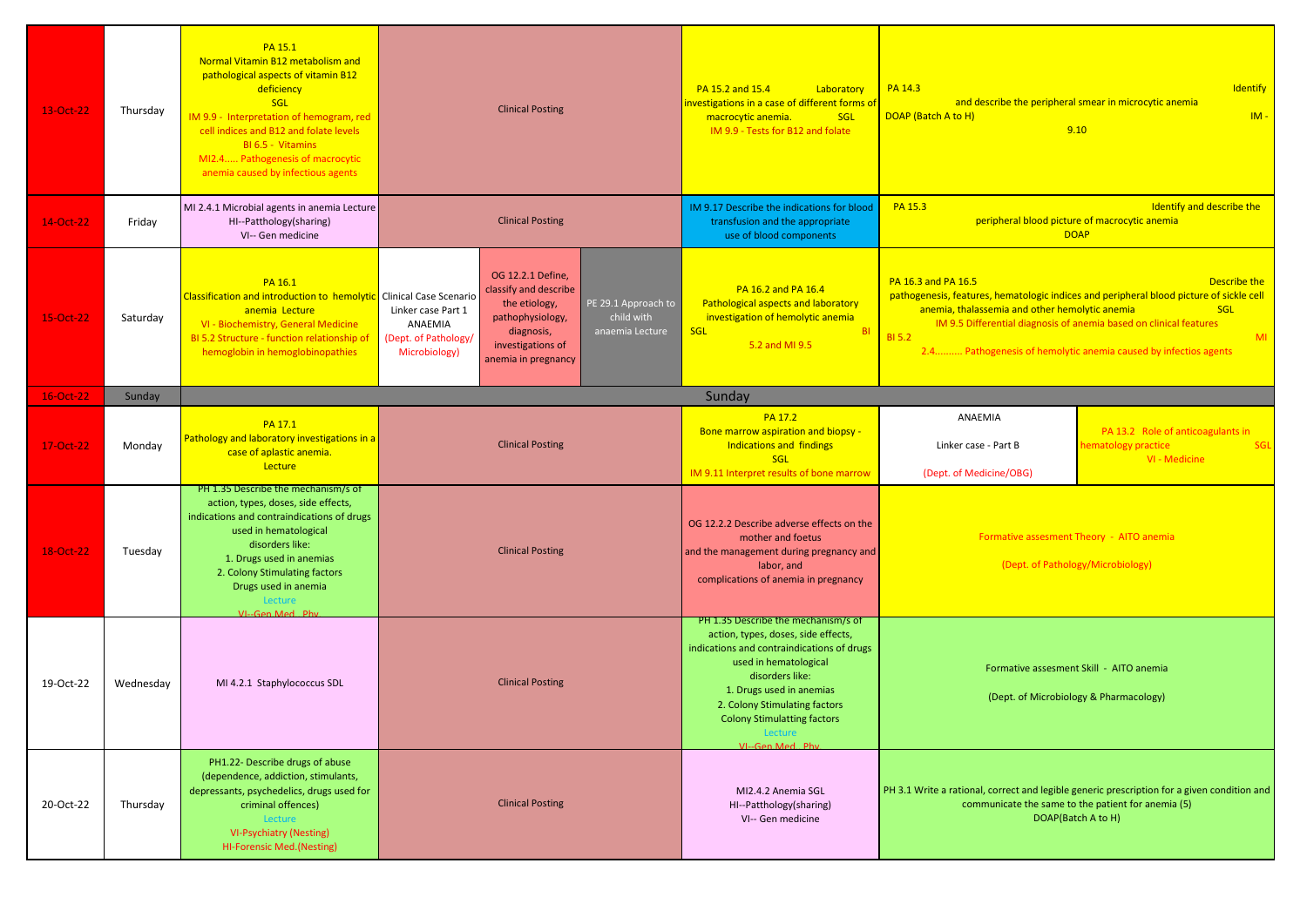| 21-Oct-22 | Friday    | <b>CM 8.3.10 NUHM</b><br><b>SGL</b>                                                                                                                        | <b>Clinical Posting</b>                                                                                                                                                                 | <b>Pharmacology Formative Assessment -5</b><br><b>Feed back</b>                                                                                                                                   | PH 3.2 Perform and interpret a critical appraisal (audit) of a given prescription (2)                                                        |                                                                                                                |  |  |
|-----------|-----------|------------------------------------------------------------------------------------------------------------------------------------------------------------|-----------------------------------------------------------------------------------------------------------------------------------------------------------------------------------------|---------------------------------------------------------------------------------------------------------------------------------------------------------------------------------------------------|----------------------------------------------------------------------------------------------------------------------------------------------|----------------------------------------------------------------------------------------------------------------|--|--|
| 22-Oct-22 | Saturday  | CM 8.3.11 Janani Suraksha Yojana<br><b>SGL</b>                                                                                                             | PA 16.7<br>PA 16.6<br>Describe the correct<br>Prepare a peripheral blood smear and<br>technique to perform<br>identify hemolytic anaemia from it<br>a cross match<br><b>DOAP</b><br>SGL | PH1.8-Identify and describe the<br>management of drug interactions<br>SGL ((Batch A to H)                                                                                                         |                                                                                                                                              |                                                                                                                |  |  |
| 23-Oct-22 | Sunday    |                                                                                                                                                            |                                                                                                                                                                                         | Sunday                                                                                                                                                                                            |                                                                                                                                              |                                                                                                                |  |  |
| 24-Oct-22 | Monday    |                                                                                                                                                            |                                                                                                                                                                                         | <b>HOLIDAY</b>                                                                                                                                                                                    |                                                                                                                                              |                                                                                                                |  |  |
| 25-Oct-22 | Tuesday   |                                                                                                                                                            |                                                                                                                                                                                         | <b>HOLIDAY</b>                                                                                                                                                                                    |                                                                                                                                              |                                                                                                                |  |  |
| 26-Oct-22 | Wednesday | Microbiology Formtive assesment 5                                                                                                                          | <b>Clinical Posting</b>                                                                                                                                                                 | PH3.8-Communicate effectively with a patient on the proper use of<br>prescribed medication<br>DOAP (Batch A to H)                                                                                 |                                                                                                                                              | CM 8.3.14 Ayushman bharat yojana<br><b>SGL</b>                                                                 |  |  |
| 27-Oct-22 | Thursday  | MI4.1.2 Clostridium tetani and Clostridium<br>botulinum<br>Lecture<br><b>VI General Medicine</b>                                                           | <b>Clinical Posting</b>                                                                                                                                                                 | CM 8.3.13 IMNCI (Age upto 2 mnths to 5<br>years)<br><b>SGL</b>                                                                                                                                    |                                                                                                                                              | MI3.2.5 E hisolytica DOAP                                                                                      |  |  |
| 28-Oct-22 | Friday    | PH1.56-Describe basic aspects of Geriatric<br>and Pediatric pharmacology. Drug for<br>Pediatric Pharmacology (2) Lecture<br><b>VI-Pediatrics (Nesting)</b> | <b>Clinical Posting</b>                                                                                                                                                                 | CM 19.1 & 19.2 Define and describe the<br>concept of International health and<br>Describe roles of various international<br>health agencies SGL                                                   | MI 8.1.5<br>Zoonotic disease- Brucella<br>SGL(Batch A to H)<br>VI General<br>Medicine                                                        | PH1.4.Pharmacokinetics SDL                                                                                     |  |  |
| 29-Oct-22 | Saturday  | MI 6.1.3 TB SDL                                                                                                                                            | <b>PA 7.1</b><br>General<br><b>CM 8.3.12 IMNCI</b><br>charactteristics of<br>(Age upto 2 months)<br>SGL<br>neoplasia - Revision<br>SGL                                                  | PH4.2- Demonstrate the effects of drugs on blood pressure<br>vasopressor and vaso-depressors with appropriate blockers) using<br>computer aided learning (5)<br>DOAP (Batch A to H)               |                                                                                                                                              |                                                                                                                |  |  |
| 30-Oct-22 | Sunday    |                                                                                                                                                            |                                                                                                                                                                                         | Sunday                                                                                                                                                                                            |                                                                                                                                              |                                                                                                                |  |  |
| 31-Oct-22 | Monday    | PA 13.4<br>Investigation in a case of anemia<br>Revision<br><b>SDL</b>                                                                                     | <b>Clinical Posting</b>                                                                                                                                                                 | PH.1.63- Describe Drug Regulations, acts<br>and other legal aspects<br>SGL (Batch A to H)                                                                                                         | MI 8.7.3 Hand hygience DOAP<br>VI-- Gen SURGERY                                                                                              | HI--Community MEDICINE                                                                                         |  |  |
| 1-Nov-22  | Tuesday   | CM 4.1.1 Describe various methods of<br>health education<br><b>SDL</b>                                                                                     | <b>Clinical Posting</b>                                                                                                                                                                 | MI 8.13 Lab tests SGL                                                                                                                                                                             | PA 23.3<br>and interpret abnormalities in a panel of semen analysis, thyroid function tests, renal<br>function tests or liver function tests | <b>Describe</b><br><b>DOAP</b>                                                                                 |  |  |
| 2-Nov-22  | Wednesday | PH1.56-Describe basic aspects of Geriatric<br>and Pediatric pharmacology. Drug for<br><b>Geriatric Pharmacology (1) Lecture</b>                            | <b>Clinical Posting</b>                                                                                                                                                                 | MI 8.6.2 Needle sick injury SGL                                                                                                                                                                   | <b>Pathology Formative assesment test 8</b>                                                                                                  |                                                                                                                |  |  |
| 3-Nov-22  | Thursday  | MI 4.2 3 to MI 4.3.4 Mycetoma and<br>dermatopphyes SDL                                                                                                     | <b>Clinical Posting</b>                                                                                                                                                                 | PH5.6-Demonstrate ability to educate<br>public & patients about various<br>aspects of drug use including drug<br>dependence and OTC drugs<br>SGL (Batch A to H)<br><b>VI-Psychiatry (Nesting)</b> | PH1.62-Describe and discuss antiseptics and<br>disinfectants<br>SGL (Batch A to H)                                                           | MI 8.15 Resuls of lab tests SGL                                                                                |  |  |
| 4-Nov-22  | Friday    | MI 8.6.1 BMW SDL                                                                                                                                           | <b>Clinical Posting</b>                                                                                                                                                                 | MI 3.7.3 Biomarker of hepatitis virus SGL                                                                                                                                                         |                                                                                                                                              | PH3.2-Perform and interpret a critical appraisal (audit) of a given<br>(3) prescription<br>DOAP (Batch A to H) |  |  |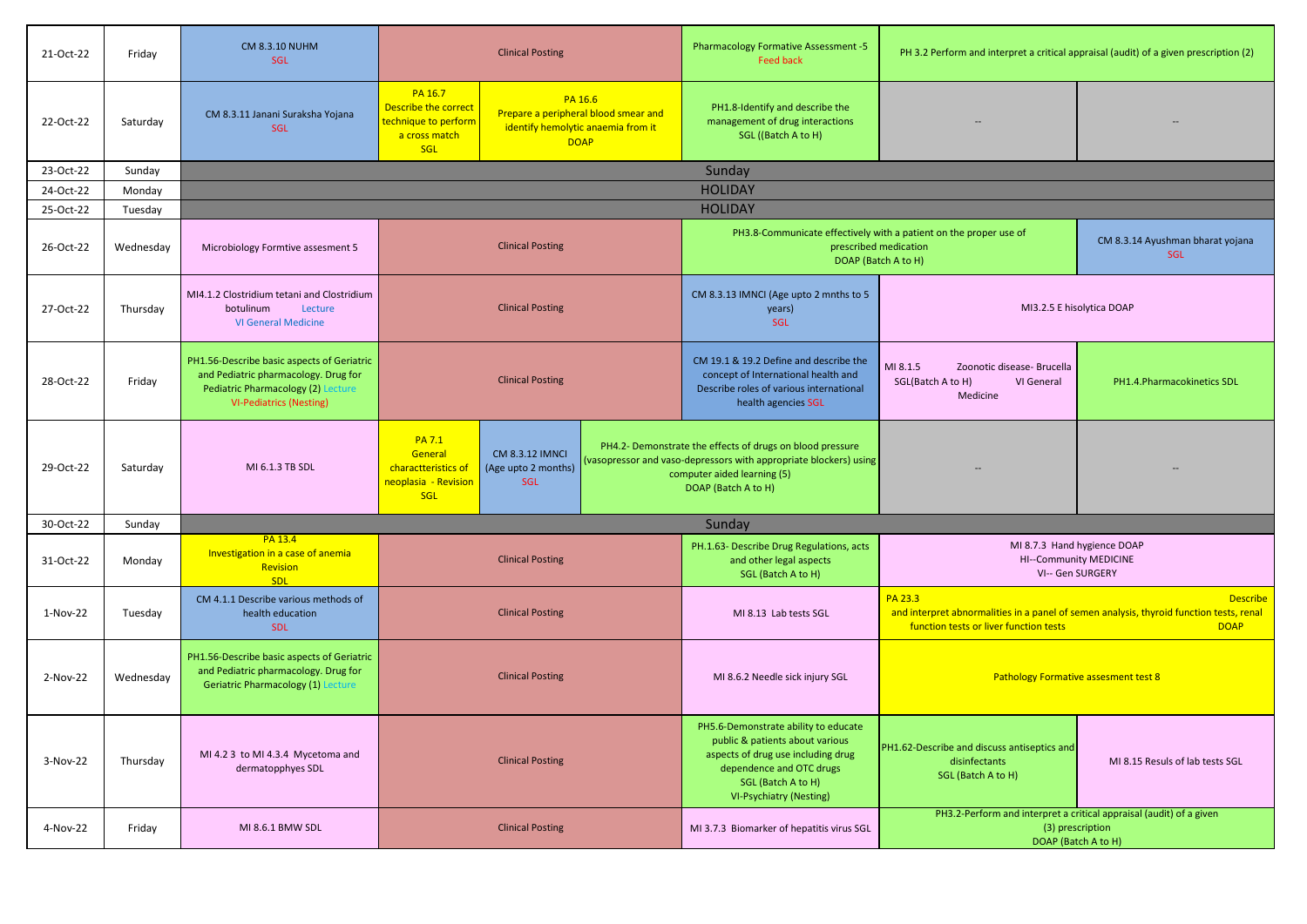| 5-Nov-22  | Saturday  | MI 3.7 to MI 3.8 Hepatitiis viruses SDL                                                                                                                                      | PH1.57-Describe<br>drugs used in skin<br>CM 8.3.16 RMNCH+A<br>disorders.<br>SGL<br>Lecture<br>$VI -$<br>Dermatalogy(Nesting)                                                                  | PH1.64-Describe<br>overview of drug<br>development, Phases<br>of clinical trials<br>and Good Clinical<br>Practice<br>SGL((Batch A to H) | Microbiology Formatave assesment<br>Feedback 4 and 5                                                                                      |                                                                                                                                                                                   |                                                                                                                                                                                                                                                                                                                                                                                     |
|-----------|-----------|------------------------------------------------------------------------------------------------------------------------------------------------------------------------------|-----------------------------------------------------------------------------------------------------------------------------------------------------------------------------------------------|-----------------------------------------------------------------------------------------------------------------------------------------|-------------------------------------------------------------------------------------------------------------------------------------------|-----------------------------------------------------------------------------------------------------------------------------------------------------------------------------------|-------------------------------------------------------------------------------------------------------------------------------------------------------------------------------------------------------------------------------------------------------------------------------------------------------------------------------------------------------------------------------------|
| 6-Nov-22  | Sunday    |                                                                                                                                                                              |                                                                                                                                                                                               |                                                                                                                                         | Sunday                                                                                                                                    |                                                                                                                                                                                   |                                                                                                                                                                                                                                                                                                                                                                                     |
| 7-Nov-22  | Monday    | <b>PA 18.2</b><br>Laboratory investigation in a case of<br>leukemia<br><b>SDL</b>                                                                                            | <b>Clinical Posting</b>                                                                                                                                                                       |                                                                                                                                         | MI 3.7.4 Biomarkers of hepatitis virus SGL                                                                                                | PH3.3-Perform a critical evaluation of the drug promotional literature(2)<br>DOAP (Batch A to H)                                                                                  |                                                                                                                                                                                                                                                                                                                                                                                     |
| 8-Nov-22  | Tuesday   |                                                                                                                                                                              |                                                                                                                                                                                               |                                                                                                                                         | <b>HOLIDAY</b>                                                                                                                            |                                                                                                                                                                                   |                                                                                                                                                                                                                                                                                                                                                                                     |
| 9-Nov-22  | Wednesday | CM 8.3.17 INAP<br>SGL                                                                                                                                                        | <b>Clinical Posting</b>                                                                                                                                                                       |                                                                                                                                         | <b>PA 25.4</b><br>Alcoholic liver disease including cirrhosis<br>Revision<br><b>SDL</b>                                                   | <b>General features of</b><br><b>PA 4.1</b><br>acute inflammation - Revision<br><b>SGL</b>                                                                                        | Ph 1.13Describe mechanism of action,<br>types, doses, side effects,<br>indications and contraindications of<br>adrenergic and anti-adrenergic<br>drugs<br>PH1.14 Describe mechanism of action,<br>types, doses, side effects,<br>indications and contraindications of<br>cholinergic and anticholinergic<br>drugs<br><b>Reasoning Questtions Discussion</b><br>$CCl$ (Ratch A to H) |
| 10-Nov-22 | Thursday  | PA 28.2.7<br>Urinary findings in renal failure - Revision<br><b>SGL</b>                                                                                                      | <b>Clinical Posting</b>                                                                                                                                                                       |                                                                                                                                         | PH5.4-Explain to the patient the<br>relationship between cost of treatment<br>and patient compliance<br>SGL (Batch A to H)<br>VI-Gen.Med. | Pharmacology Formative assesment-6                                                                                                                                                |                                                                                                                                                                                                                                                                                                                                                                                     |
| 11-Nov-22 | Friday    | PA 26.1<br><b>Pathology of Pneumonias</b><br>Revision<br><b>SDL</b>                                                                                                          | <b>Clinical Posting</b>                                                                                                                                                                       |                                                                                                                                         | <b>Pathology FAT 8 Feedback</b>                                                                                                           | PH3.3-Perform a critical evaluation of the drug promotional literature(3) DOAP (Batch A<br>to $H$ )                                                                               |                                                                                                                                                                                                                                                                                                                                                                                     |
| 12-Nov-22 | Saturday  | PH1.41-Describe the mechanisms of action,<br>types, doses, side effects,<br>ndications and contraindications of uterine<br>relaxants and stimulants Lecture<br>VI-Obs Gynae. | CM 15.1 & 15.2<br>Define & describe<br>concept of mental<br><b>FORMATIVE</b><br>health &warning<br>ASSESMENT<br>signals of mental<br><b>MEDICINE -1</b><br>health disorders<br><b>LECTURE</b> |                                                                                                                                         | PH2.2-Prepare oral rehydration solution from ORS packet and<br>explain its use<br>DOAP (Batch A to H)                                     | PA 23.3<br>and interpret abnormalities in a panel of semen analysis, thyroid function tests, renal<br>function tests or liver - Revision                                          | <b>Describe</b><br><b>DOAP</b>                                                                                                                                                                                                                                                                                                                                                      |
| 13-Nov-22 | Sunday    |                                                                                                                                                                              |                                                                                                                                                                                               |                                                                                                                                         | Sunday                                                                                                                                    |                                                                                                                                                                                   |                                                                                                                                                                                                                                                                                                                                                                                     |
| 14-Nov-22 | Monday    | <b>PA 27.4</b><br>Pathology of<br>rheumatic heart disease<br><b>SDL</b>                                                                                                      | <b>Clinical Posting</b>                                                                                                                                                                       |                                                                                                                                         | Pharmacology Formative assesment 6<br><b>Feed Back</b>                                                                                    | PH 4.2 Demonstrate the effects of drugs on blood pressure (vasopressor and vaso-<br>depressors with appropriate blockers) using computer aided learning (6)<br>DOAP(Batch A to H) |                                                                                                                                                                                                                                                                                                                                                                                     |
| 15-Nov-22 | Tuesday   | PH1.5Describe general principles of<br>mechanism of drug action-<br>Pharmacodynamic<br><b>SDL</b>                                                                            | <b>Clinical Posting</b>                                                                                                                                                                       |                                                                                                                                         | PA 30.1<br><b>Carcinoma cervix Revision</b><br><b>SDL</b>                                                                                 | CM 8.3.18 & 15.3 National Mental Health<br>Programme<br><b>SDL</b>                                                                                                                | MI 8.4.1 Emerging infectious diseases<br>Campylobacter SGL                                                                                                                                                                                                                                                                                                                          |
| 16-Nov-22 | Wednesday | PH1.30Describe the mechanisms of action,<br>types, doses, side effects,<br>indications and contraindications of the<br>antiarrhythmics<br>Lecture $(1)$                      | <b>Clinical Posting</b>                                                                                                                                                                       |                                                                                                                                         |                                                                                                                                           | CM 13.3 & 13.4 Describe man made<br>disaster & national disaster management<br>authority<br><b>SDL</b>                                                                            | PH1.30Describe the mechanisms of action,<br>types, doses, side effects,<br>indications and contraindications of the<br>antiarrhythmics (2)<br>SGL (Batch A--H)                                                                                                                                                                                                                      |
| 17-Nov-22 | Thursday  | <b>PA 28.6</b><br>Define and describe the etiology,<br>pathogenesis Of IgA nephropathy<br>Lecture                                                                            | <b>Clinical Posting</b>                                                                                                                                                                       |                                                                                                                                         |                                                                                                                                           | CM 13.1 & 13.2 Define and describe the<br>concept of disaster management & Disaster<br>management cycle<br><b>SDL</b>                                                             | MI 8.4.1 Emerging infectious diseases<br>Ebola, Marburg SGL                                                                                                                                                                                                                                                                                                                         |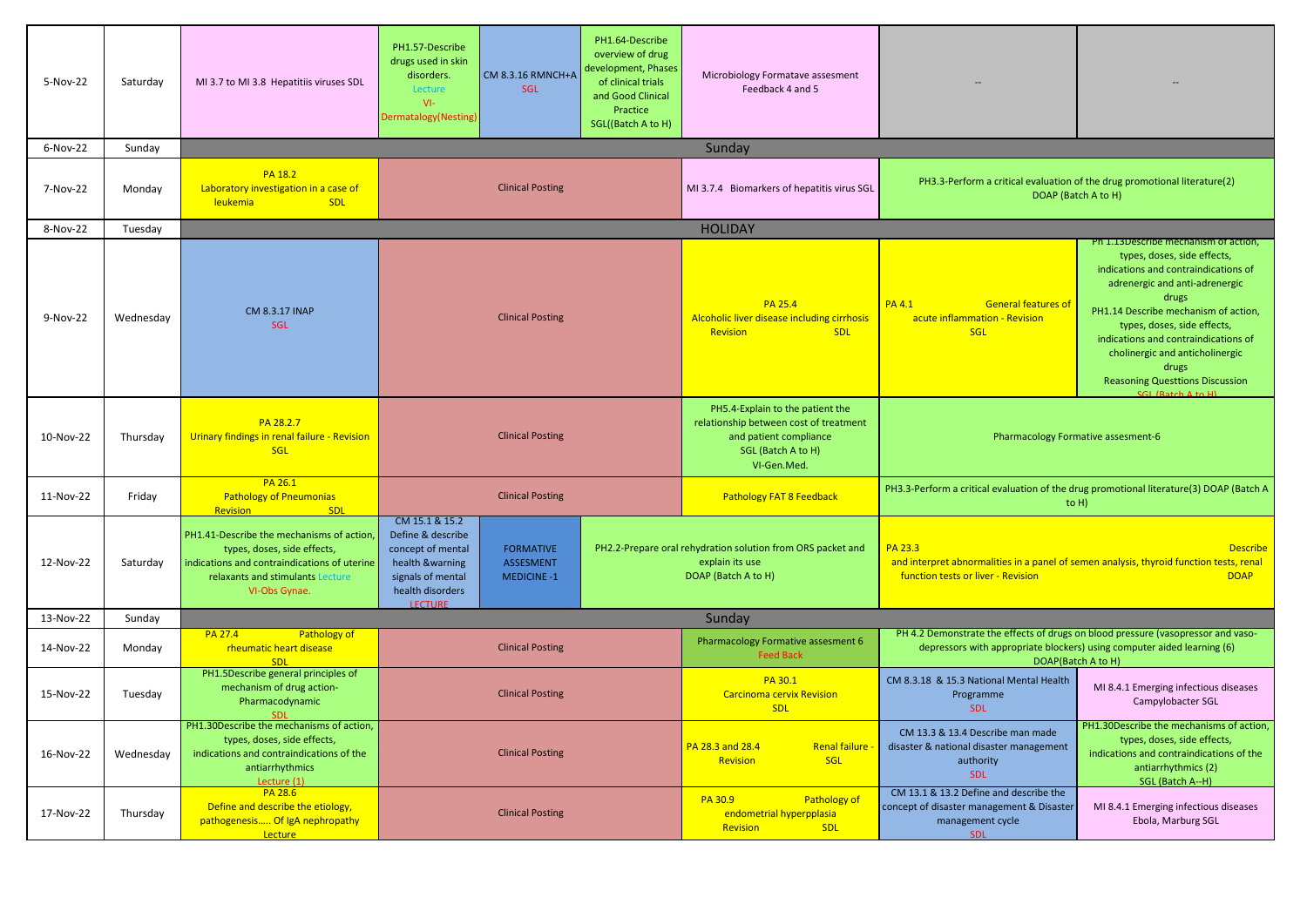| 18-Nov-22 | Friday    | MI 6.1.5 Chlamydia SGL                                                                                                                                                                                                  | <b>Clinical Posting</b>                                                                                                                                                                                                                                                                                                                                                                                                          | PA 25.6<br>Interpret liver<br>function test report and viral hepatitis serology panel - Revision<br><b>DOAP</b>                                                                                                             |                                                                                                                                                                                                                                                                                                                                                                                                                            | PH 1.30Describe the mechanisms of action,<br>types, doses, side effects,<br>indications and contraindications of the<br>antiarrhythmics (3)<br>SGL (Batch A-H) |
|-----------|-----------|-------------------------------------------------------------------------------------------------------------------------------------------------------------------------------------------------------------------------|----------------------------------------------------------------------------------------------------------------------------------------------------------------------------------------------------------------------------------------------------------------------------------------------------------------------------------------------------------------------------------------------------------------------------------|-----------------------------------------------------------------------------------------------------------------------------------------------------------------------------------------------------------------------------|----------------------------------------------------------------------------------------------------------------------------------------------------------------------------------------------------------------------------------------------------------------------------------------------------------------------------------------------------------------------------------------------------------------------------|----------------------------------------------------------------------------------------------------------------------------------------------------------------|
| 19-Nov-22 | Saturday  | MI5.2.2 JE encephalitis Lecture                                                                                                                                                                                         | CM 4.2.1 Describe the<br>methods of<br>organizing health<br>promotion and<br>MI 8.7.2 PPE DOAP<br>education activities at<br>individual, family &<br>community setting.<br><b>SDL</b>                                                                                                                                                                                                                                            | PH 1.24-PH 1.30<br>Diurettics & Cardiovascular drugs<br><b>Reasoning Questions</b><br>SGL (Batch A--H)                                                                                                                      | <b>PA 28.7</b><br><b>Glomerular manifestattion</b><br>of systemic disease Lecture                                                                                                                                                                                                                                                                                                                                          | <b>PA 28.8</b><br>Tubulo-interstitial diseases of kidney SGL                                                                                                   |
| 20-Nov-22 | Sunday    |                                                                                                                                                                                                                         |                                                                                                                                                                                                                                                                                                                                                                                                                                  | Sunday                                                                                                                                                                                                                      |                                                                                                                                                                                                                                                                                                                                                                                                                            |                                                                                                                                                                |
| 21-Nov-22 | Monday    | MI 4.3.2 Atypical mycobacteria Lecture                                                                                                                                                                                  | <b>Clinical Posting</b>                                                                                                                                                                                                                                                                                                                                                                                                          | FM 2.24.1 to 2.24.3<br>Describe the clinical features, PM findings<br>ML aspects of injuaries due to physical<br>agents like heat (heat stroke, heat cramps)<br>etc.) or cold systemic and localised<br>hypothermia. Lecure | MI 5.3.2 Meningitis LCB DOAP                                                                                                                                                                                                                                                                                                                                                                                               |                                                                                                                                                                |
| 22-Nov-22 | Tuesday   | Formative assesment Feedback<br>(Dept. of Microbiology)                                                                                                                                                                 | <b>Clinical Posting</b>                                                                                                                                                                                                                                                                                                                                                                                                          | <b>PA 28.9</b><br>Acute<br><b>SGL</b><br>ttubular necrosis                                                                                                                                                                  | PH 1.19 Describe the mechanism/s of<br>action, types, doses, side effects,<br>indications and contraindications of the<br>drugs which act on CNS,<br>(including anxiolytics, sedatives &<br>hypnotics, anti-psychotic, antidepressant<br>drugs, anti-maniacs, opioid agonists and<br>antagonists, Drugs used for<br>neurodegenerative disorders, antiepilepttic<br>drugs<br><b>Reasoning questions</b><br>SGL (Batch A--H) | MI 8.5.1 HAI SGL                                                                                                                                               |
| 23-Nov-22 | Wednesday | CM 4.2.2 Describe the methods of<br>counselling activites at individual, family &<br>community setting.<br><b>SDL</b>                                                                                                   | <b>Clinical Posting</b>                                                                                                                                                                                                                                                                                                                                                                                                          | MI 8.5.2 Factors conributing HAI SGL                                                                                                                                                                                        | PH2.4 calculation of drug dosage DOAP                                                                                                                                                                                                                                                                                                                                                                                      |                                                                                                                                                                |
| 24-Nov-22 | Thursday  | FM 2.25.1 to 2.25.3<br>Describe type of injuries C/F,<br>Pathophysiology, PM findings and<br>Medicolegal aspects in case of burns, scalds<br>, lightining, electricution, radiation. Lecture                            | <b>Clinical Posting</b>                                                                                                                                                                                                                                                                                                                                                                                                          | MI 2.5.6 Lab diagnosis of filariasis SGL                                                                                                                                                                                    | PA 34.4<br><b>DOAP</b>                                                                                                                                                                                                                                                                                                                                                                                                     | <b>Common tumours of skin</b>                                                                                                                                  |
| 25-Nov-22 | Friday    | FM 2.25.4 to 2.25.12 Differentiate between<br>AM burn and PM burn, Calculate extent of<br>burn and document and inerpret PM<br>findings in case of burns, Lecture                                                       | <b>Clinical Posting</b>                                                                                                                                                                                                                                                                                                                                                                                                          | Pathology of<br>PA 34.3<br><b>Malignant Melanoma</b><br>SGL                                                                                                                                                                 | PH 1.12 calculatioin of drug dosages using appropriate formulae DOAP                                                                                                                                                                                                                                                                                                                                                       |                                                                                                                                                                |
| 26-Nov-22 | Saturday  | AETCOM FM 4.16, FM 4.17.1<br>Describe & Discuss Bio-etthics Describe &<br><b>Discuss Ethical Principles: Respect for</b><br>autonomy,non-malfeasance, beneficence &<br>justice. Lecture<br>(Dept. of Forensic medicine) | PH3.7 Prepare a list<br>FM 1.9.1 & 1.9.2<br>of essential medicines<br>Importance of<br>for a healthcare<br>PA 34.1 Pathology of<br>documentation and<br>facility<br>squamous cell<br>their importances in<br>PH 3.5 To prepare<br>cacinoma of skin<br>medical practices in<br>and explain a list of P-<br>Lecture<br>regards to medico<br>drugs for a given<br>legal examinations<br>case/condition<br><b>SGL</b><br><b>DOAP</b> | Micro -SDL                                                                                                                                                                                                                  | PH3.1 Write a rational, correct and legible generic prescription for a given condition and<br>communicate the same to the patient (3)<br>PH 3.3 Perform a critical evaluation of the drug promotional literature<br>DOAP (Batch A to H)                                                                                                                                                                                    |                                                                                                                                                                |
| 27-Nov-22 | Sunday    |                                                                                                                                                                                                                         |                                                                                                                                                                                                                                                                                                                                                                                                                                  | Sunday                                                                                                                                                                                                                      |                                                                                                                                                                                                                                                                                                                                                                                                                            |                                                                                                                                                                |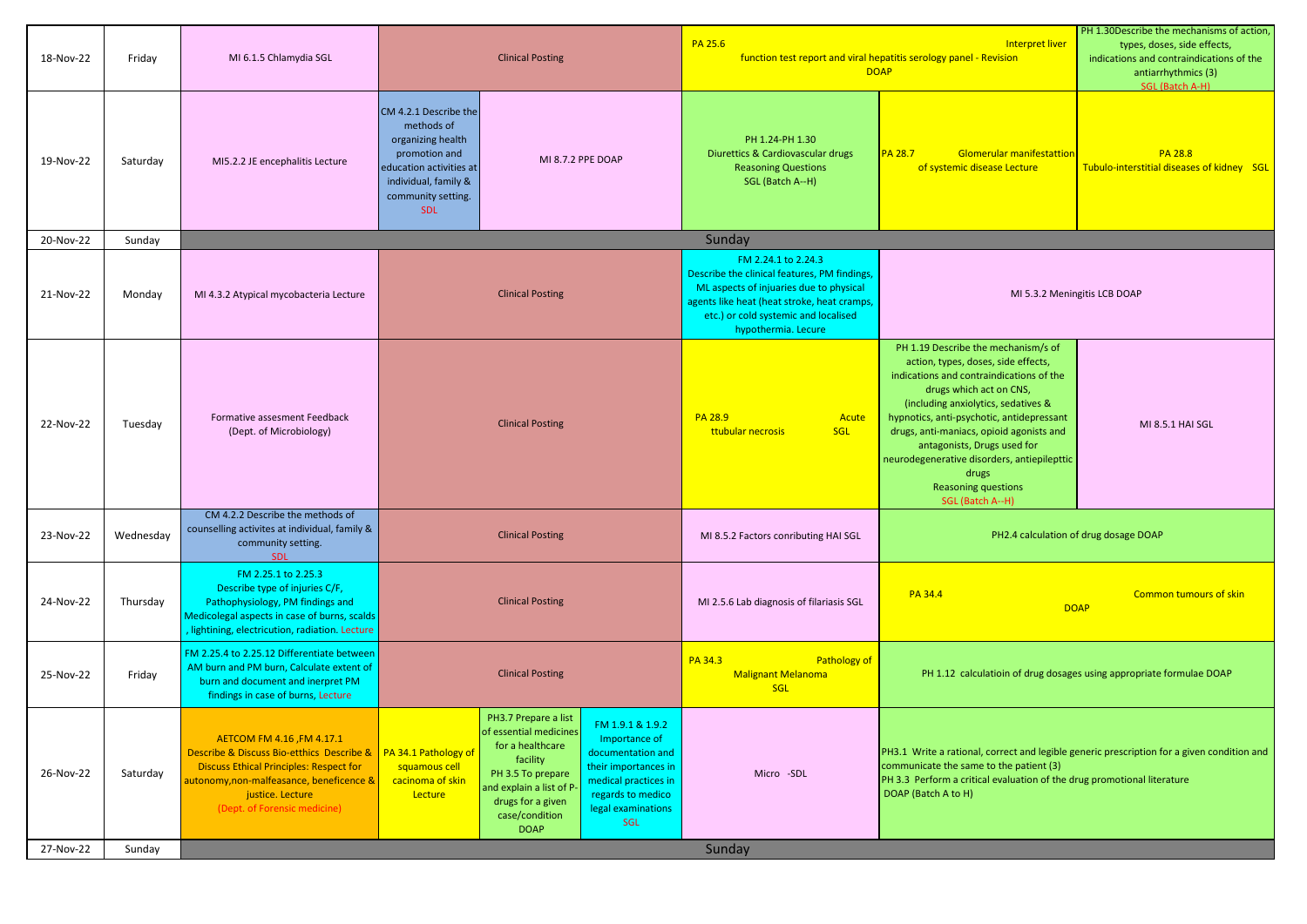| 28-Nov-22  | Monday    | FM -SDL                                                                                       | <b>Clinical Posting</b>                                                                  |                                                                                                               | CM 11.3 Enumerate and describe the<br>occupational health hazards their risk<br>factors and preventive measures LECTURE | PH 2.2 Prepre ORS packet<br>PH 2.3 Demonstrate the appropriate setting up of an intravenous drip in a<br>simulated environment<br><b>DOAP</b> |                                                   |            |  |  |
|------------|-----------|-----------------------------------------------------------------------------------------------|------------------------------------------------------------------------------------------|---------------------------------------------------------------------------------------------------------------|-------------------------------------------------------------------------------------------------------------------------|-----------------------------------------------------------------------------------------------------------------------------------------------|---------------------------------------------------|------------|--|--|
| 29-Nov-22  | Tuesday   | CM 8.3.15 RBSK<br><b>SGL</b>                                                                  | <b>FORMATIVE</b><br><b>ASSESMENT</b><br><b>MEDICINE 2</b>                                | PH 2.1Demonstrate understanding of the use<br>of various dosage forms<br>(oral/local/parenteral; solid/liquid |                                                                                                                         | FM -SDL                                                                                                                                       | Micro -SDL                                        | Micro -SDL |  |  |
| 30-Nov-22  | Wednesday | <b>Community Medicine- SDL</b>                                                                | <b>FORMATIVE</b><br><b>ASSESMENT OG-2</b>                                                | CM 4.1.2 Advantages<br>and limitations of<br>health education<br>methods SDL                                  | Micro -SDL                                                                                                              | Pathology                                                                                                                                     | PH 3.4 Recognize and report an ADR<br><b>DOAP</b> |            |  |  |
| $1-Dec-22$ | Thursday  |                                                                                               |                                                                                          |                                                                                                               |                                                                                                                         | PRE UNIVERSITY EXAMINATION (Pathology-1)                                                                                                      |                                                   |            |  |  |
| 2-Dec-22   | Friday    |                                                                                               |                                                                                          |                                                                                                               |                                                                                                                         | PRE UNIVERSITY EXAMINATION (Pathology-2)                                                                                                      |                                                   |            |  |  |
| 3-Dec-22   | Saturday  |                                                                                               |                                                                                          |                                                                                                               |                                                                                                                         | PRE UNIVERSITY EXAMINATION (Pharmacology-1)                                                                                                   |                                                   |            |  |  |
| 4-Dec-22   | Sunday    |                                                                                               |                                                                                          |                                                                                                               |                                                                                                                         | Sunday                                                                                                                                        |                                                   |            |  |  |
| 5-Dec-22   | Monday    |                                                                                               |                                                                                          |                                                                                                               |                                                                                                                         | PRE UNIVERSITY EXAMINATION (Pharmacology-2)                                                                                                   |                                                   |            |  |  |
| 6-Dec-22   | Tuesday   |                                                                                               |                                                                                          |                                                                                                               |                                                                                                                         | PRE UNIVERSITY EXAMINATION (Microbiology-1)                                                                                                   |                                                   |            |  |  |
| 7-Dec-22   | Wednesday |                                                                                               |                                                                                          |                                                                                                               |                                                                                                                         | PRE UNIVERSITY EXAMINATION (Microbiology-2)                                                                                                   |                                                   |            |  |  |
| 8-Dec-22   | Thursday  |                                                                                               |                                                                                          |                                                                                                               |                                                                                                                         | PRE UNIVERSITY EXAMINATION (Pathology, Microbiology & Pharmacology Practical batch wise)                                                      |                                                   |            |  |  |
| 9-Dec-22   | Friday    |                                                                                               |                                                                                          |                                                                                                               |                                                                                                                         | PRE UNIVERSITY EXAMINATION (Pathology, Microbiology & Pharmacology Practical batch wise)                                                      |                                                   |            |  |  |
| 10-Dec-22  | Saturday  |                                                                                               | PRE UNIVERSITY EXAMINATION (Pathology, Microbiology & Pharmacology Practical batch wise) |                                                                                                               |                                                                                                                         |                                                                                                                                               |                                                   |            |  |  |
| 11-Dec-22  | Sunday    | Sunday                                                                                        |                                                                                          |                                                                                                               |                                                                                                                         |                                                                                                                                               |                                                   |            |  |  |
| 12-Dec-22  | Monday    |                                                                                               | PRE UNIVERSITY EXAMINATION (Pathology, Microbiology & Pharmacology Practical batch wise) |                                                                                                               |                                                                                                                         |                                                                                                                                               |                                                   |            |  |  |
| 13-Dec-22  | Tuesday   |                                                                                               |                                                                                          |                                                                                                               |                                                                                                                         | <b>Remedial Examination (Pathology)</b>                                                                                                       |                                                   |            |  |  |
| 14-Dec-22  | Wednesday |                                                                                               |                                                                                          |                                                                                                               |                                                                                                                         | <b>Remedial Examination (Pharmacology)</b>                                                                                                    |                                                   |            |  |  |
| 15-Dec-22  | Thursday  |                                                                                               |                                                                                          |                                                                                                               |                                                                                                                         | <b>Remedial Examination (Microbiology)</b>                                                                                                    |                                                   |            |  |  |
| 16-Dec-22  | Friday    |                                                                                               |                                                                                          |                                                                                                               |                                                                                                                         | Prepratory Leave                                                                                                                              |                                                   |            |  |  |
| 17-Dec-22  | Saturday  |                                                                                               |                                                                                          |                                                                                                               |                                                                                                                         |                                                                                                                                               |                                                   |            |  |  |
| 18-Dec-22  | Sunday    |                                                                                               |                                                                                          |                                                                                                               |                                                                                                                         | Sunday                                                                                                                                        |                                                   |            |  |  |
| 19-Dec-22  | Monday    |                                                                                               |                                                                                          |                                                                                                               |                                                                                                                         | SECOND PROFESSIONAL EXAMINATION (Pathology-1)                                                                                                 |                                                   |            |  |  |
| 20-Dec-22  | Tuesday   |                                                                                               |                                                                                          |                                                                                                               |                                                                                                                         | SECOND PROFESSIONAL EXAMINATION (Pathology-2)                                                                                                 |                                                   |            |  |  |
| 21-Dec-22  | Wednesday |                                                                                               |                                                                                          |                                                                                                               |                                                                                                                         | SECOND PROFESSIONAL EXAMINATION (Pharmacology-1)                                                                                              |                                                   |            |  |  |
| 22-Dec-22  | Thursday  |                                                                                               |                                                                                          |                                                                                                               |                                                                                                                         | SECOND PROFESSIONAL EXAMINATION (Pharmacology-2)                                                                                              |                                                   |            |  |  |
| 23-Dec-22  | Friday    |                                                                                               |                                                                                          |                                                                                                               |                                                                                                                         | SECOND PROFESSIONAL EXAMINATION (Microbiology-1)                                                                                              |                                                   |            |  |  |
| 24-Dec-22  | Saturday  |                                                                                               |                                                                                          |                                                                                                               |                                                                                                                         | SECOND PROFESSIONAL EXAMINATION (Microbiology-2)                                                                                              |                                                   |            |  |  |
| 25-Dec-22  | Sunday    |                                                                                               |                                                                                          |                                                                                                               |                                                                                                                         | Sunday                                                                                                                                        |                                                   |            |  |  |
| 26-Dec-22  | Monday    |                                                                                               |                                                                                          |                                                                                                               |                                                                                                                         | SECOND PROFESSIONAL EXAMINATION (Pathology, Microbiology & Pharmacology Practical batch wise)                                                 |                                                   |            |  |  |
| 27-Dec-22  | Tuesday   |                                                                                               |                                                                                          |                                                                                                               |                                                                                                                         | SECOND PROFESSIONAL EXAMINATION (Pathology, Microbiology & Pharmacology Practical batch wise)                                                 |                                                   |            |  |  |
| 28-Dec-22  | Wednesday |                                                                                               |                                                                                          |                                                                                                               |                                                                                                                         | SECOND PROFESSIONAL EXAMINATION (Pathology, Microbiology & Pharmacology Practical batch wise)                                                 |                                                   |            |  |  |
| 29-Dec-22  | Thursday  | SECOND PROFESSIONAL EXAMINATION (Pathology, Microbiology & Pharmacology Practical batch wise) |                                                                                          |                                                                                                               |                                                                                                                         |                                                                                                                                               |                                                   |            |  |  |